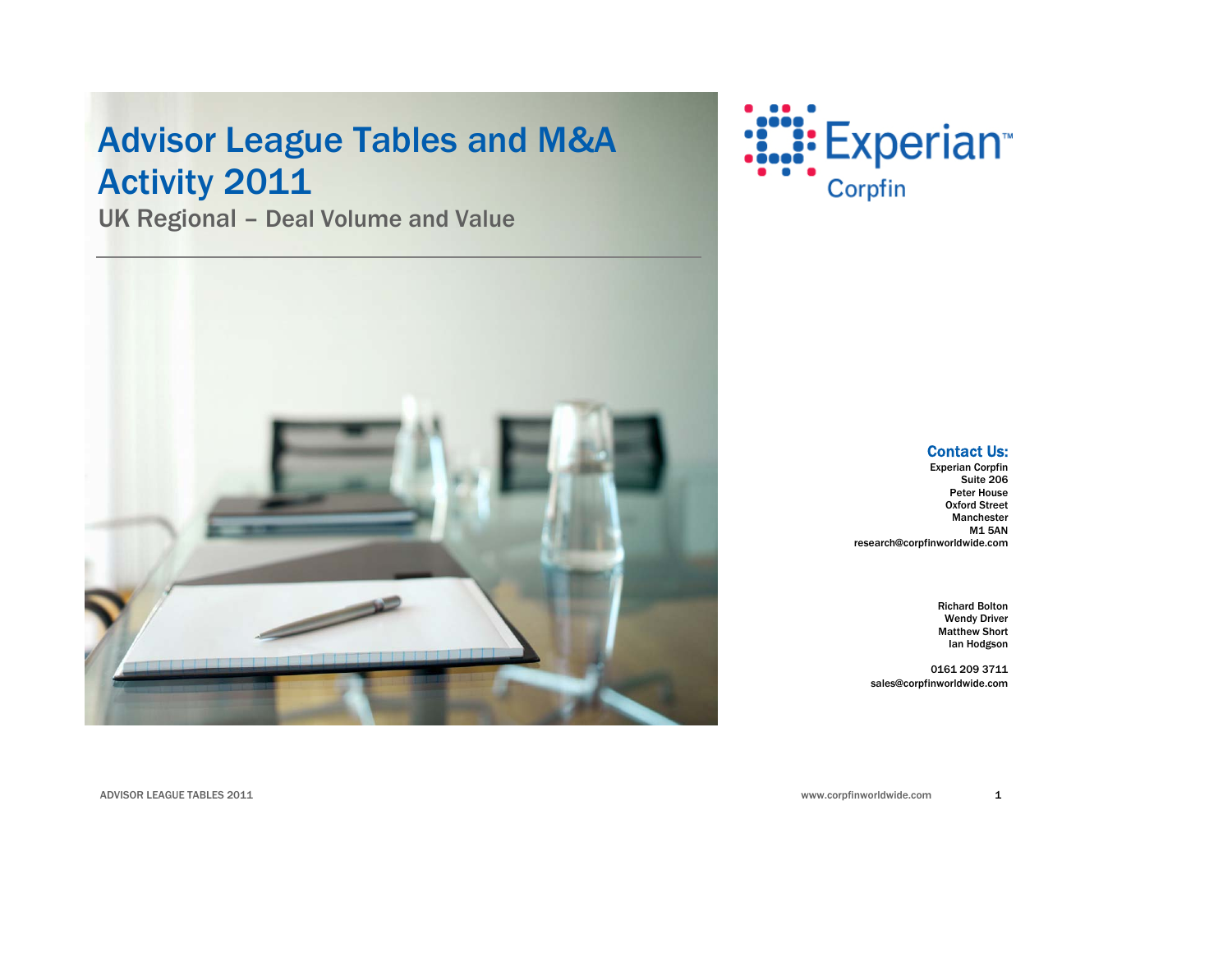

#### CONTENT:

| Deal activity analysis in UK Regions | 3  |
|--------------------------------------|----|
| <b>UNITED KINGDOM</b>                | 4  |
| <b>GREATER LONDON</b>                | 7  |
| <b>SOUTH EAST</b>                    | 9  |
| <b>SOUTH WEST</b>                    | 11 |
| <b>EAST ANGLIA</b>                   | 13 |
| <b>MIDLANDS</b>                      | 15 |
| <b>YORKSHIRE</b>                     | 17 |
| <b>NORTH WEST</b>                    | 19 |
| <b>NORTH EAST</b>                    | 21 |
| <b>WALES</b>                         | 23 |
| <b>SCOTLAND</b>                      | 25 |
| <b>NORTHERN IRELAND</b>              | 27 |
| <b>REPUBLIC OF IRELAND</b>           | 29 |
| <b>Criteria</b>                      | 31 |
| <b>Deal ProForma</b>                 | 32 |

#### Introduction

During 2011 the total value of UK mergers, acquisitions, flotations, rights issues and placements was £229.401bn, an increase of 10.91% on the total values in 2010. The overall volume remained fairly constant dropping by only 2.28%. UK wide analysis shows increases in volume for 5 of the 11 regions and increases in the total values for 6 regions. Wales demonstrated the strongest growth in 2011 with volumes up by 26.13% and values up by 663.77%. However as the region contributes to only 3.27% of the total UK deal volume the impact is less significant as the 10.12% increase in volume for the North West with 620 transactions in 2011 compared to 563 in 2010.

#### Commentary – Wendy Driver, Business Development Manager, said:

"A 20 per cent increase in the volume of private equity backed buy-outs means that UK M&A deal activity has remained relatively robust in 2011, with a notable increase in the total value of deals – especially at the large end – against stable volumes. There still appear to be good opportunities for investment and growth across the country."

#### ADVISOR LEAGUE TABLES 2011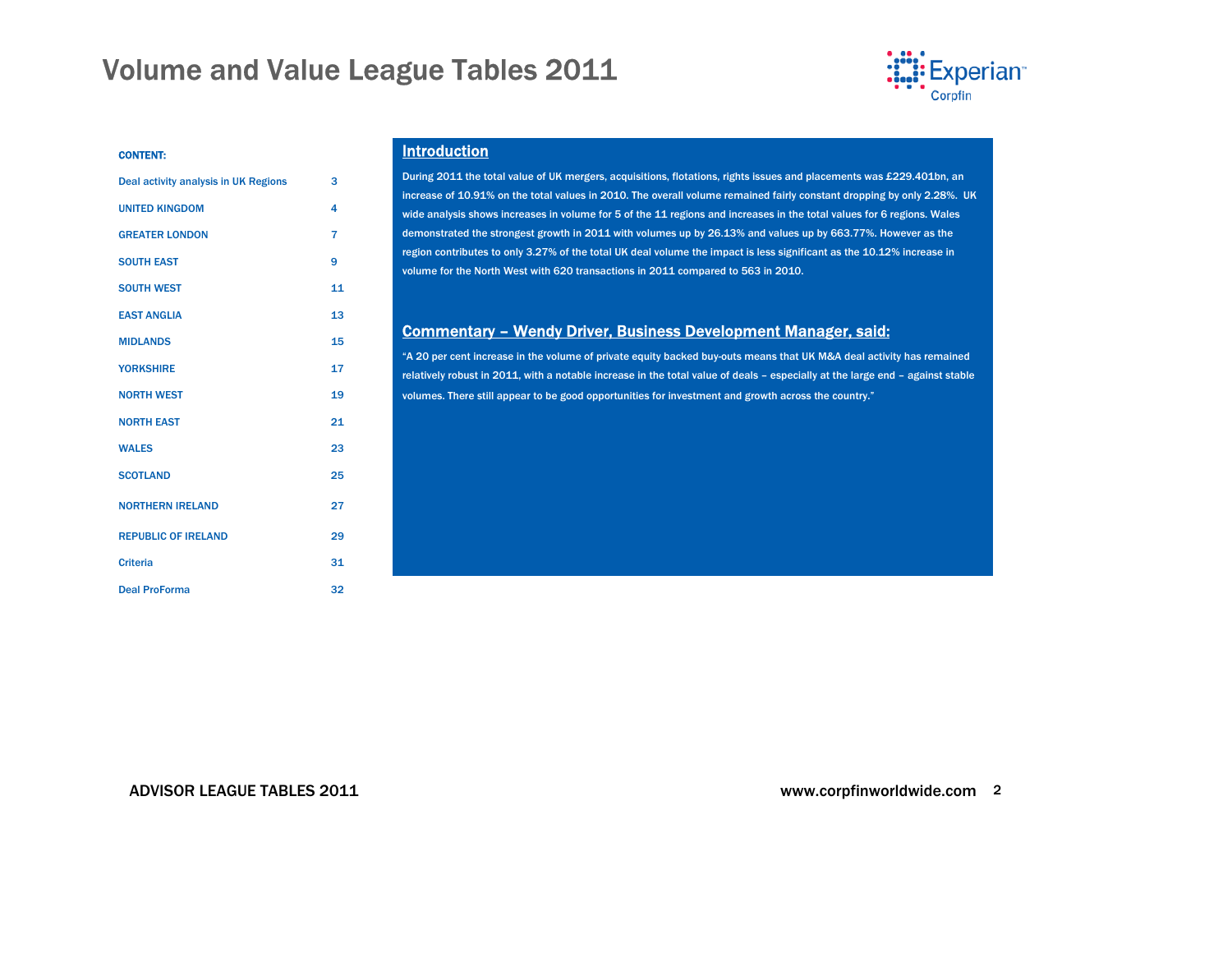### <span id="page-2-0"></span>Volume and Value League Tables 2011 UK Regional M&A Activity

The UK as a whole has witnessed a small decline in volume of only 2.28%. The regional picture is slightly different with growth in 5 regions, while 6 regions had declines in volume of around 10% to 20%. The North West, East Anglia, Midlands, Yorkshire and Wales have all achieved growth in M&A activity from 2010 to 2011. The biggest increases were in Wales with 26.13%, the Midlands with 9.68% and the North West with 10.12%. Yorkshire showed a consistent increase of 0.96% between the two periods.

The value of UK deals has gone up by 10.91% from 2010 totals of £206.827bn to £229.401bn in 2011. The South East contributed to 17.14% of the total value during 2011 and remained fairly static with a 0.47% increase. London represented 54.93% of the total UK value and was down by 6.57%. The largest fall in deal values was witnessed in Northern Ireland with a drop of 74.98% from 2010 to 2011 despite the number of deals dropping by less than 20%.



| <b>Region</b>              |         | Value (£m) |           | <b>Volume</b> |       |           |  |  |
|----------------------------|---------|------------|-----------|---------------|-------|-----------|--|--|
|                            | 2011    | 2010       | % Change  | 2011          | 2010  | % Change  |  |  |
| <b>Greater London</b>      | 126.017 | 134.881    | $-6.57%$  | 1.622         | 1.729 | $-6.19%$  |  |  |
| <b>South East</b>          | 39.330  | 39.145     | 0.47%     | 672           | 719   | $-6.54%$  |  |  |
| <b>South West</b>          | 31.290  | 26.751     | 16.97%    | 559           | 618   | $-9.55%$  |  |  |
| <b>East Anglia</b>         | 11.500  | 2.274      | 405.72%   | 229           | 221   | 3.62%     |  |  |
| <b>Midlands</b>            | 10.307  | 5.790      | 78.01%    | 578           | 527   | 9.68%     |  |  |
| Yorkshire                  | 2.508   | 4.153      | $-39.61%$ | 316           | 313   | 0.96%     |  |  |
| <b>North West</b>          | 11.436  | 12.645     | $-9.56%$  | 620           | 563   | 10.12%    |  |  |
| <b>North East</b>          | 7.956   | 3.092      | 157.31%   | 144           | 156   | $-7.69%$  |  |  |
| Wales                      | 2.108   | 276        | 663.77%   | 140           | 111   | 26.13%    |  |  |
| <b>Scotland</b>            | 14.293  | 22.995     | $-37.84%$ | 328           | 382   | $-14.14%$ |  |  |
| Northern Ireland           | 355     | 1.419      | $-74.98%$ | 28            | 34    | $-17.65%$ |  |  |
| <b>Republic of Ireland</b> | 21.564  | 34,187     | $-36.92%$ | 273           | 263   | 3.80%     |  |  |

ADVISOR LEAGUE TABLES 2011

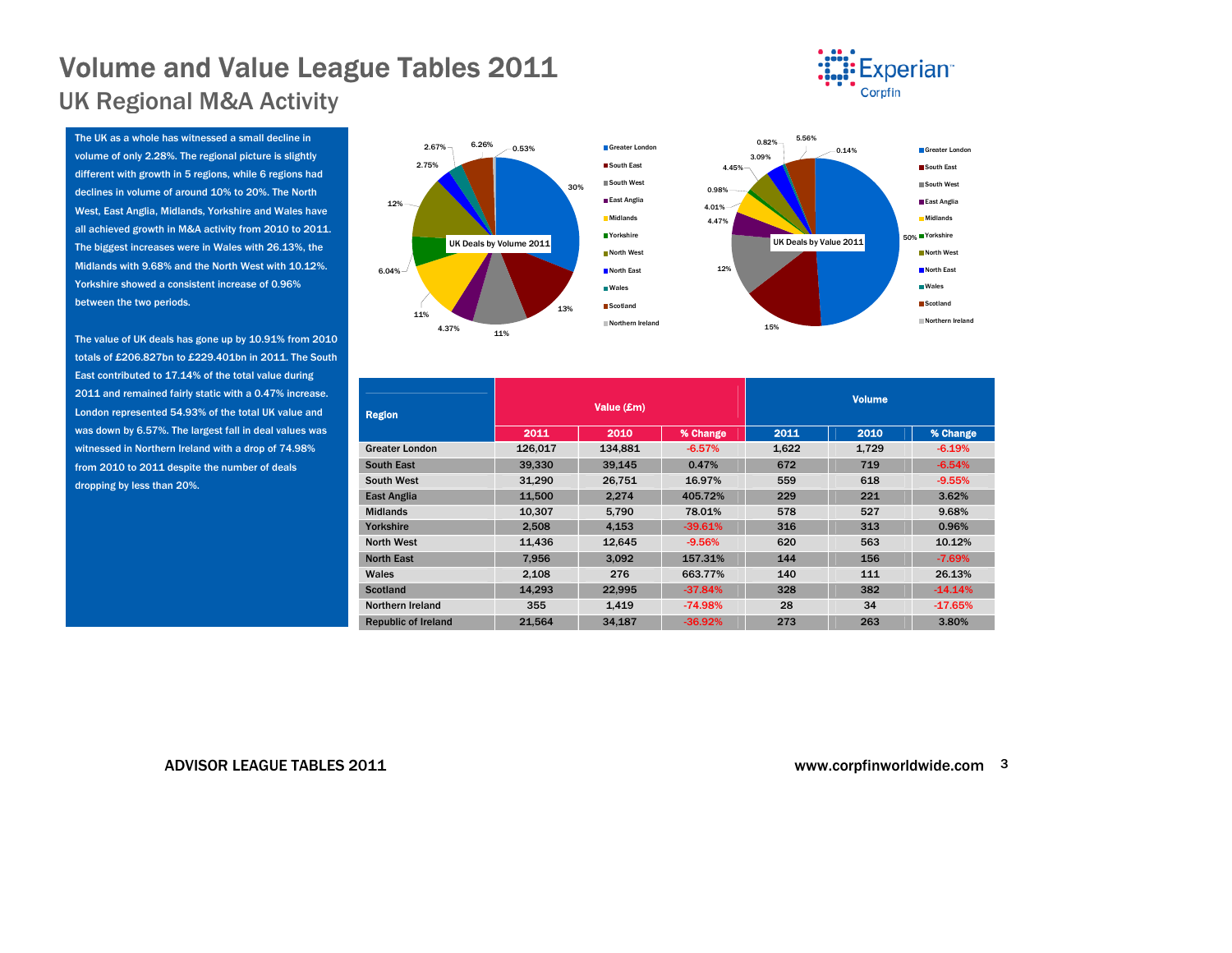

<span id="page-3-0"></span>United Kingdom M&A Activity



#### Europe and the rest of the world

- Europe saw a 15.63% decrease in M&A and ECM transactions announced during 2011 with 9,579 deals compared to 11,353 transactions in 2010
- • The value of European transactions fell by over 7% compared to 2010 with £617.672bn recorded in 2011, which is down from the £668.577bn worth of transactions announced in Europe in 2010.
- • There was a UK element in 44.74% of all European transactions, up from 38.63% in 2010. In terms of value the UK contributed almost 40% of the European total for 2011.
- The majority of the UK's cross border deals during 2011 were with the USA, followed by Germany.
- •In the USA volumes were down in 2011 by 23.38%, while values were up by 7.05% compared to 2010.
- Asia Pacific witnessed declines both in volume and in value during the 2011, by 13.36% and 17.23% respectively.

#### UK Highlights

The UK saw a small 2.28% decrease in UK M&A and ECM transactions announced during 2011, a drop of only 100 compared to 2010 (from 4,386 deals in 2010 to 4,286 deals in 2011). £229.401bn worth of transactions were announced in the UK in 2011, up by 10.91% on the £206.827bn announced during 2010. BDO International was the most active financial advisor by volume with 83 deals, while Citigroup topped the value league with deals worth a total of £47.759bn. The leading legal advisors were DLA Piper by volume with126 transactions, and Sullivan & Cromwell LLP with £43.346bn total deal value from 13 transactions. Of the top ten industry sectors in UK M&A activity, Wholesale, Retail and Repair, and Computer Activities were the only two areas to see a growth in the number of transactions. Overall the largest growing sector in the UK was Public Administration and Defence with a 75% increase in deal volume.

- • The volume of large deals (more than £100m) in 2011 compared to 2010 has remained completely constant, at exactly 300 transactions each year, while the value has improved by 12.98% and is up to £200.602bn in 2011. Of the 300 large transactions, 11.67% were valued at over £1bn in 2011, representing 61.48% of the total value.
- Almost 70% of the large transactions were Acquisitions and 18% involved a Rights Issue. Large deals represented 14.10% of the transactions with a disclosed consideration during 2011, slightly higher than the 13.14% of 2010.
- The volume of mid-market transactions in the UK has fallen slightly in 2011 compared to 2010, dropping by 1.61% from 744 in 2010 to 732 in 2011. Despite the drop in volume in 2011 the total value remained constant at £25.4billion.
- 51.46% of all transactions with a disclosed value fell into the Small deals bracket of under £10m. The volume of small deals in 2011 has dropped by 11.48% from 2010, which saw 1,237 transactions compared to only 1,095 in 2011.

#### ADVISOR LEAGUE TABLES 2011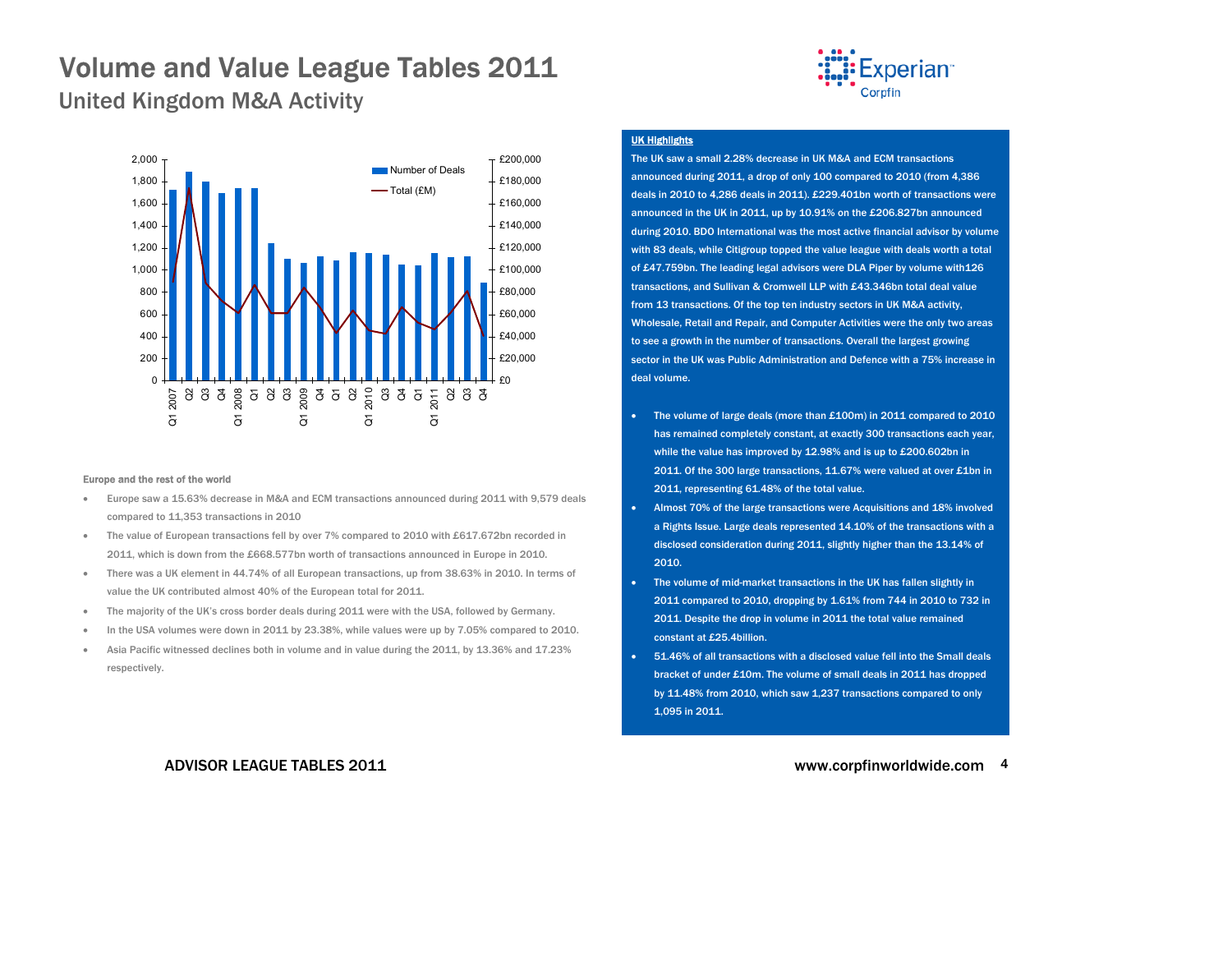Any United Kingdom Involvement



| 2011                    | 2010                     | <b>Legal Advisor</b>                  | <b>Volume</b> |
|-------------------------|--------------------------|---------------------------------------|---------------|
| $\mathbf{1}$            | $\mathbf{1}$             | <b>DLA PIPER</b>                      | 126           |
| $\overline{2}$          | $\overline{2}$           | <b>EVERSHEDS</b>                      | 109           |
| 3                       | 11                       | <b>PINSENT MASONS</b>                 | 86            |
| $\overline{\mathbf{4}}$ | $\overline{\mathbf{4}}$  | <b>FRESHFIELDS BRUCKHAUS DERINGER</b> | 71            |
| 5                       |                          | <b>OSBORNE CLARKE</b>                 | 70            |
| 6                       | 9                        | <b>SLAUGHTER AND MAY</b>              | 64            |
| $\overline{7}$          | 10                       | <b>CLIFFORD CHANCE</b>                | 59            |
| 8                       | ٠                        | <b>DWF</b>                            | 56            |
| 9                       | 16                       | <b>GATELEY</b>                        | 55            |
| 10                      | 5                        | <b>CMS</b>                            | 54            |
| 11                      | 14                       | <b>JONES DAY</b>                      | 53            |
| 12                      | 8                        | <b>BERWIN LEIGHTON PAISNER</b>        | 52            |
| 13                      | $\overline{\phantom{0}}$ | <b>TAYLOR WESSING</b>                 | 52            |
| 14                      | 3                        | <b>LINKLATERS</b>                     | 50            |
| 15                      | $\overline{7}$           | SQUIRE SANDERS & DEMPSEY LLP          | 49            |
| 16                      | ٠                        | <b>ADDLESHAW GODDARD</b>              | 48            |
| 17                      | 20                       | <b>TRAVERS SMITH</b>                  | 46            |
| 18                      | 6                        | <b>ASHURST</b>                        | 44            |
| 19                      | 13                       | <b>OLSWANG</b>                        | 44            |
| 20                      |                          | <b>WRAGGE &amp; CO LLP</b>            | 42            |
|                         |                          |                                       |               |

| 2011           | 2010                    | <b>Legal Advisor</b>                             | Value (£m) |
|----------------|-------------------------|--------------------------------------------------|------------|
| $\mathbf{1}$   | 13                      | <b>SULLIVAN &amp; CROMWELL LLP</b>               | 43,347     |
| $\overline{2}$ | $\overline{2}$          | <b>LINKLATERS</b>                                | 35,328     |
| 3              | 5                       | <b>CLIFFORD CHANCE</b>                           | 34,049     |
| $\overline{4}$ | 3                       | <b>FRESHFIELDS BRUCKHAUS DERINGER</b>            | 31,229     |
| 5              | $\mathbf{1}$            | <b>SLAUGHTER AND MAY</b>                         | 30,456     |
| 6              | $\overline{\mathbf{4}}$ | <b>ALLEN &amp; OVERY</b>                         | 29,561     |
| $\overline{7}$ | 9                       | <b>SHEARMAN &amp; STERLING LLP</b>               | 27,491     |
| 8              |                         | <b>MORRISON &amp; FOERSTER LLP</b>               | 27,250     |
| 9              |                         | <b>WACHTELL LIPTON ROSEN &amp; KATZ</b>          | 26,888     |
| 10             |                         | <b>SIMPSON THACHER &amp; BARTLETT</b>            | 21,501     |
| 11             | 8                       | <b>LATHAM &amp; WATKINS LLP</b>                  | 19,989     |
| 12             |                         | <b>MORGAN LEWIS &amp; BOCKIUS</b>                | 18,153     |
| 13             | $\centerdot$            | <b>BLAKE DAWSON</b>                              | 17,042     |
| 14             |                         | <b>SKADDEN ARPS SLATE MEAGHER &amp; FLOM LLP</b> | 16,792     |
| 15             |                         | <b>HOGAN LOVELLS</b>                             | 16,291     |
| 16             |                         | <b>WHITE &amp; CASE</b>                          | 16,129     |
| 17             | 14                      | <b>ASHURST</b>                                   | 13,045     |
| 18             | 20                      | <b>NORTON ROSE</b>                               | 12,423     |
| 19             | 6                       | <b>HERBERT SMITH/GLEISS LUTZ/STIBBE</b>          | 11,751     |
| 20             | 12                      | <b>DEWEY &amp; LEBOEUF LLP</b>                   | 11,171     |

#### ADVISOR LEAGUE TABLES 2011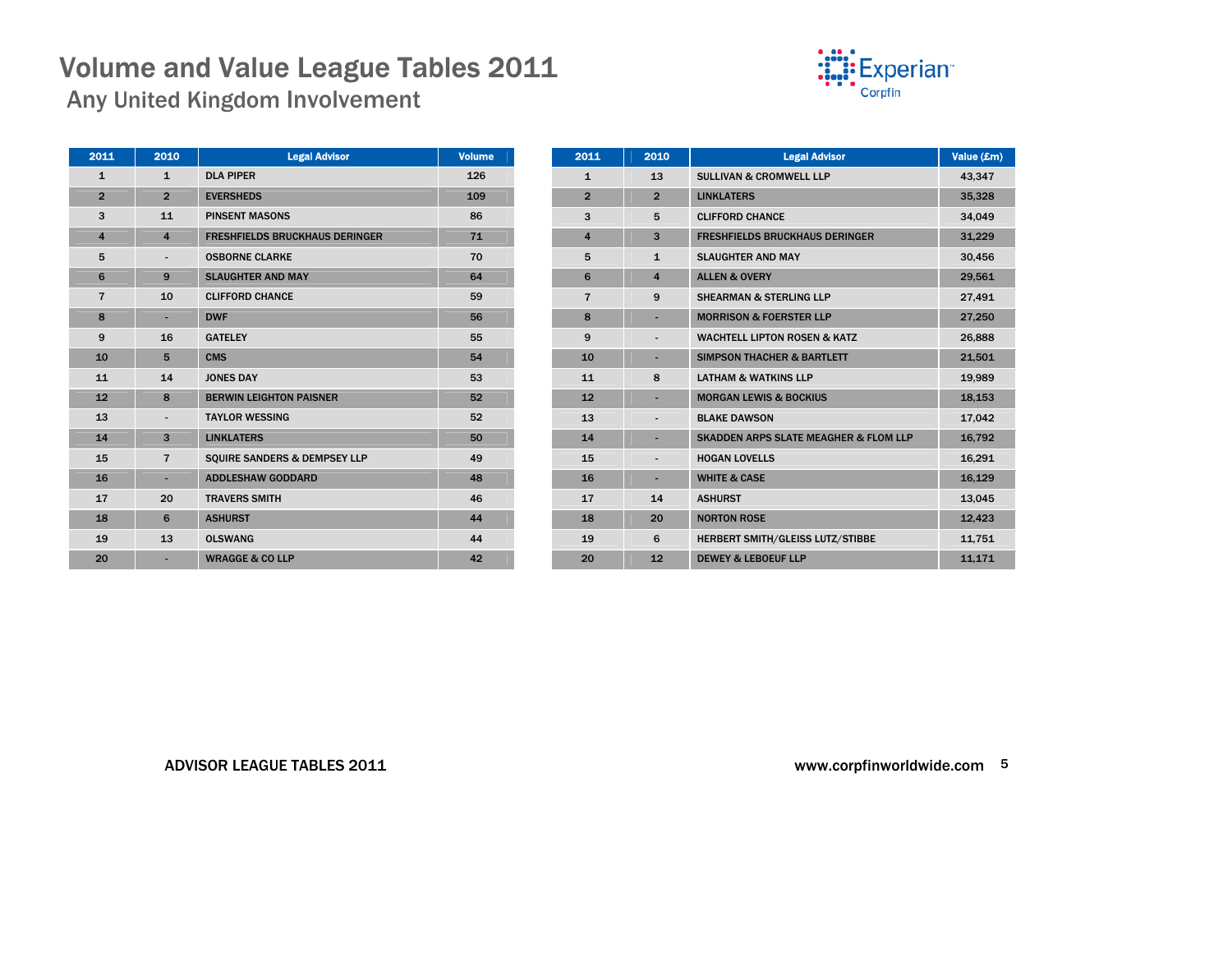

Any United Kingdom Involvement

| 2011           | 2010                     | <b>Financial Advisor</b>             | <b>Volume</b> | ź |
|----------------|--------------------------|--------------------------------------|---------------|---|
| $\mathbf{1}$   | 5                        | <b>BDO INTERNATIONAL</b>             | 83            |   |
| $\overline{2}$ | $\overline{7}$           | <b>KPMG</b>                          | 82            |   |
| 3              | $\overline{2}$           | <b>GRANT THORNTON</b>                | 75            |   |
| $\overline{4}$ | $\mathbf{1}$             | <b>ROTHSCHILD</b>                    | 73            |   |
| 5              | 3                        | <b>DELOITTE</b>                      | 53            |   |
| 6              | 6                        | <b>CENKOS SECURITIES</b>             | 53            |   |
| $\overline{7}$ | $\overline{\phantom{a}}$ | <b>NUMIS SECURITIES LTD</b>          | 48            |   |
| 8              | $\overline{4}$           | <b>JP MORGAN CHASE &amp; CO</b>      | 46            |   |
| 9              | 9                        | <b>UBS INVESTMENT BANK</b>           | 45            |   |
| 10             | 10                       | <b>COLLINS STEWART HAWKPOINT</b>     | 44            |   |
| 11             | 19                       | <b>ERNST &amp; YOUNG</b>             | 43            |   |
| 12             | 8                        | <b>PWC</b>                           | 43            |   |
| 13             | 17                       | <b>SEYMOUR PIERCE</b>                | 39            |   |
| 14             | 12                       | <b>FINNCAP</b>                       | 39            |   |
| 15             | $\overline{\phantom{a}}$ | <b>CITIGROUP</b>                     | 38            |   |
| 16             | ٠                        | <b>PKF</b>                           | 38            |   |
| 17             | 13                       | <b>CREDIT SUISSE</b>                 | 36            |   |
| 18             | 18                       | <b>BANK OF AMERICA MERRILL LYNCH</b> | 34            |   |
| 19             |                          | <b>RSM TENON</b>                     | 32            |   |
| 20             | ٠                        | <b>ARBUTHNOT SECURITIES LTD</b>      | 31            |   |
|                |                          |                                      |               |   |

| 2011           | 2010                    | <b>Financial Advisor</b>             | Value (£m) |
|----------------|-------------------------|--------------------------------------|------------|
| $\mathbf{1}$   | 6                       | <b>CITIGROUP</b>                     | 47,760     |
| $\overline{2}$ | 3                       | <b>MORGAN STANLEY</b>                | 45,129     |
| 3              | $\overline{\mathbf{4}}$ | <b>GOLDMAN SACHS</b>                 | 44,660     |
| $\overline{4}$ | 12                      | <b>HSBC</b>                          | 43,881     |
| 5              | $\overline{2}$          | <b>UBS INVESTMENT BANK</b>           | 36,691     |
| 6              | $\overline{7}$          | <b>BANK OF AMERICA MERRILL LYNCH</b> | 34,493     |
| $\overline{7}$ | 8                       | <b>BARCLAYS CAPITAL</b>              | 32,679     |
| 8              | 5                       | <b>JP MORGAN CHASE &amp; CO</b>      | 32,299     |
| 9              | $\mathbf{1}$            | <b>CREDIT SUISSE</b>                 | 28,937     |
| 10             | 9                       | <b>ROTHSCHILD</b>                    | 26,260     |
| 11             | 19                      | <b>CENTERVIEW PARTNERS LLC</b>       | 20,553     |
| 12             |                         | THE KESSLER GROUP                    | 20,066     |
| 13             | 11                      | <b>ROYAL BANK OF SCOTLAND</b>        | 19,876     |
| 14             | 13                      | <b>LAZARD</b>                        | 19,695     |
| 15             | 10                      | <b>DEUTSCHE BANK AG</b>              | 18,958     |
| 16             |                         | <b>SOCIETE GENERALE</b>              | 14,777     |
| 17             |                         | SANTANDER CENTRAL HISPANO SA         | 13,443     |
| 18             | ٠                       | <b>MIZUHO INTERNATIONAL PLC</b>      | 12,702     |
| 19             | $\overline{a}$          | <b>CREDIT AGRICOLE</b>               | 10,897     |
| 20             |                         | <b>ING BANK NV</b>                   | 10,500     |

ADVISOR LEAGUE TABLES 2011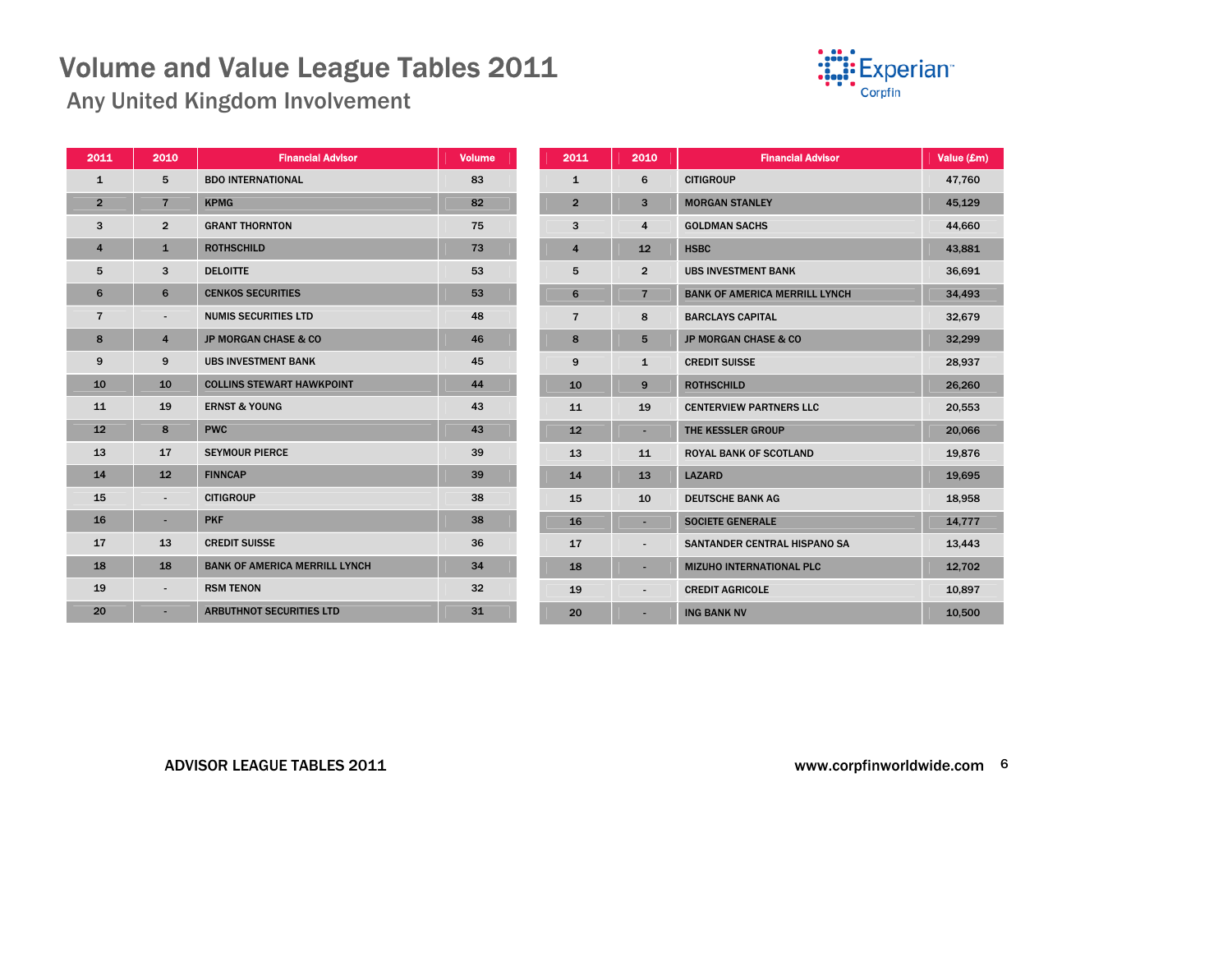

<span id="page-6-0"></span>Greater London M&A Activity



| <b>Announced</b> | <b>Deal Type</b>   | <b>Target</b>                                                                  | <b>Bidder</b>                                    | <b>Deal Value</b><br>$(\mathbf{Em})$ |
|------------------|--------------------|--------------------------------------------------------------------------------|--------------------------------------------------|--------------------------------------|
| 10/08/11         | <b>Acquisition</b> | <b>US Card and Retail Services</b><br>Business of HSBC Holdings Plc.<br>London | Capital One Financial Corp. USA                  | 20,066                               |
| 14/07/11         | <b>Acquisition</b> | Petrohawk Energy Corp. USA                                                     | <b>BHP Billiton Plc. London</b>                  | 9.229                                |
| 02/08/11         | <b>Acquisition</b> | Northumbrian Water Group Plc.<br>Co Durham                                     | UK Water (2011) Ltd, London                      | 4.700                                |
| 07/02/11         | <b>Acquisition</b> | <b>Pride International Inc. USA</b>                                            | <b>Ensco Plc. London</b>                         | 4.523                                |
| 10/11/11         | <b>Acquisition</b> | Anglo American Sur SA, Chile<br>(vendor:Anglo American Plc,<br>London)         | Mitsubishi Corp, Japan                           | 3,379                                |
| 04/11/11         | <b>Acquisition</b> | DB Investments SA, Luxembourg                                                  | Anglo American Plc, London                       | 3,197                                |
| 08/12/11         | <b>Acquisition</b> | Cairn India Ltd, India                                                         | Vedanta Resources Plc, London                    | 2,613                                |
| 15/12/11         | <b>Acquisition</b> | Skandia Insurance Company Ltd.<br>Sweden (vendor: Old Mututal Plc,<br>London)  | Skandia Liv. Sweden                              | 2,119                                |
| 10/06/11         | <b>Acquisition</b> | <b>Bumi Resources Minerals Tbk.</b><br>Indonesia                               | Vallar Plc, Jersey (Parent: Bumi<br>Plc. London) | 2.070                                |
| 22/06/11         | Acquisition        | Astra Tech AB. Sweden (Vendor:<br>Astra Zeneca Plc, London)                    | <b>DENTSPLY International Inc. USA</b>           | 1.800                                |

ADVISOR LEAGUE TABLES 2011

There were 1,622 M&A and ECM deals announced in the Greater London region in 2011, representing a year-on-year decline of 6.19%. There was a similar decline in value; transactions worth £126.017bn were recorded for the year, down by 6.57% from £134.881bn worth of deals in 2010. 37.84% of all UK deals had a Greater London element, while the region contributed 54.93% to the total value of all UK transactions for 2011. Grant Thornton was the most active financial advisor, with an involvement in 31 deals in 2011. HSBC topped the rankings in terms of deal value, having advised on £29.177bn worth of transactions. DLA Piper was the leading legal advisor by volume with 46 assists, while Sullivan & Cromwell topped the table in terms of value with £38.243bn worth of deals. Consolidation and asset disposal programs within the banking and financial services industry meant that Financial Intermediation proved the most active sector in terms of deal volume, accounting for almost a third of all regional transactions. The sector also topped the value rankings, with deals worth around £50.6bn for the calendar year.

- 167 large deals were announced in 2011, down by 10.7% on 2010's full year total of 187 transactions. Large deal values decreased by 6.46% yearon-year, down to £111.489bn in 2011 from £119.187bn in 2010.
- The highest value deals over the last year were often cross-border in nature and often centred around natural resources; including Glencore's £6bn flotation in May, the largest ever IPO on the premium listing segment of the London Stock Exchange.
- • There was a small decline in mid-market deal activity in 2011; 364 transactions were announced, down by 2.93% from the 375 deals announced in 2010. The aggregate value of medium-sized deals fell from £14.140bn in 2010 to £13.188bn in 2011, a drop of 6.73%.
- • The number of small deals announced in 2011 fell by 10.06% in comparison with 2010 (from 497 to 447 deals). Small deal values experienced a similar decline, from £1.552bn in 2010 to £1.337bn in 2011, a drop of 13.86%.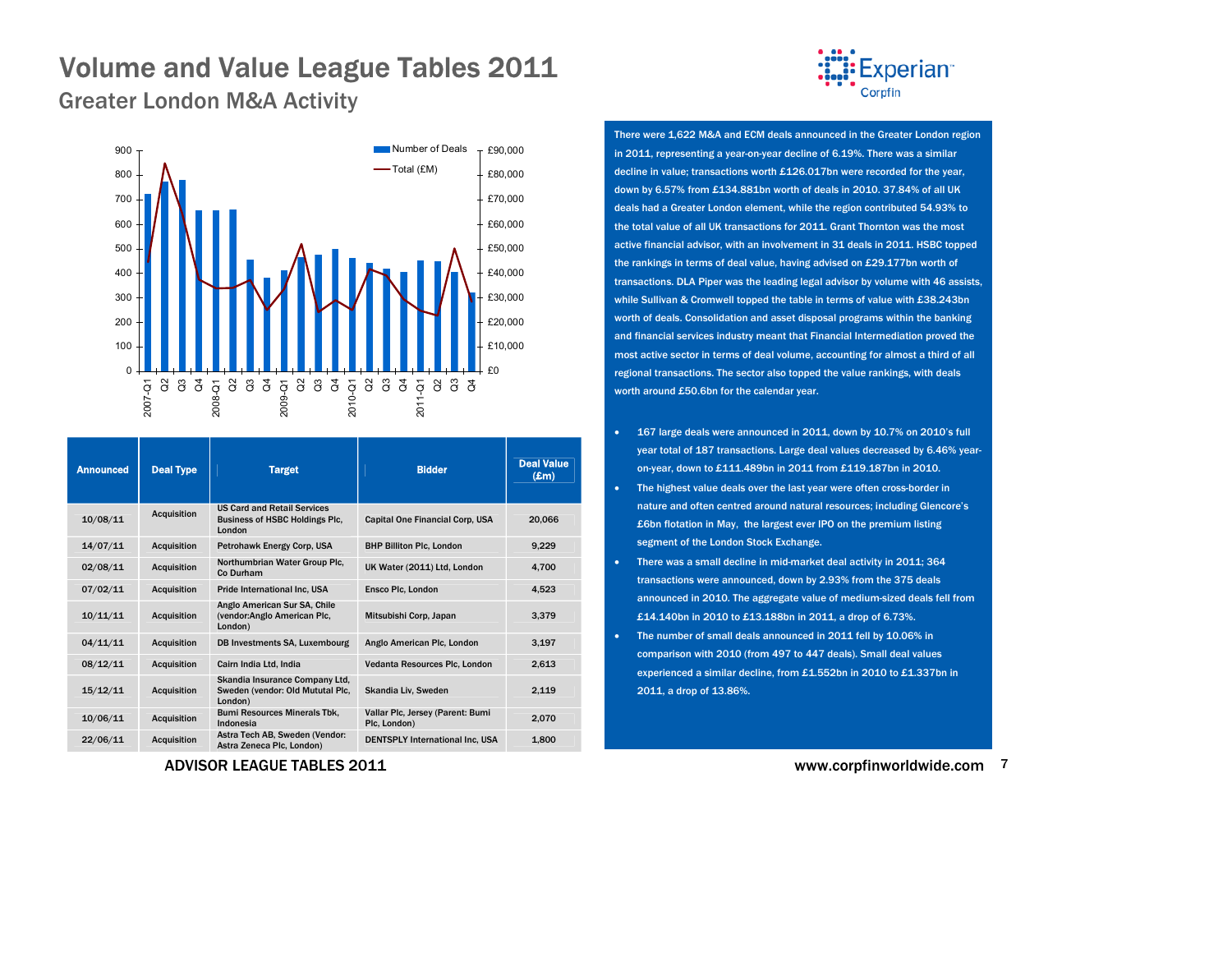

Any Greater London Involvement

| 2011           | 2010                     | <b>Legal Advisor</b>                  | <b>Volume</b> | 2011           | 2010                     | <b>Legal Advisor</b>                    | Value (£m) |
|----------------|--------------------------|---------------------------------------|---------------|----------------|--------------------------|-----------------------------------------|------------|
| $\mathbf{1}$   | 5                        | <b>DLA PIPER</b>                      | 46            |                | $\overline{\phantom{a}}$ | <b>SULLIVAN &amp; CROMWELL LLP</b>      | 38,243     |
| $\overline{2}$ | 3                        | <b>FRESHFIELDS BRUCKHAUS DERINGER</b> | 44            | $\overline{2}$ |                          | <b>WACHTELL LIPTON ROSEN &amp; KATZ</b> | 26,187     |
| 3              | $\overline{\phantom{a}}$ | <b>JONES DAY</b>                      | 37            | 3              | $\overline{\phantom{a}}$ | <b>MORRISON &amp; FOERSTER LLP</b>      | 20,066     |
| $\overline{4}$ |                          | <b>SLAUGHTER AND MAY</b>              | 36            |                | 5                        | <b>FRESHFIELDS BRUCKHAUS DERINGER</b>   | 18,137     |
| 5              | $\overline{2}$           | <b>CLIFFORD CHANCE</b>                | 33            | 5              | $\overline{\phantom{a}}$ | <b>LATHAM &amp; WATKINS LLP</b>         | 13,773     |
| 6              |                          | <b>EVERSHEDS</b>                      | 33            | 6              | 3                        | <b>LINKLATERS</b>                       | 13,455     |
|                | 8                        | <b>OLSWANG</b>                        | 30            |                | 4                        | <b>CLIFFORD CHANCE</b>                  | 13,323     |
| 8              | 9                        | <b>BERWIN LEIGHTON PAISNER</b>        | 29            | 8              | п.                       | <b>SLAUGHTER AND MAY</b>                | 12,531     |
| 9              | $\overline{\phantom{a}}$ | <b>OSBORNE CLARKE</b>                 | 29            | 9              | 8                        | <b>SHEARMAN &amp; STERLING LLP</b>      | 10,977     |
| 10             | $\overline{4}$           | <b>CMS</b>                            | 26            | 10             | -                        | <b>MORGAN LEWIS &amp; BOCKIUS</b>       | 10,577     |

| 2011           | 2010           | <b>Financial Advisor</b>         | <b>Volume</b> | 2011           | 2010                     | <b>Financial Advisor</b>       | Value (£m) |
|----------------|----------------|----------------------------------|---------------|----------------|--------------------------|--------------------------------|------------|
| 1              | 6              | <b>GRANT THORNTON</b>            | 31            |                | -                        | <b>HSBC</b>                    | 29,177     |
| $\overline{2}$ | $\blacksquare$ | <b>KPMG</b>                      | 30            | $\overline{2}$ | 3                        | <b>MORGAN STANLEY</b>          | 26,728     |
| 3              | 3              | <b>ROTHSCHILD</b>                | 29            | 3              | -                        | <b>CENTERVIEW PARTNERS LLC</b> | 20,481     |
| 4              | $\mathbf{1}$   | <b>UBS INVESTMENT BANK</b>       | 26            | 4              | $\overline{\phantom{a}}$ | THE KESSLER GROUP              | 20,066     |
| 5              |                | <b>NUMIS SECURITIES LTD</b>      | 26            | 5              | $\overline{2}$           | <b>GOLDMAN SACHS</b>           | 19,302     |
| 6              | 6              | <b>COLLINS STEWART HAWKPOINT</b> | 26            | 6              | $\overline{\phantom{a}}$ | <b>UBS INVESTMENT BANK</b>     | 15,273     |
| $\overline{7}$ |                | <b>DELOITTE</b>                  | 24            |                | 9                        | <b>CREDIT SUISSE</b>           | 12,881     |
| 8              | 5              | <b>BDO INTERNATIONAL</b>         | 23            | 8              | 6                        | <b>DEUTSCHE BANK AG</b>        | 12,529     |
| 9              | $\overline{2}$ | <b>JP MORGAN CHASE &amp; CO</b>  | 22            | 9              | $\overline{\phantom{a}}$ | <b>BARCLAYS CAPITAL</b>        | 10,826     |
| 10             | $\blacksquare$ | <b>CREDIT SUISSE</b>             | 21            | 10             |                          | <b>ROTHSCHILD</b>              | 10,536     |

#### ADVISOR LEAGUE TABLES 2011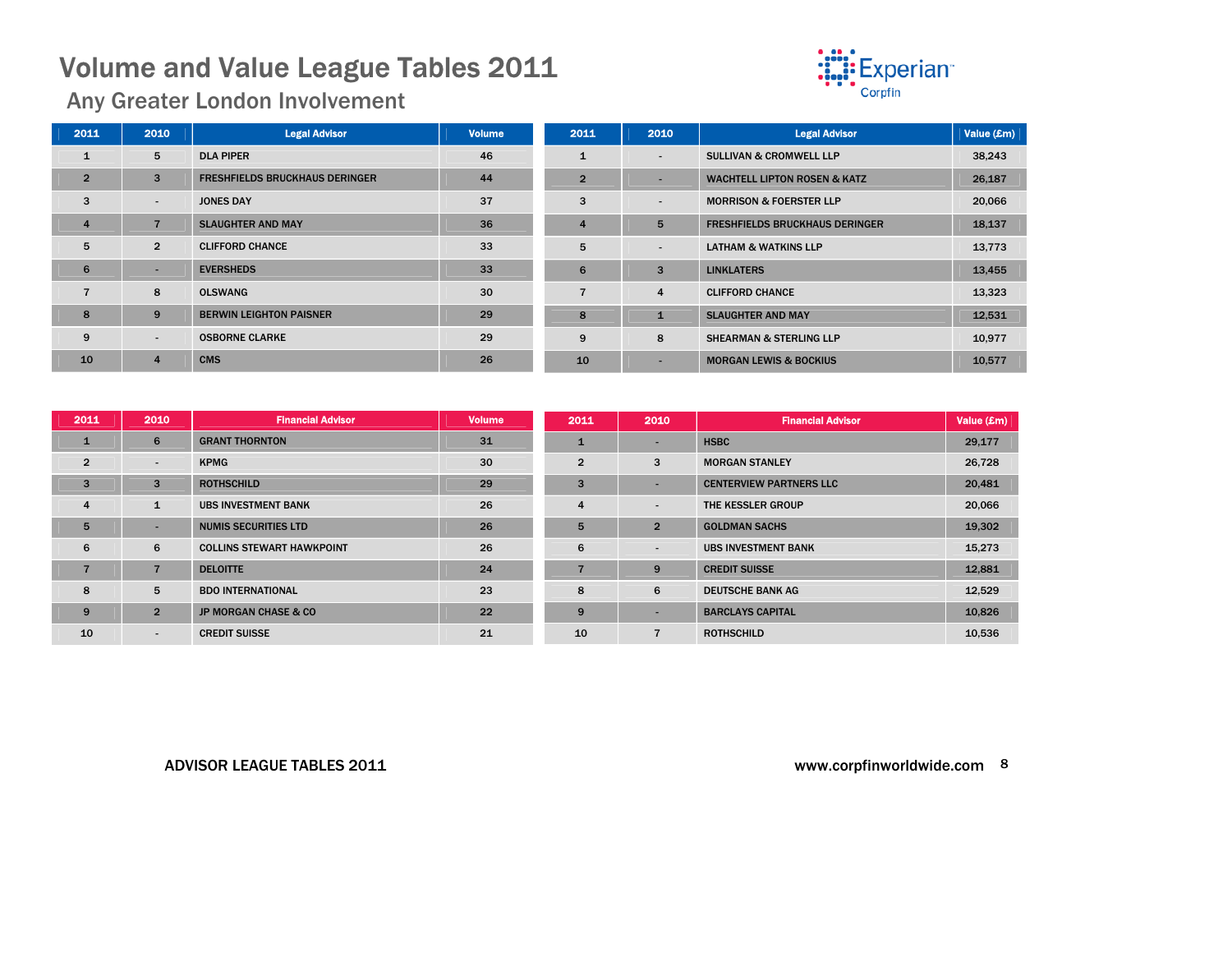

<span id="page-8-0"></span>

| <b>Announced</b> | <b>Deal Type</b>            | <b>Target</b>                                                                                   | <b>Bidder</b>                                                 | <b>Deal Value</b><br>$(\pmb{\pounds} \mathbf{m})$ |
|------------------|-----------------------------|-------------------------------------------------------------------------------------------------|---------------------------------------------------------------|---------------------------------------------------|
| 03/04/11         | <b>Acquisition</b>          | Societe Francaise de<br>Radiotelephone SA, France<br>(Vendor: Vodafone Group Plc,<br>Berkshire) | Vivendi SA, France                                            | 7,020                                             |
| 17/08/11         | <b>Acquisition</b>          | <b>Fosters Group Ltd. Australia</b>                                                             | <b>SABMiller Plc, Surrey</b>                                  | 6,660                                             |
| 30/06/11         | <b>Acquisition</b>          | Polkomtel SA, Poland (Vendor:<br>Vodafone Group Plc, Berkshire)                                 | Spartan Capital Holdings Sp zoo,<br>Poland                    | 4,053                                             |
| 31/03/11         | <b>Acquisition</b>          | Vodafone Essar Ltd, India                                                                       | Vodafone Group Plc, Berkshire                                 | 3.358                                             |
| 02/12/11         | <b>Acquisition</b>          | SpectrumCo LLC, USA                                                                             | Cellco Partnership, USA (45%)<br>owned by Vodafone Group Plc) | 2,295                                             |
| 18/01/11         | <b>Investor Buy-</b><br>Out | <b>Priory Group Ltd, Surrey</b>                                                                 | Advent International, London                                  | 925                                               |
| 29/11/11         | Secondary<br>Buy-Out.       | Capital Safety Group Ltd.<br><b>Buckinghamshire</b>                                             | KKR, USA                                                      | 702                                               |
| 14/06/11         | <b>Acquisition</b>          | Avis Europe Plc, Berkshire                                                                      | Avis Budget Group Inc. USA                                    | 636                                               |
| 15/06/11         | <b>Acquisition</b>          | <b>Run-off Business of Zurich</b><br>Specialties London Ltd.<br>Hampshire                       | Swiss Re AG, Switzerland                                      | 592                                               |
| 07/03/11         | <b>Acquisition</b>          | Moody International, West<br><b>Sussex</b>                                                      | Intertek Group Plc, London                                    | 449                                               |

#### ADVISOR LEAGUE TABLES 2011

There were 672 M&A and ECM deals announced in the South East region in 2011, representing a year-on-year decline of 6.54%. However, this was not matched by a drop in value; transactions worth £39.330bn were recorded for the year, up by 0.47% from the £39.145bn worth of deals announced in 2010. 15.68% of all UK deals had a South Eastern element, while the region contributed 17.14% to the total value of all UK transactions for 2011. BDO was the most active financial advisor, with an involvement in 28 deals in 2011. Citigroup topped the rankings in terms of deal value, having advised on £22.233bn worth of transactions. DLA Piper was the leading legal advisor by volume with 34 assists, while Allen & Overy topped the table in terms of value with £18.231bn worth of deals. Almost a third of deal flow took place within the manufacturing industry, with the production of medical and precision instruments proving a particularly hot sector. Meanwhile, a substantial proportion of overall transaction value was attributed to the post and telecommunications sector, thanks mainly to a number of high-value transactions involving Berkshire-based mobile telecoms giant Vodafone.

- There were 45 deals with a consideration of more than £100m announced in 2011, an increase of 15.38% from the 2010 full year total of 39 transactions. Large deal values declined by 2.09% year-on-year, down to £34.428bn in 2011 from £35.162bn in 2010.
- • Almost 58% of large value deals in 2011 were acquisitions involving the region's large corporates, with Vodafone particularly active; the telecoms group was involved in four transactions with a value of over £2bn.
- There was also an increase in mid-market deal activity in 2011; a total of 114 mid-market transactions were announced, up by 10.68% from the 103 deals announced in 2010. The value of medium-sized deals showed a more dramatic upswing; from £3.329bn in 2010 to £4.369bn in 2011, a rise of 31.24%.
- • The number of small deals announced fell by 19.5% in comparison with 2010 (159 to 128 deals). Small deal values experienced a similar decline, from £639.9bn in 2010 to £519.7bn in 2011, a drop of 18.4%.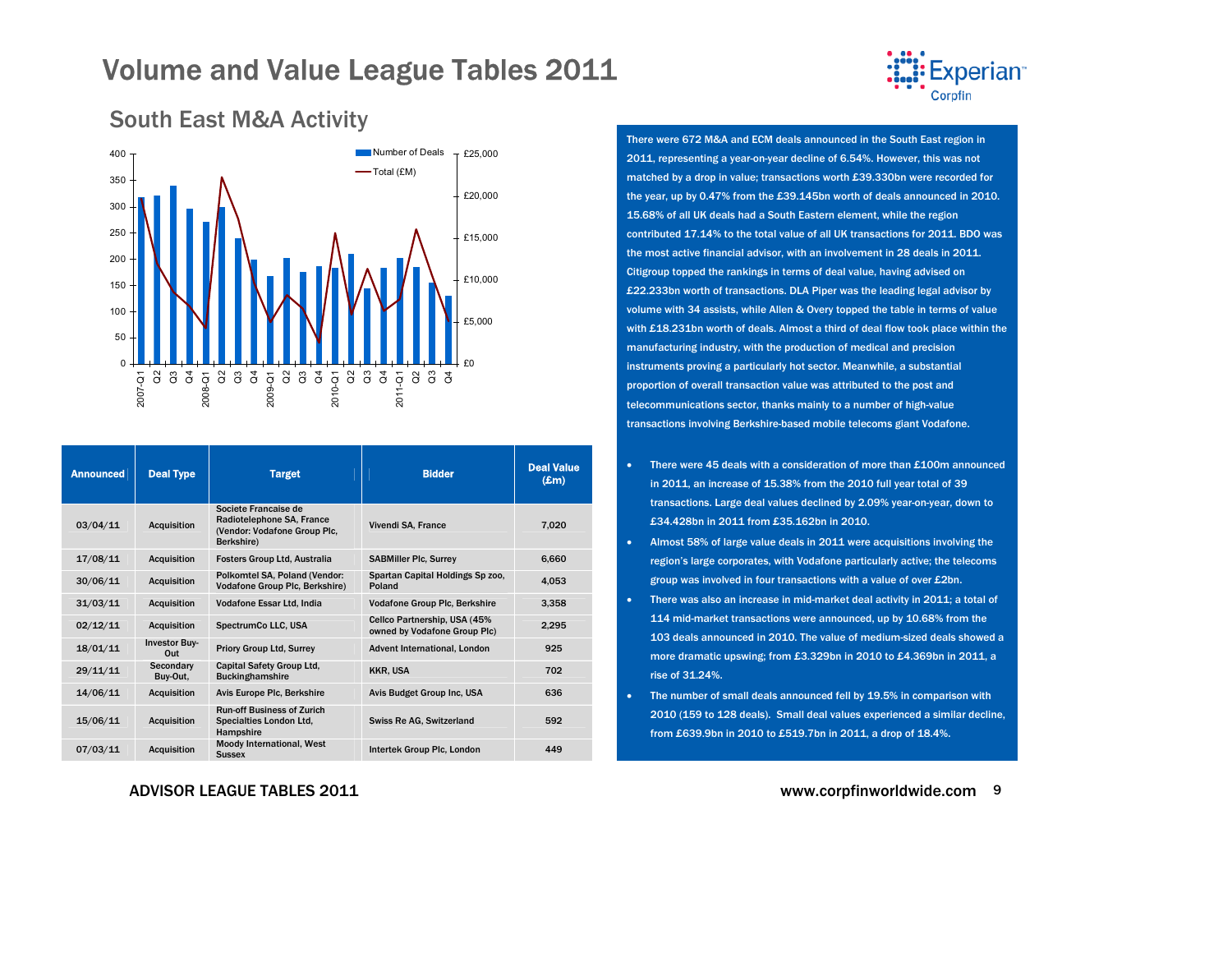

### Any South East Involvement

| 2011           | 2010           | <b>Legal Advisor</b>                  | <b>Volume</b> | 2011           | 2010                     | <b>Legal Advisor</b>            | Value (£m) |
|----------------|----------------|---------------------------------------|---------------|----------------|--------------------------|---------------------------------|------------|
| $\mathbf{1}$   | $\mathbf{1}$   | <b>DLA PIPER</b>                      | 34            | $\mathbf{1}$   | $\sim$                   | <b>ALLEN &amp; OVERY</b>        | 18,231     |
| $\overline{2}$ | $\overline{2}$ | <b>CMS</b>                            | 20            | $\overline{2}$ | $\mathbf{1}$             | <b>CLIFFORD CHANCE</b>          | 11,655     |
| 3              | 3              | <b>EVERSHEDS</b>                      | 17            | 3              | $\overline{\phantom{0}}$ | <b>LINKLATERS</b>               | 9,623      |
| $\overline{4}$ | ۰              | <b>OSBORNE CLARKE</b>                 | 16            | $\overline{4}$ | ۰                        | <b>BIRD &amp; BIRD</b>          | 7,028      |
| 5              | 6              | <b>FRESHFIELDS BRUCKHAUS DERINGER</b> | 14            | 5              | $\sim$                   | <b>ALLENS ARTHUR ROBINSON</b>   | 6,845      |
| 6              | 8              | <b>PINSENT MASONS</b>                 | 13            | 6              |                          | <b>HOGAN LOVELLS</b>            | 6,797      |
|                | $\blacksquare$ | <b>PITMANS</b>                        | 12            | $\overline{7}$ | $\overline{\phantom{a}}$ | <b>BLAKE DAWSON</b>             | 6,668      |
| 8              | -              | <b>ADDLESHAW GODDARD</b>              | 10            | 8              | $\overline{\phantom{a}}$ | <b>LATHAM &amp; WATKINS LLP</b> | 4,756      |
| 9              | $\sim$         | <b>TRAVERS SMITH</b>                  | 10            | 9              | $\overline{\phantom{0}}$ | <b>NORTON ROSE</b>              | 4,566      |
| 10             | $\sim$         | <b>NORTON ROSE</b>                    | 9             | 10             | $\overline{2}$           | <b>SLAUGHTER AND MAY</b>        | 4,420      |

| 2011           | 2010                     | <b>Financial Advisor</b>   | <b>Volume</b> | 2011           | 2010                     | <b>Financial Advisor</b>             | Value (£m) |
|----------------|--------------------------|----------------------------|---------------|----------------|--------------------------|--------------------------------------|------------|
| $\mathbf{1}$   | $\overline{2}$           | <b>BDO INTERNATIONAL</b>   | 28            | $\mathbf{1}$   | 6                        | <b>CITIGROUP</b>                     | 22,233     |
| $\overline{2}$ | 3                        | <b>GRANT THORNTON</b>      | 17            | $\overline{2}$ | $\overline{2}$           | <b>GOLDMAN SACHS</b>                 | 14,618     |
| $\overline{3}$ | $\blacksquare$           | <b>KPMG</b>                | 14            | 3              | $\overline{\phantom{a}}$ | <b>ROTHSCHILD</b>                    | 12,853     |
| $\overline{4}$ | $\overline{7}$           | <b>ROTHSCHILD</b>          | 13            | 4              | $\mathbf{1}$             | <b>MORGAN STANLEY</b>                | 11,372     |
| 5              | 1                        | <b>FINNCAP</b>             | 13            | 5              | $\overline{\phantom{a}}$ | <b>ROYAL BANK OF SCOTLAND</b>        | 8,670      |
| 6              | 10                       | <b>CENKOS SECURITIES</b>   | 11            | 6              | $\overline{4}$           | <b>LAZARD</b>                        | 8,180      |
|                | $\blacksquare$           | <b>PKF</b>                 | 11            |                |                          | <b>HSBC BANK</b>                     | 7,500      |
| 8              | $\overline{\phantom{a}}$ | <b>CITIGROUP</b>           | 9             | 8              | $\sim$                   | <b>SOCIETE GENERALE</b>              | 7,098      |
| 9              | 8                        | <b>DELOITTE</b>            | 8             | 9              | $\overline{\phantom{a}}$ | <b>BANK OF AMERICA MERRILL LYNCH</b> | 6,990      |
| 10             | $\blacksquare$           | <b>UBS INVESTMENT BANK</b> | 7             | 10             | $\overline{\phantom{a}}$ | JP MORGAN CHASE & CO                 | 6,917      |

#### ADVISOR LEAGUE TABLES 2011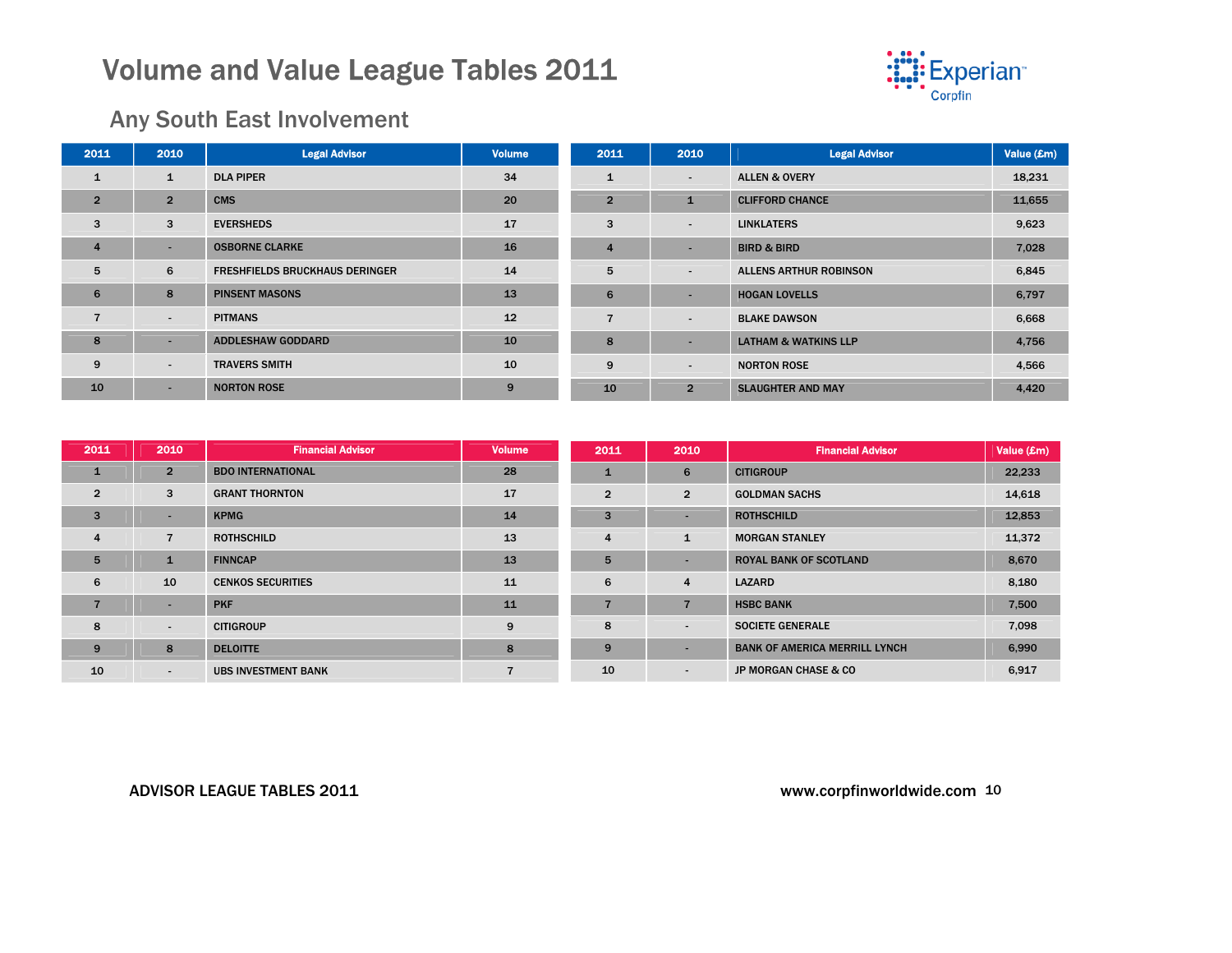

### <span id="page-10-0"></span>South West M&A Activity



| <b>Announced</b> | <b>Deal Type</b>            | <b>Target</b>                                                               | <b>Bidder</b>                                              | <b>Deal Value</b><br>$(\pmb{\pounds}m)$ |
|------------------|-----------------------------|-----------------------------------------------------------------------------|------------------------------------------------------------|-----------------------------------------|
| 18/01/11         | <b>Acquisition</b>          | <b>Pacific Scientific Aerospace</b><br><b>Business of Danaher Corp, USA</b> | <b>Meggitt Plc, Dorset</b>                                 | 439.5                                   |
| 22/11/11         | <b>Acquisition</b>          | Hamworthy Plc, Dorset                                                       | Wartsila Technology Oy AB,<br><b>Finland</b>               | 383                                     |
| 28/04/11         | <b>Acquisition</b>          | <b>Bond Aviation Group Ltd,</b><br>Gloucestershire                          | <b>INAER Inversiones Aereas SL.</b><br>Spain               | 264.9                                   |
| 12/01/11         | <b>Acquisition</b>          | Drake Circus Shopping Centre,<br>Devon                                      | <b>British Land Company Plc.</b><br>London                 | 240                                     |
| 19/10/11         | <b>Acquisition</b>          | <b>SPARTA Inc. USA (Vendor:</b><br>Cobham Plc, Dorset)                      | Parsons Corp, USA                                          | 224.6                                   |
| 09/05/11         | <b>Acquisition</b>          | Icera Inc. Bristol                                                          | <b>NVIDIA Corp. USA</b>                                    | 219.6                                   |
| 13/12/11         | <b>Acquisition</b>          | <b>Allstar Business Solutions Ltd.</b><br>Wiltshire                         | <b>FleetCor Technologies Inc, USA</b>                      | 194                                     |
| 05/10/11         | <b>Investor Buy-</b><br>out | Agbar UK Ltd (t/a Bristol Water),<br><b>Bristol</b>                         | Capstone Infrastructure Corp.<br>Canada                    | 131.5                                   |
| 15/09/11         | <b>Acquisition</b>          | <b>Trivec-Avant Corporation, USA</b>                                        | <b>Cobham Plc, Dorset</b>                                  | 89                                      |
| 03/07/11         | <b>Acquisition</b>          | <b>Old George Mall Shopping</b><br>Centre, Wiltshire                        | <b>Orchard Street Investment</b><br>Management LLP, London | 80                                      |

#### The South West recorded 9.5% fewer M&A and ECM deals in 2011 compared to the same period in the previous year. The 559 new deals announced were valued at a total of £31.29bn, 17% more than the figure from 2010. 13.64% of all UK deals had a South West element, while the region contributed 13.04% to the total value of all UK transactions for 2011.

KPMG were the most active financial advisors, with an involvement in 206 deals in 2011. Credit Suisse topped the rankings in terms of deal value, having advised on £129.327bn worth of transactions. Osborne Clarke was the leading legal advisor by volume with 19 assists, while Mourant Ozannes topped the table in terms of value with £129.327bn worth of deals.

- • There were 41 deals announced in 2011 with a consideration of more than £100m, the same figure as in 2010.
- • Large deal values increased by 24.35% in 2011 compared with the same period in the previous year, rising to £26.974bn from £21.693bn
- There was a decrease in mid-market deal activity in 2011. A total of 114 transactions were announced, down by 17.39% from the 138 deals announced in 2010.
- The aggregate value of deals also decreased; from £4.464bn in 2010 to £3.844bn in 2011, which is a decrease of 0.76%.
- The number of small deals announced in 2011 fell by 21.14% in comparison with 2010 (down from 175 to 138 deals).
- Small deal values experienced a similar decline, from a total worth of £593.5m in 2010 to £471.34m in 2011.

ADVISOR LEAGUE TABLES 2011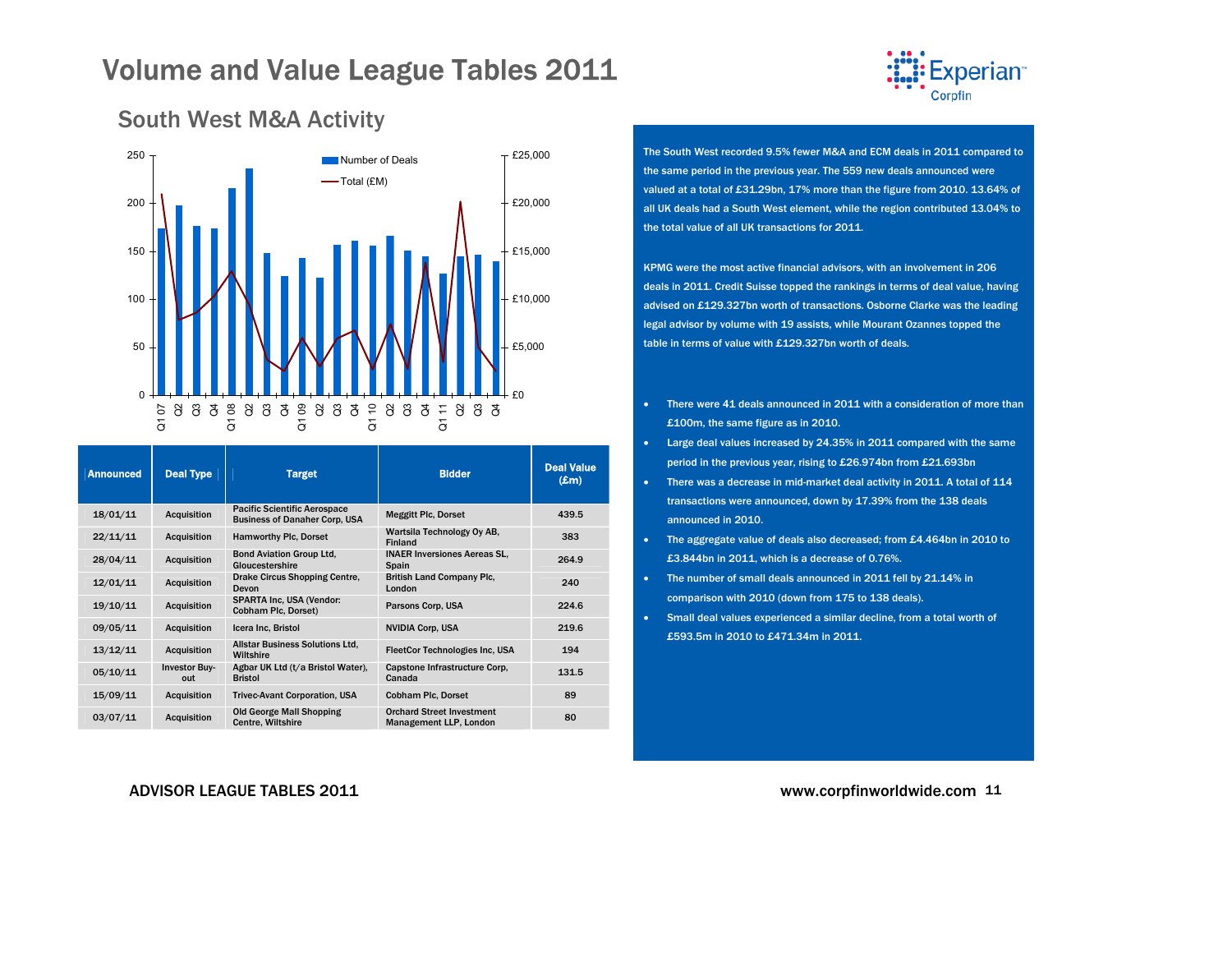

## Any South West Involvement

| 2011           | 2010                     | <b>Legal Advisor</b>                  | <b>Volume</b> | 2011           | 2010                     | <b>Legal Advisor</b>                             | Value (£m) |
|----------------|--------------------------|---------------------------------------|---------------|----------------|--------------------------|--------------------------------------------------|------------|
|                | $\sim$                   | <b>OSBORNE CLARKE</b>                 | 19            |                | $\mathbf{1}$             | <b>MOURANT OZANNES</b>                           | 8,271      |
| $\overline{2}$ | 3                        | <b>ASHFORDS</b>                       | 14            | $2^{\circ}$    | ٠                        | <b>SHEARMAN &amp; STERLING LLP</b>               | 7,570      |
| 3              | $\overline{2}$           | <b>DLA PIPER</b>                      | 13            | 3              | ۰.                       | <b>CLIFFORD CHANCE</b>                           | 6,688      |
| $\overline{a}$ | $\overline{\phantom{a}}$ | <b>PINSENT MASONS</b>                 | 13            | $\overline{4}$ | ۰                        | <b>SKADDEN ARPS SLATE MEAGHER &amp; FLOM LLP</b> | 6,613      |
| 5              | 6                        | <b>EVERSHEDS</b>                      | 10            | 5              | 3                        | <b>LINKLATERS</b>                                | 6,368      |
| 6              | 8                        | <b>MOURANT OZANNES</b>                | 9             | 6              | 4                        | <b>NORTON ROSE</b>                               | 6,146      |
|                | 5                        | <b>ASHURST</b>                        | 9             |                | $\overline{\phantom{a}}$ | <b>HOMBURGER</b>                                 | 6,042      |
| 8              |                          | <b>FRESHFIELDS BRUCKHAUS DERINGER</b> | 8             | 8              |                          | <b>OMELVENY &amp; MYERS LLP</b>                  | 6,042      |
| 9              | $\overline{7}$           | <b>BERWIN LEIGHTON PAISNER</b>        | 8             | 9              | $\overline{\phantom{a}}$ | <b>SIMPSON THACHER &amp; BARTLETT</b>            | 5,565      |
| 10             | $\overline{\phantom{a}}$ | <b>OGIER</b>                          | 8             | 10             |                          | <b>COVINGTON &amp; BURLING</b>                   | 5,093      |

| 2011           | 2010                     | <b>Financial Advisor</b>         | <b>Volume</b> | 2011           | 2010                     | <b>Financial Advisor</b>             | Value (£m) |
|----------------|--------------------------|----------------------------------|---------------|----------------|--------------------------|--------------------------------------|------------|
| $\mathbf{1}$   | $\overline{\phantom{a}}$ | <b>KPMG</b>                      | 206           |                | $\overline{2}$           | <b>CREDIT SUISSE</b>                 | 129,327    |
| $\overline{2}$ | 10                       | <b>DELOITTE</b>                  | 158           | $\overline{2}$ | 10                       | <b>ROTHSCHILD</b>                    | 93,1596    |
| $\overline{3}$ | -                        | <b>GRANT THORNTON</b>            | 142           | 3              | 9                        | <b>BANK OF AMERICA MERRILL LYNCH</b> | 88,160     |
| $\overline{4}$ | $\overline{\phantom{a}}$ | <b>PWC</b>                       | 137           | 4              | $\overline{\phantom{a}}$ | <b>GOLDMAN SACHS</b>                 | 80,836     |
| 5              | $\overline{2}$           | <b>COLLINS STEWART HAWKPOINT</b> | 128           | 5              | 8                        | <b>UBS INVESTMENT BANK</b>           | 71,929     |
| 6              | $\overline{\phantom{a}}$ | <b>ROTHSCHILD</b>                | 122           | 6              | $\overline{\phantom{0}}$ | <b>MORGAN STANLEY</b>                | 59,460     |
|                |                          | <b>ERNST &amp; YOUNG</b>         | 116           |                |                          | <b>DRESDNER KLEINWORT</b>            | 59,256     |
| 8              | $\overline{\phantom{a}}$ | <b>UBS INVESTMENT BANK</b>       | 107           | 8              | 3                        | <b>JP MORGAN CHASE &amp; CO</b>      | 53,254     |
| 9              | 4                        | <b>JP MORGAN CHASE &amp; CO</b>  | 94            | 9              |                          | <b>SCHRODER SALOMON SMITH BARNEY</b> | 48,736     |
| 10             | 5                        | <b>BDO INTERNATIONAL</b>         | 83            | 10             |                          | <b>CITIGROUP</b>                     | 46,187     |

#### ADVISOR LEAGUE TABLES 2011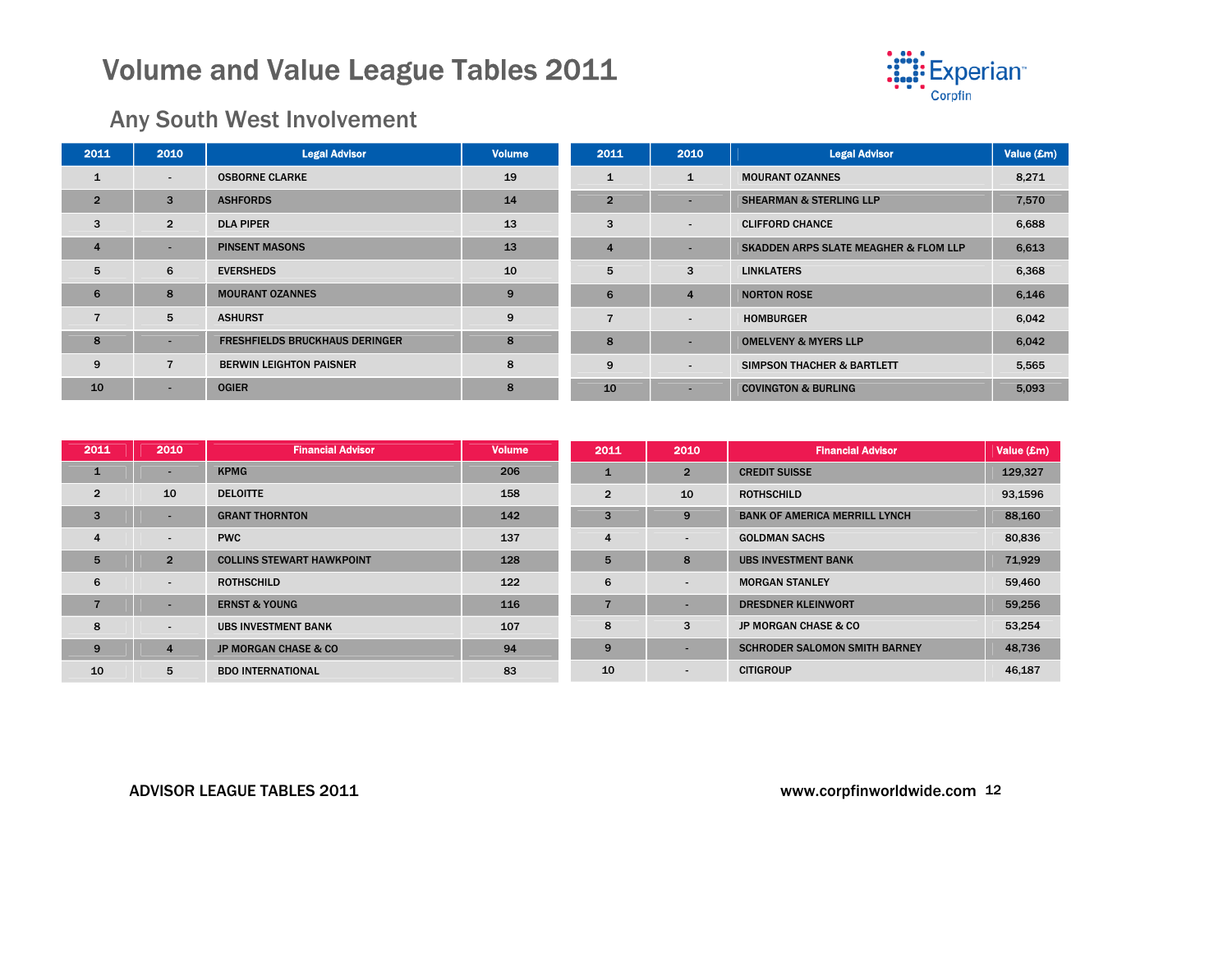

### <span id="page-12-0"></span>East Anglia M&A Activity



| <b>Deal Type</b>            | <b>Target</b>                                                                           | <b>Bidder</b>                                         | <b>Deal Value</b><br>$(\mathbf{Em})$ |
|-----------------------------|-----------------------------------------------------------------------------------------|-------------------------------------------------------|--------------------------------------|
| Acquisition                 | <b>Autonomy Corporation Plc,</b><br>Cambridgeshire                                      | Hewlett-Packard Co. USA                               | 7,091                                |
| <b>Investor Buy-</b><br>out | <b>RAC Plc, Norfolk</b>                                                                 | The Carlyle Group, USA                                | 1,000                                |
| <b>Acquisition</b>          | Zoran Corp, USA                                                                         | <b>CSR Plc. Cambridgeshire</b>                        | 299.89                               |
| <b>Acquisition</b>          | <b>Certain Digital Solutions of Iron</b><br><b>Mountain Inc. USA</b>                    | <b>Autonomy Corporation Plc,</b><br>Cambridgeshire    | 227.34                               |
| <b>Acquisition</b>          | <b>East Anglian Canning Operations</b><br>of Premier Foods Plc.<br><b>Hertfordshire</b> | <b>Princes Ltd. Mersevside</b>                        | 182                                  |
| <b>Acquisition</b>          | <b>S Daniels Plc. Yorkshire</b>                                                         | Hain Frozen Foods UK Ltd.<br><b>Norfolk</b>           | 164                                  |
| <b>Investor Buv-</b><br>out | <b>Ideal Shopping Direct Plc.</b><br>Cambridgeshire                                     | Cuba Bidco Ltd, London                                | 78.3                                 |
| <b>Acquisition</b>          | Cambridge Water Plc.<br>Cambridgeshire                                                  | <b>HSBC Holdings Plc, London</b>                      | 74.8                                 |
| <b>Acquisition</b>          | Kiddicare.com Ltd.<br>Cambridgeshire                                                    | Wm Morrision Supermarkets Plc.<br>Yorkshire           | 70                                   |
| <b>Acquisition</b>          | Senturion Group Ltd (TransLinc),<br>Lincolnshire                                        | <b>May Gurney Integrated Services</b><br>Ltd, Norfolk | 65.5                                 |
|                             |                                                                                         |                                                       |                                      |

East Anglia recorded 3.26% more M&A and ECM deals in 2011 compared to the same period in the previous year. The 229 new deals announced were valued at a total of £11.5bn, 405.72% more than the figure from 2010. 5.34% of all UK deals had an East Anglian element, while the region contributed 5.01% to the total value of all UK transactions for 2011.

PKF was the most active financial advisor, with an involvement in 10 deals in 2011. JP Morgan Chase & Co topped the rankings in terms of deal value, having advised on £8.618bn worth of transactions. DWF was the leading legal advisor by volume with 8 assists, while Slaughter and May topped the table in terms of value with £9.6bn worth of deals. 2011 saw a steady decline in the volume of deals; however Q3 saw a huge surge in deal value followed by an equally huge decline in Q4.

- • There were 39 deals announced in 2011, each with a consideration of more than £100m, which is an increase of 21.88% from the 2010 YTD total of 32 transactions.
- Large deal values increased by a staggering 468.91% in 2011 compared with the same period in the previous year, up to £11.334bn from £1.992bn
- There was a 10.71% increase in mid-market deal activity in 2011; a total of 31 mid-market transactions were announced, up from 28 deals announced in 2010.
- The number of small deals announced in 2011 fell by 26.47% in comparison with 2010, down from 68 to 50 deals.

www.corpfinworldwide.com <sup>13</sup>

ADVISOR LEAGUE TABLES 2011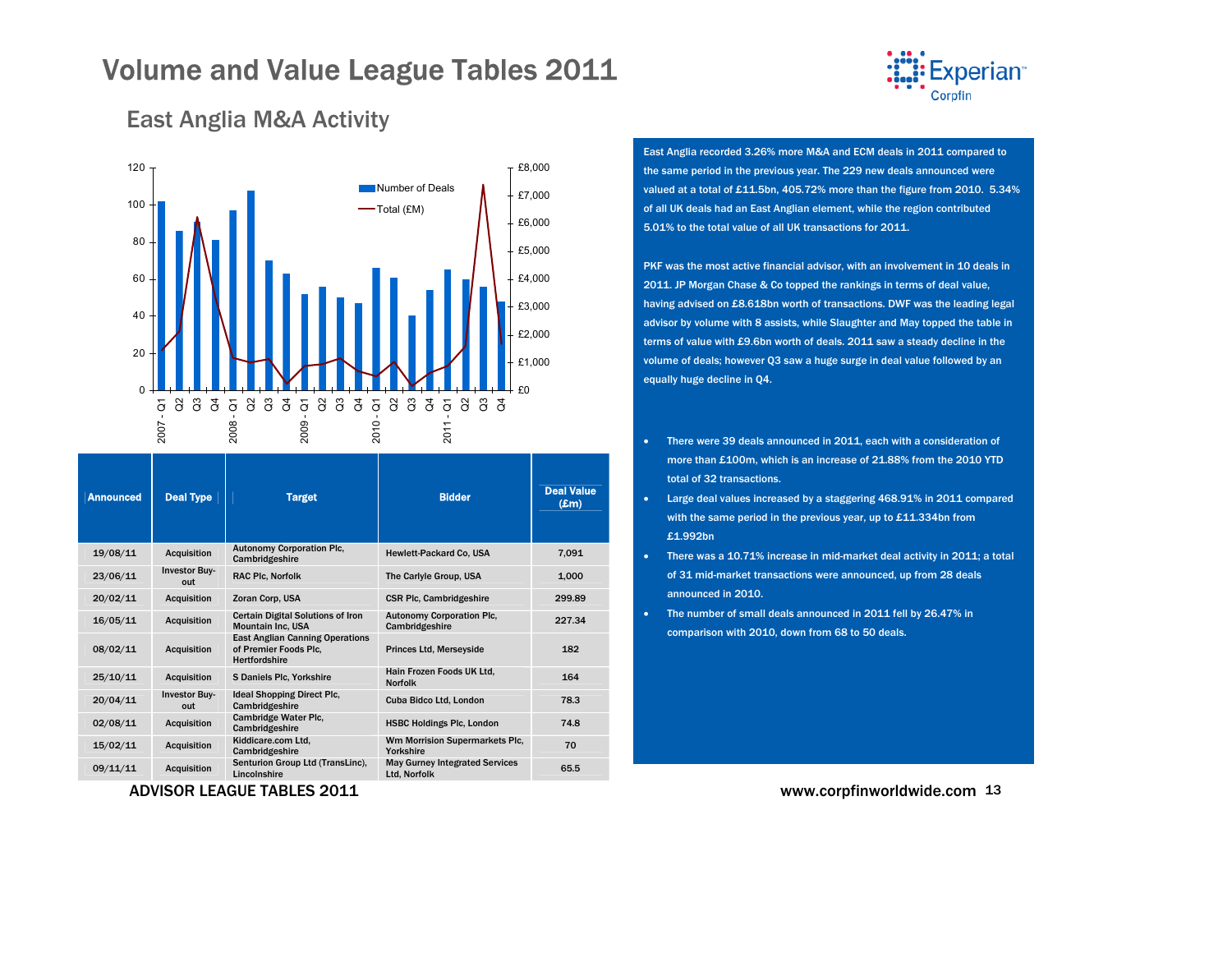

### Any East Anglia Involvement

| 2011           | 2010                     | <b>Legal Advisor</b>       | <b>Volume</b> | 2011           | 2010                     | <b>Legal Advisor</b>                             | Value (£m) |
|----------------|--------------------------|----------------------------|---------------|----------------|--------------------------|--------------------------------------------------|------------|
| 1              | $\overline{\phantom{0}}$ | <b>DWF</b>                 | 8             | $\mathbf{1}$   | $\overline{\phantom{a}}$ | <b>SLAUGHTER AND MAY</b>                         | 9,599.89   |
| $\overline{2}$ | $\overline{\phantom{a}}$ | <b>EVERSHEDS</b>           | 7             | $\overline{2}$ |                          | <b>FRESHFIELDS BRUCKHAUS DERINGER</b>            | 8,192.8    |
| 3              | $\sim$                   | <b>MILLS &amp; REEVE</b>   | ⇁             | 3              | $\overline{\phantom{a}}$ | <b>SKADDEN ARPS SLATE MEAGHER &amp; FLOM LLP</b> | 7,341      |
| 4              | $\overline{\phantom{a}}$ | <b>SLAUGHTER AND MAY</b>   | 6             | 4              |                          | <b>MORGAN LEWIS &amp; BOCKIUS</b>                | 7,318.34   |
| 5              | 5                        | <b>JONES DAY</b>           | 6             | $5*$           | $\overline{\phantom{a}}$ | <b>DRINKER BIDDLE &amp; REATH LLP</b>            | 7,091      |
| 6              | $\overline{\phantom{a}}$ | <b>TRAVERS SMITH</b>       | 6             | $5*$           |                          | <b>GIBSON DUNN &amp; CRUTCHER</b>                | 7,091      |
|                | $\mathbf{1}$             | <b>DLA PIPER</b>           | 6             | $5*$           | $\overline{\phantom{a}}$ | <b>MORRISON &amp; FOERSTER LLP</b>               | 7,091      |
| 8              | $\overline{\phantom{a}}$ | <b>WRAGGE &amp; CO LLP</b> | 6             | $5*$           |                          | <b>SHEARMAN &amp; STERLING LLP</b>               | 7,091      |
| 9              | $\overline{2}$           | <b>TAYLOR WESSING</b>      | 6             | $5*$           | $\overline{\phantom{0}}$ | <b>WHITE &amp; CASE</b>                          | 7,091      |
| 10             | 6                        | <b>PINSENT MASONS</b>      | 5             | 10             | 5                        | <b>JONES DAY</b>                                 | 1,456.19   |

| 2011           | 2010                     | <b>Financial Advisor</b>           | <b>Volume</b>           | 2011         | 2010                     | <b>Financial Advisor</b>             | Value (£m) |
|----------------|--------------------------|------------------------------------|-------------------------|--------------|--------------------------|--------------------------------------|------------|
| $\mathbf{1}$   | 3                        | <b>PKF</b>                         | 10                      | $\mathbf{1}$ | -                        | <b>JP MORGAN &amp; CHASE</b>         | 8,618.22   |
| $\overline{2}$ | 8                        | <b>ROTHSCHILD</b>                  | 6                       | $2*$         | $\blacksquare$           | <b>GOLDMAN SACHS</b>                 | 7,390.89   |
| $\overline{3}$ |                          | <b>SHORE CAPITAL AND CORPORATE</b> | $5^{\circ}$             | $2*$         | $\overline{\phantom{a}}$ | <b>UBS INVESTMENT BANK</b>           | 7,390.89   |
| $\overline{4}$ | $\overline{\phantom{a}}$ | <b>BDO INTERNATIONAL</b>           | $\overline{4}$          | 4            | $\blacksquare$           | <b>CITIGROUP</b>                     | 7,132.43   |
| 5              | $\overline{4}$           | <b>CENKOS SECURITIES</b>           | $\overline{4}$          | $5*$         | $\overline{\phantom{a}}$ | <b>BANK OF AMERICA MERRILL LYNCH</b> | 7,091      |
| 6              | $\sim$                   | <b>COLLINS STEWART HAWKPOINT</b>   | $\overline{4}$          | $5*$         | $4*$                     | <b>BARCLAYS CAPITAL</b>              | 7,091      |
|                | ۰.                       | <b>DELOITTE</b>                    | $\overline{4}$          | $5*$         | $\overline{\phantom{a}}$ | PERELLA WEINBERG PARTNERS            | 7,091      |
| 8              | $\overline{7}$           | <b>GRANT THORNTON</b>              | $\overline{\mathbf{4}}$ | $5*$         | $\blacksquare$           | <b>QATALYST PARTNERS</b>             | 7,091      |
| 9              |                          | <b>JP MORGAN CHASE &amp; CO</b>    | $\overline{4}$          | 9            | $\overline{2}$           | <b>DELOITTE</b>                      | 1.320.39   |
| 10             | 5                        | <b>PWC</b>                         | 4                       | 10           | $\sim$                   | DEUTSCHE BANK AG                     | 1,120      |

#### ADVISOR LEAGUE TABLES 2011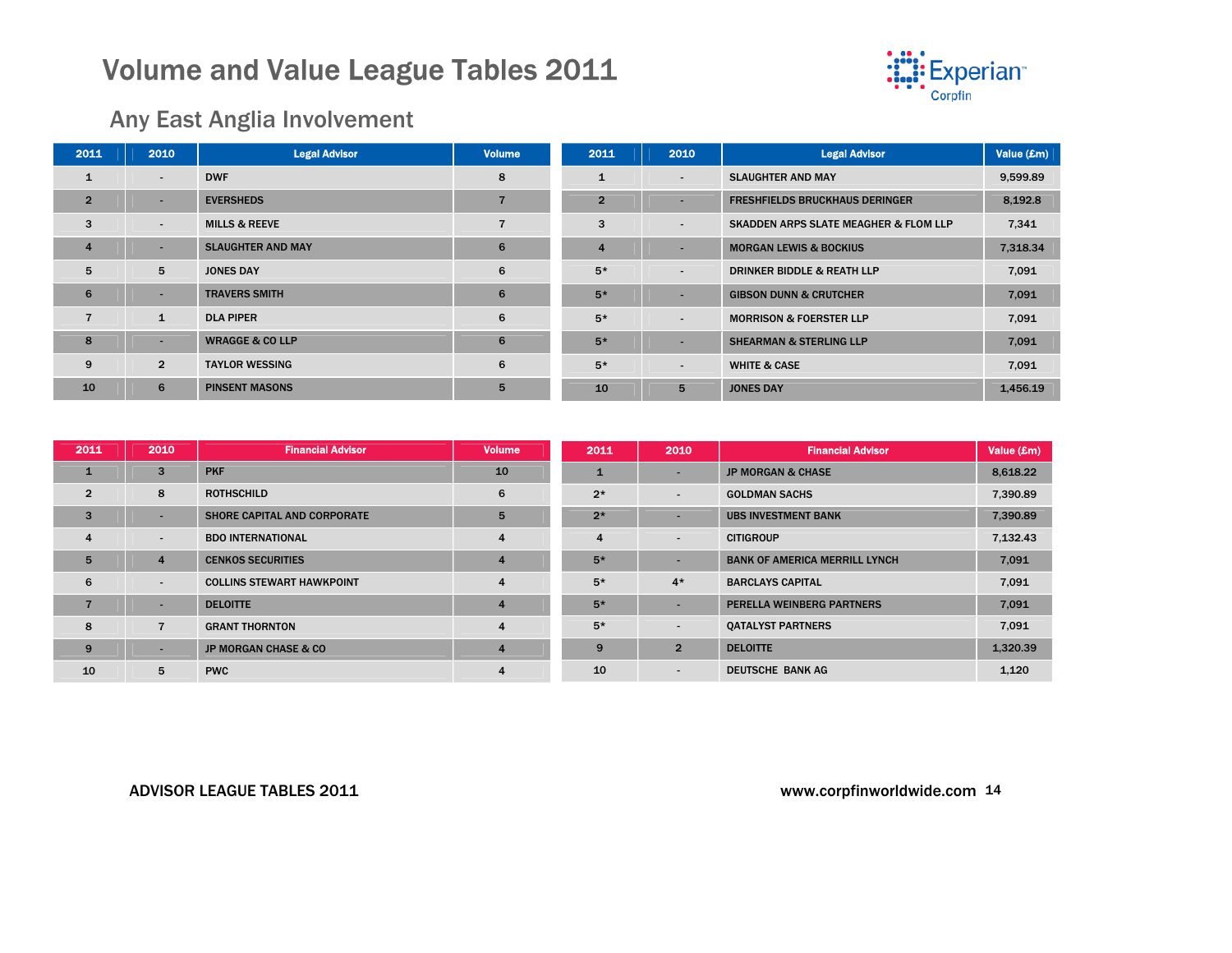

### <span id="page-14-0"></span>Midlands M&A Activity



| <b>Announced</b> | <b>Deal Type</b>            | <b>Target</b>                                                    | <b>Bidder</b>                                              | <b>Deal Value</b><br>$(\pmb{\pounds} \mathbf{m})$ |
|------------------|-----------------------------|------------------------------------------------------------------|------------------------------------------------------------|---------------------------------------------------|
| 01/03/11         | <b>Acquisition</b>          | Central networks East Plc, West<br><b>Midlands</b>               | PPL Corp, USA                                              | 4,000                                             |
| 07/06/11         | <b>Investor Buy-</b><br>out | Dynacast Inc, USA (Vendor:<br>Melrose Plc, Warwickshire)         | <b>KDI Holdings Ltd, USA</b>                               | 371                                               |
| 11/02/11         | <b>Acquisition</b>          | Eaga Plc, Tyne and Wear                                          | <b>Carillion Plc, West Midlands</b>                        | 306.5                                             |
| 28/07/11         | <b>Acquisition</b>          | Getrag Corp, USA                                                 | <b>GKN Plc, Worcestershire</b>                             | 294                                               |
| 03/05/11         | <b>Acquisition</b>          | Computec SA, Colombia                                            | Experian Plc, Nottinghamshire                              | 227.34                                            |
| 18/07/11         | <b>Acquisition</b>          | <b>Stromag Holding GmbH,</b><br>Germany                          | <b>GKN Plc, Worcestershire</b>                             | 195                                               |
| 15/04/11         | <b>Acquisition</b>          | <b>Portfolio of Wind Farms.</b><br>Scotland and Northern Ireland | Infinis Plc, Northamptonshire                              | 173.6                                             |
| 13/12/11         | <b>Acquisition</b>          | <b>Straw Powered Biomass Plant,</b><br>Lincolnshire              | <b>BNP Paribas Clean Energy</b><br>Partners GP Ltd, London | 170                                               |
| 31/01/11         | Acquisition                 | Linread Ltd (dba Linread<br>Northbridge), Worcestershire         | Alcoa Inc. USA                                             | 153.99                                            |
| 20/05/11         | <b>Investor Buy-</b><br>out | Pattonair Ltd, Warwickshire                                      | Quicksilver Holdco Ltd, London                             | 145.8                                             |

#### ADVISOR LEAGUE TABLES 2011

The Midlands recorded 9.68% more M&A and ECM deals in 2011 compared to the previous year. The 578 new deals announced were valued at a total of £10.307bn, 78.01% more than the figure from 2010 of £5.79bn. 13.49% of all UK deals had a Midlands element, while the region contributed 4.49% to the total value of all UK transactions for 2011.

BDO International were the most active financial advisors, with an involvement in 14 deals in 2011. Bank of America Merrill Lynch topped the rankings in terms of deal value, having advised on £4.269bn worth of transactions. Eversheds was the leading legal advisor by volume with 32 assists, while Simpson Thatcher & Bartlett topped the table in terms of value with £4.371bn worth of deals. 2011 started off with the highest value of transactions since Q4 2008 with a total approaching £6bn; however the year has since seen the figures for Q2, Q3 and Q4 drop back to below the £2bn.

- • There were 21 deals announced in 2011 with a consideration of more than £100m, which is up by 50% from the 2010 YTD total of 14 transactions.
- Large deal values increased by 156.71% in 2011 compared with the same period in the previous year, up to £8.011bn from £3.121bn
- There was a 10.14% decrease in mid-market deal activity in 2011; a total of 62 mid-market transactions were announced, down from the 69 deals announced in 2010.
- The number of small deals announced in 2011 fell by 2.7% in comparison with 2010, down from 111 to 108 deals, while deal values increased by 4.14%, up from £324.2m to £337.62m.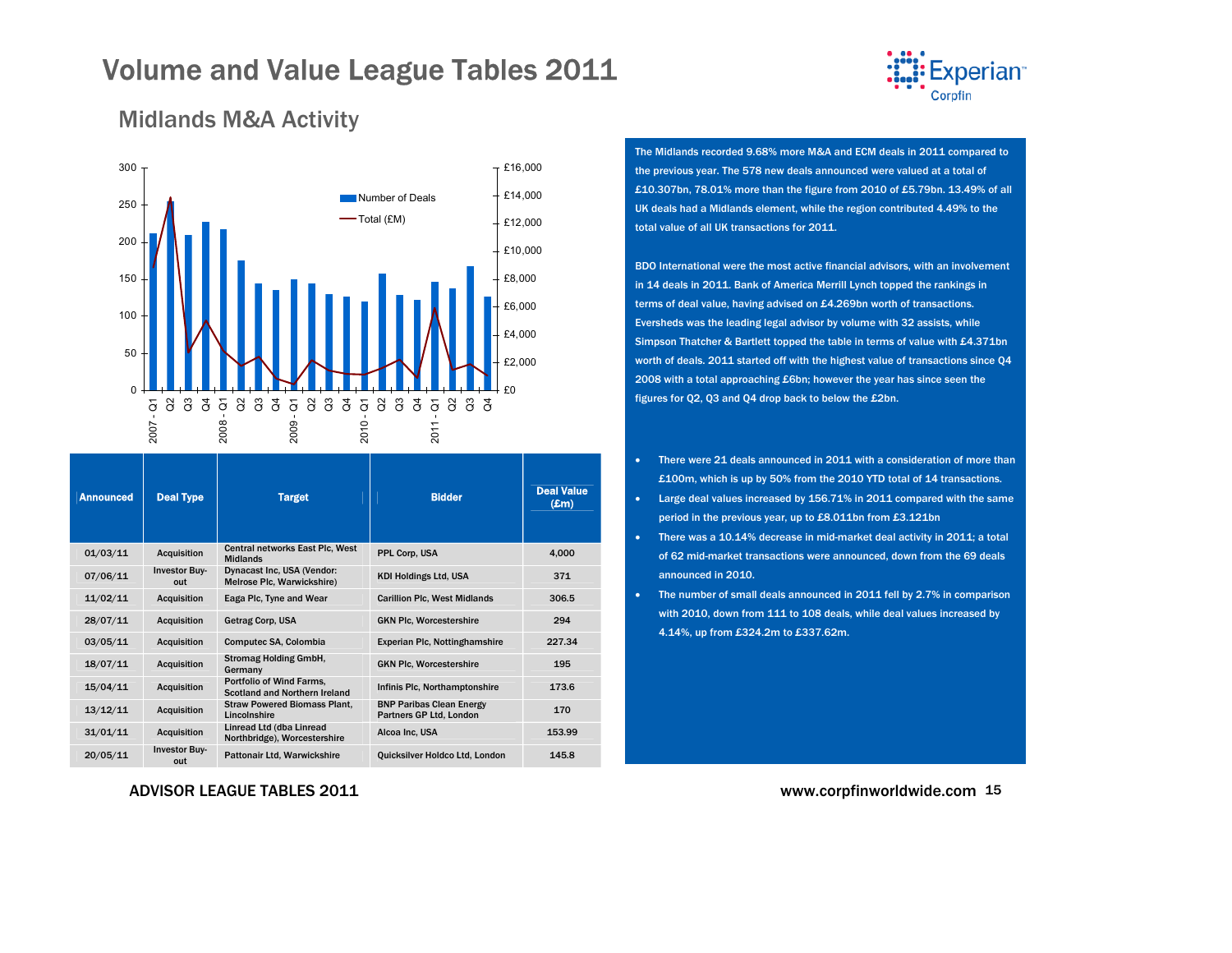

### Any Midlands Involvement

| 2011           | 2010                     | <b>Legal Advisor</b>            | <b>Volume</b> | 2011           | 2010                     | <b>Legal Advisor</b>                     | Value (£m) |
|----------------|--------------------------|---------------------------------|---------------|----------------|--------------------------|------------------------------------------|------------|
| ı              | $\mathbf{1}$             | <b>EVERSHEDS</b>                | 32            |                | $\overline{\phantom{a}}$ | <b>SIMPSON THATCHER &amp; BERTLETT</b>   | 4,371      |
| $\overline{2}$ | 2 <sup>1</sup>           | <b>GATELEY</b>                  | 21            | $\overline{2}$ | $\overline{\phantom{a}}$ | <b>ASHURST</b>                           | 4,342.12   |
| 3              | 3                        | <b>DLA PIPER</b>                | 20            | 3              | 10                       | <b>ALLEN &amp; OVERY</b>                 | 4,324.2    |
| $\overline{4}$ | $\overline{4}$           | <b>WRAGGE &amp; CO LLP</b>      | 15            | 4              | $\overline{2}$           | <b>LINKLATERS</b>                        | 4,030      |
| 5              | $\overline{\phantom{a}}$ | <b>PINSENT MASONS</b>           | 12            | 5              | $\overline{\phantom{a}}$ | <b>DEWEY &amp; LEBOEUF</b>               | 4,000      |
| 6              | $\sim$                   | <b>MARTINEAU</b>                | 11            | 6              |                          | <b>HERTBERT SMITH/GLEISS LUTZ/STIBBE</b> | 833.16     |
|                | $\overline{7}$           | <b>SQUIRES SANDERS HAMMONDS</b> | 10            |                | 4                        | <b>SLAUGHTER AND MAY</b>                 | 670.5      |
| 8              | 10                       | <b>ADDLESHAW GODDARD</b>        | 10            | 8              | $\mathbf{1}$             | <b>EVERSHEDS</b>                         | 477.976    |
| 9              | 8                        | <b>BROWNE JACOBSON</b>          | 9             | 9              | 9                        | <b>FRESHFIELDS BRUCKHAUS DERINGER</b>    | 455.12     |
| 10             | $\overline{\phantom{a}}$ | <b>COBBETTS</b>                 | 9             | 10             | 8                        | <b>TRAVERS SMITH</b>                     | 421.41     |

| 2011           | 2010                     | <b>Financial Advisor</b> | <b>Volume</b> | 2011           | 2010                     | <b>Financial Advisor</b>             | Value (£m) |
|----------------|--------------------------|--------------------------|---------------|----------------|--------------------------|--------------------------------------|------------|
| $\mathbf{1}$   | $\mathbf{1}$             | <b>BDO INTERNATIONAL</b> | 14            |                | $\overline{\phantom{a}}$ | <b>BANK OF AMERICA MERRILL LYNCH</b> | 4,268.68   |
| $\overline{2}$ | $\sim$                   | WH IRELAND LTD           | 12            | $\overline{2}$ | $\blacksquare$           | <b>CREDIT SUISSE</b>                 | 4,000      |
| 3              | 3                        | <b>GRANT THORNTON</b>    | 11            | 3              | 4                        | <b>ROTHSCHILD</b>                    | 934.12     |
| $\overline{4}$ | 5                        | <b>KPMG</b>              | 9             | 4              |                          | <b>UBS INVESTMENT BANK</b>           | 685.28     |
| 5              | 4                        | <b>PWC</b>               | 9             | 5              | $\overline{\phantom{a}}$ | <b>KPMG</b>                          | 410.76     |
| 6              | $\overline{\phantom{a}}$ | <b>PKF</b>               | 8             | 6              | 3                        | <b>LAZARD</b>                        | 358.05     |
|                |                          | <b>ROTHSCHILD</b>        |               | $\overline{ }$ | $\overline{\phantom{a}}$ | <b>GOLDMAN SACHS</b>                 | 342.12     |
| 8              | 6                        | <b>DELOITTE</b>          | 6             | 8              | $\sim$                   | <b>RABOBANK INTERNATIONAL</b>        | 342.12     |
| 9              | $\overline{2}$           | <b>RSM TENON</b>         | 6             | 9              | $\overline{\phantom{a}}$ | <b>JP MORGAN CHASE &amp; CO</b>      | 306.5      |
| 10             | 8                        | <b>HAZLEWOODS</b>        | 6             | 10             | $\blacksquare$           | <b>NOBLE GROSSART</b>                | 306.5      |

#### ADVISOR LEAGUE TABLES 2011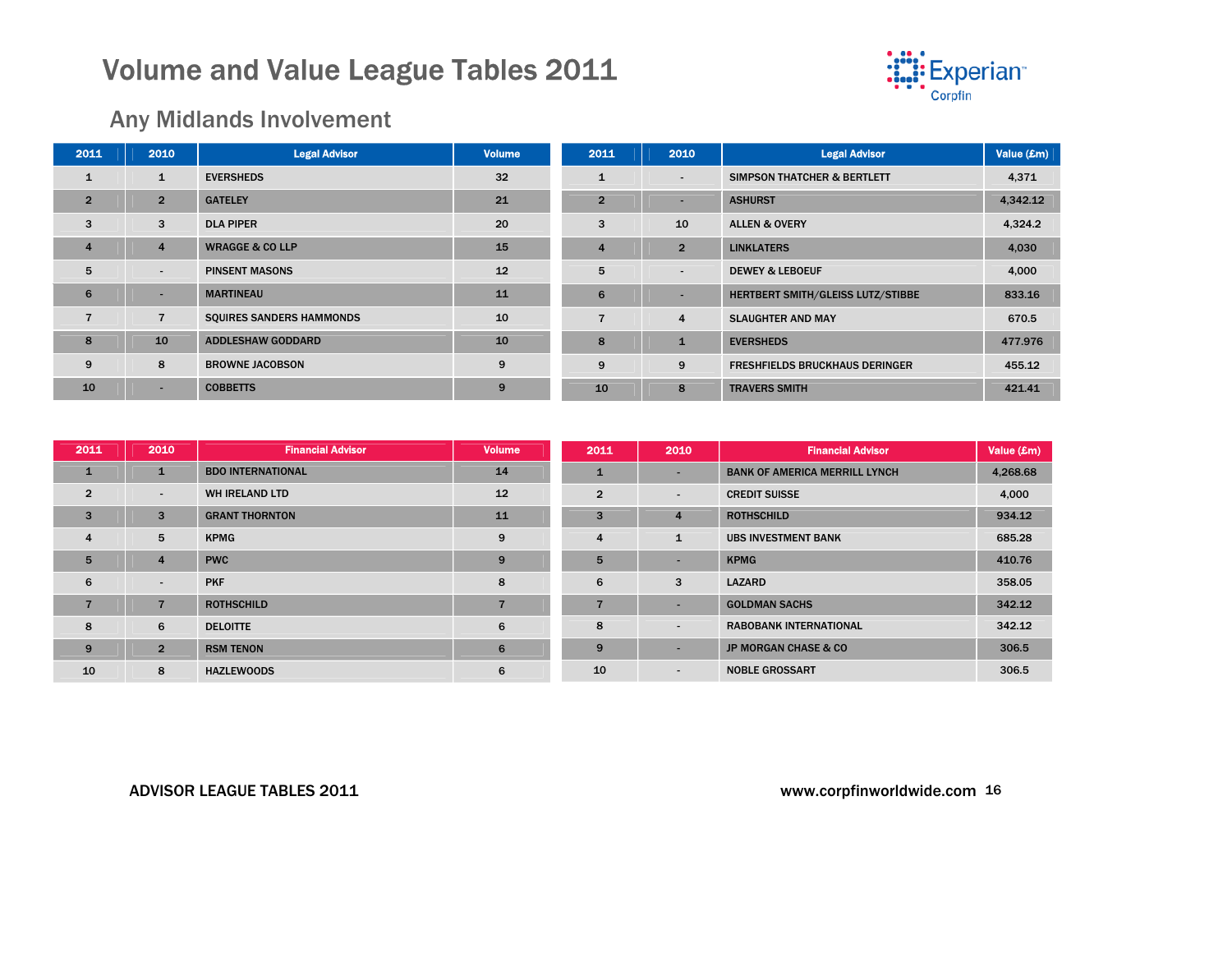

### <span id="page-16-0"></span>Yorkshire M&A Activity



| <b>Announced</b> | <b>Deal Type</b>            | <b>Target</b>                                                               | <b>Bidder</b>                                                 | <b>Deal Value</b><br>$(\pmb{\pounds}$ m) |
|------------------|-----------------------------|-----------------------------------------------------------------------------|---------------------------------------------------------------|------------------------------------------|
| 01/03/11         | Acquisition                 | Kwik-Fit Group Ltd, West<br>Yorkshire                                       | <b>Bidco Tyche Ltd, London</b>                                | 637                                      |
| 24/01/11         | <b>Acquisition</b>          | Northern Foods Plc, West<br>Yorkshire                                       | <b>BH Acquisitions Ltd, West</b><br><b>Midlands</b>           | 342                                      |
| 13/05/11         | Minority<br><b>Stake</b>    | CentrO Oberhausen, Germany<br>(Vendor: Stadium City Ltd, East<br>Yorkshire) | <b>Canada Pension Plan</b><br><b>Investment Board, Canada</b> | 239                                      |
| 25/10/11         | <b>Acquisition</b>          | S Daniels Plc, West Yorkshire                                               | Hain Frozen Foods UK Ltd.<br><b>Norfolk</b>                   | 164                                      |
| 12/09/11         | <b>Acquisition</b>          | The Alhambra Centre, South<br>Yorkshire                                     | <b>F&amp;C REIT Asset Management</b><br>LLP, London           | 108                                      |
| 04/02/11         | Acquisition                 | <b>Big Bear Group Plc.</b><br>Leicestershire                                | Glisten Ltd, West Yorkshire                                   | 82                                       |
| 15/02/11         | <b>Acquisition</b>          | Kiddicare.com Ltd.<br>Cambridgeshire                                        | Wm Morrison Supermarkets Plc,<br><b>West Yorkshire</b>        | 70                                       |
| 15/04/11         | <b>Acquisition</b>          | ioko365 Ltd, North Yorkshire                                                | <b>KIT digital Inc. USA</b>                                   | 50                                       |
| 09/02/11         | Acquisition                 | West Riding Shopping Centre,<br><b>West Yorkshire</b>                       | Moorfield Real Estate Fund II LP<br>Ltd. London               | 45                                       |
| 05/10/11         | <b>Investor Buy-</b><br>Out | Ufi Ltd (t/a Learndirect), South<br>Yorkshire                               | <b>LDC. West Yorkshire</b>                                    | 40                                       |

Yorkshire saw a small 0.96% increase in UK M&A and ECM transactions announced during 2011, a rise of only three transactions compared to 2010 (from 313 deals in 2010 to 316 deals in 2011). £2.508bn worth of transactions were announced in Yorkshire in 2011, a fall of 39.61% on the £4.153bn announced during 2010. BDO was the most active financial advisor by volume with 10 deals, and also topped the value league tables with deals worth a total of £664.1m. The leading legal advisors were DLA Piper by volume with 16 transactions, and Baker & McKenzie in terms of value, with £637m in total deal value from two transactions.

- • The volume of large deals (more than £100m) in Yorkshire in 2011 compared to 2010 fell by 50%, from 10 transactions last year to five transactions this year.
- •In a direct correlation to this, the value of large deals fell by 46.65% in comparison year on year from £2.793bn in 2010 to £1.49bn in 2011.
- The volume of mid-market transactions in Yorkshire has fallen in 2011 compared to 2010, dropping by 16.67% from 36 deals in 2010 to 30 in 2011. Subsequently, over the same period the value of mid-market transactions fell by 24.72% from £1.152bn in 2010 to £867m in 2011.
- • 59.77% of all transactions with a disclosed value fell into the Small deals bracket of under £10m. The volume of small deals in 2011 has dropped by 13.33% from 2010, which saw 60 transactions compared to this year with only 52.

ADVISOR LEAGUE TABLES 2011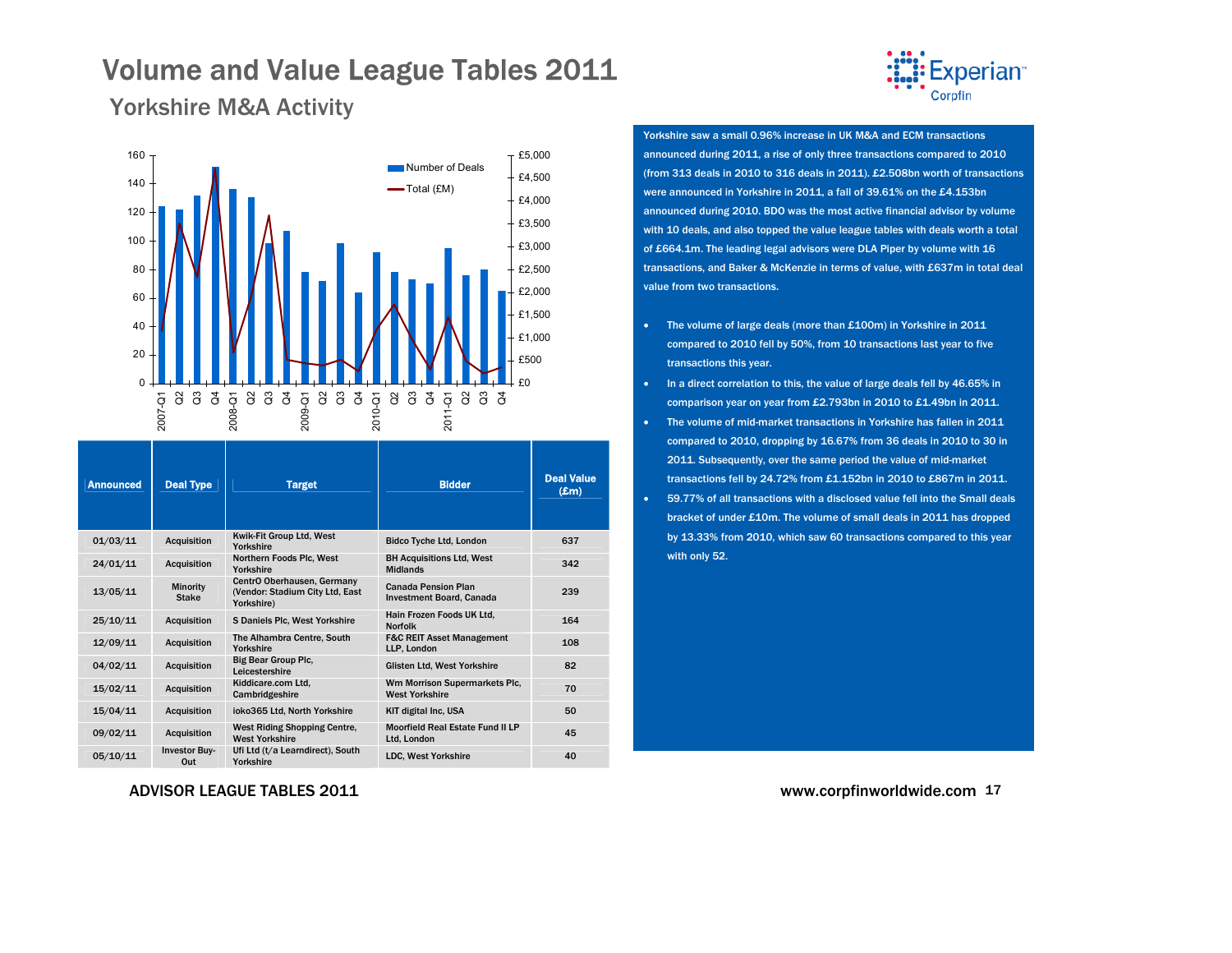

### Any Yorkshire Involvement

| 2011           | 2010                     | <b>Legal Advisor</b>           | <b>Volume</b> | 2011           | 2010                     | <b>Legal Advisor</b>                     | Value (£m) |
|----------------|--------------------------|--------------------------------|---------------|----------------|--------------------------|------------------------------------------|------------|
| 1              | $\mathbf{1}$             | <b>DLA PIPER</b>               | 16            |                | $\overline{\phantom{a}}$ | <b>BAKER &amp; MCKENZIE</b>              | 637        |
| $\overline{2}$ | 10                       | <b>PINSENT MASONS</b>          | 15            | $2*$           |                          | <b>BERWIN LEIGHTON PAISNER</b>           | 637        |
| 3              | 5                        | <b>EVERSHEDS</b>               | 12            | $2*$           | $\sim$                   | <b>DICKSON MINTO</b>                     | 637        |
| $\overline{4}$ | 3                        | <b>GORDONS LLP</b>             | 12            | $2*$           | -                        | <b>VAN DOORNE</b>                        | 637        |
| 5              | $\overline{4}$           | <b>WALKER MORRIS</b>           | 11            | $2*$           | $\overline{\phantom{a}}$ | <b>WILLKIE FARR &amp; GALLAGHER</b>      | 637        |
| 6              | $\overline{2}$           | <b>SQUIRE SANDERS HAMMONDS</b> | 10            | 6              | 10                       | <b>FRESHFIELDS BRUCKHAUS DERINGER</b>    | 581.373    |
|                | $\overline{7}$           | <b>ADDLESHAW GODDARD</b>       | 9             | $\overline{ }$ | $\overline{\phantom{a}}$ | <b>ASHURST</b>                           | 419.22     |
| 8              | $\overline{\phantom{a}}$ | <b>DWF</b>                     | 8             | 8              |                          | <b>HERBERT SMITH/GLEISS LUTZ/STIBBE</b>  | 342.12     |
| 9              | $\blacksquare$           | <b>HILL DICKINSON</b>          | 8             | $9*$           | $\overline{\phantom{a}}$ | <b>MILBANK TWEED HADLEY &amp; MCCLOY</b> | 342.12     |
| 10             | 9                        | <b>IRWIN MITCHELL</b>          | 8             | $9*$           |                          | <b>SJ BERWIN</b>                         | 342.12     |

| 2011           | 2010                     | <b>Financial Advisor</b>        | <b>Volume</b>  | 2011 | 2010           | <b>Financial Advisor</b>      | Value (£m) |
|----------------|--------------------------|---------------------------------|----------------|------|----------------|-------------------------------|------------|
| $\mathbf{1}$   | 6                        | <b>BDO INTERNATIONAL</b>        | 10             | 1    | -              | <b>BDO INTERNATIONAL</b>      | 664.1      |
| $\overline{2}$ | $\overline{2}$           | <b>GRANT THORNTON</b>           | 9              | $2*$ | $\blacksquare$ | <b>CREDIT SUISSE</b>          | 637        |
| $\overline{3}$ | $\mathbf{1}$             | <b>DELOITTE</b>                 |                | $2*$ | -              | NOMURA INTERNATIONAL PLC      | 637        |
| $\overline{4}$ | 5                        | <b>KPMG</b>                     |                | 4    | 4              | <b>ROTHSCHILD</b>             | 452.12     |
| 5              | ۰                        | <b>BHP</b>                      | 6              | $5*$ | $\overline{2}$ | <b>GOLDMAN SACHS</b>          | 342.12     |
| 6              | $\overline{\phantom{a}}$ | <b>PKF</b>                      | 5              | $5*$ | $\blacksquare$ | <b>RABOBANK INTERNATIONAL</b> | 342.12     |
|                |                          | <b>RSM TENON</b>                | 5              | $5*$ |                | <b>UBS INVESTMENT BANK</b>    | 342.12     |
| 8              | $\overline{\phantom{a}}$ | <b>ARBUTHNOT SECURITIES LTD</b> | $\overline{4}$ | 8    | $\blacksquare$ | <b>ERNST &amp; YOUNG</b>      | 239.253    |
| 9              | ٠                        | <b>CENKOS SECURITIES</b>        | $\overline{4}$ | 9    |                | <b>KPMG</b>                   | 198.025    |
| 10             | $\sim$                   | <b>GARBUTT &amp; ELLIOTT</b>    | $\overline{4}$ | 10   |                | <b>HSBC</b>                   | 164        |

#### ADVISOR LEAGUE TABLES 2011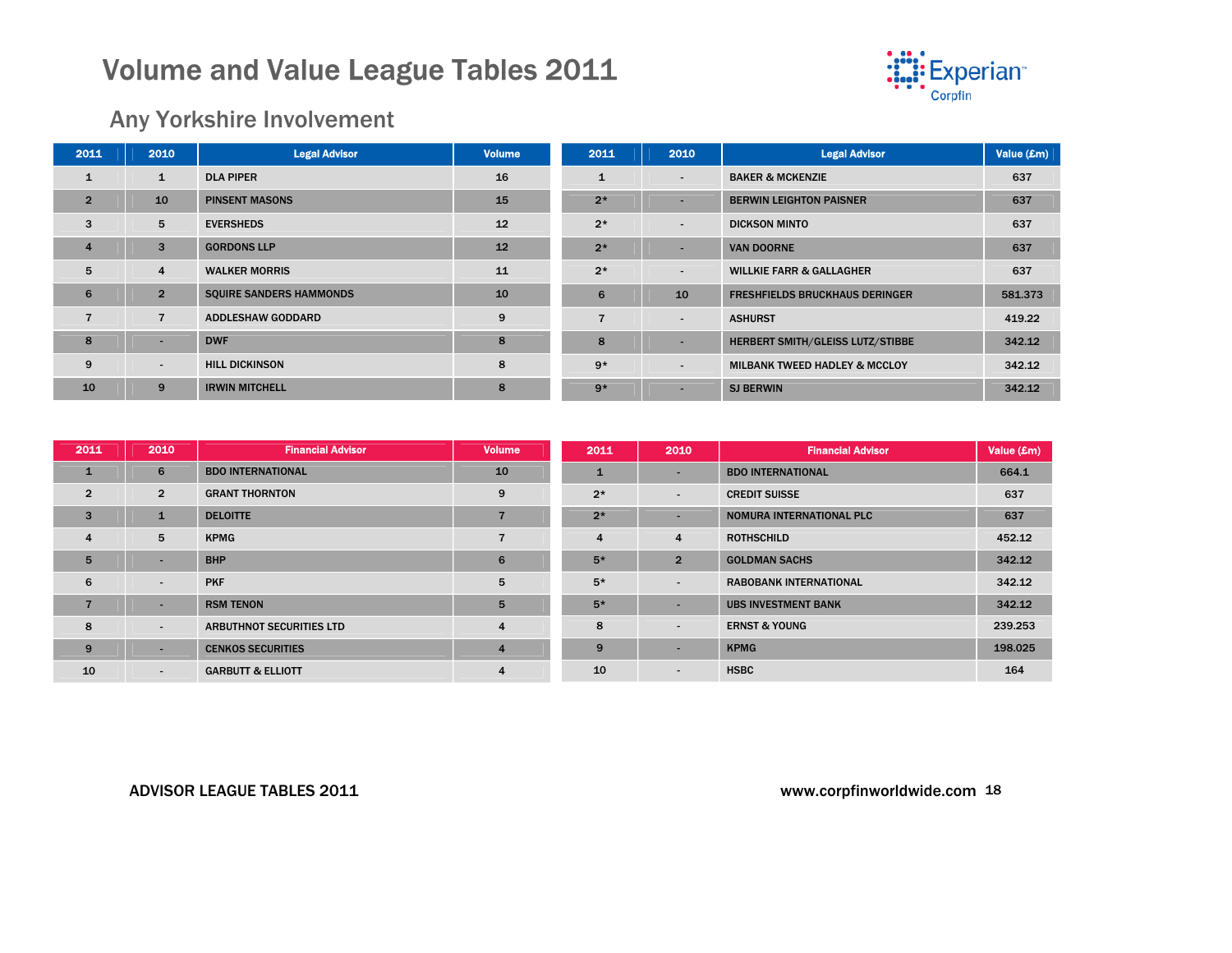

### <span id="page-18-0"></span>North West M&A Activity



| <b>Announced</b> | <b>Deal Type</b>            | <b>Target</b>                                                                                       | <b>Bidder</b>                                | <b>Deal Value</b><br>$(\pmb{\pounds} \mathbf{m})$ |
|------------------|-----------------------------|-----------------------------------------------------------------------------------------------------|----------------------------------------------|---------------------------------------------------|
| 18/02/11         | <b>Acquisition</b>          | <b>Stanlow Refinery, Cheshire</b>                                                                   | Essar Energy Plc, London                     | 784                                               |
| 16/08/11         | <b>Rights Issue</b>         | <b>Manchester United Ltd.</b><br><b>Manchester</b>                                                  |                                              | 600                                               |
| 11/02/11         | <b>Rights Issue</b>         | <b>Findel Plc, Cheshire</b>                                                                         |                                              | 382                                               |
| 14/10/11         | <b>Acquisition</b>          | Concern Kalina OJSC, Russia                                                                         | Unilever Plc, Wirral                         | 333                                               |
| 16/08/11         | <b>Investor Buv-</b><br>Out | <b>Guardian Financial Services Ltd.</b><br>Lancashire                                               | <b>Green Day Acquisitions Ltd.</b><br>London | 275                                               |
| 08/02/11         | <b>Acquisition</b>          | <b>East Anglian Canning Operations</b><br>of Premier Foods Plc.<br><b>Hertfordshire</b>             | <b>Princes Ltd, Merseyside</b>               | 182                                               |
| 06/12/11         | <b>Acquisition</b>          | Concern Kalina OJSC, Russia                                                                         | Unilever Plc, Wirral                         | 176                                               |
| 18/05/11         | <b>Acquisition</b>          | <b>MACTEC Inc. USA</b>                                                                              | <b>AMEC PIc, Cheshire</b>                    | 168                                               |
| 08/06/11         | <b>Acquisition</b>          | Hill Hire Plc, Cheshire                                                                             | Ryder System Inc, USA                        | 151                                               |
| 22/12/11         | <b>Acquisition</b>          | <b>UK Industrial Property Portfolio</b><br>(Vendor: Spencer Commercial<br>Property Ltd, Merseyside) | Hansteen Holdings Plc, London                | 150                                               |

#### ADVISOR LEAGUE TABLES 2011

The North West saw a rather contradictory picture within the M&A market in 2011 with M&A volumes increasing by 10% but falling in value by the same percentage on a yearly comparison. The 620 deals announced in 2011 are also a 2% increase on the 2009 total suggesting an overall positive trajectory over the last three years. Nevertheless it is important to keep this in context as a five year comparison of volume and value levels give falls of 32% and 53% respectively. There is still a long way to go until 2007 growth trends are fully regained.

DLP Piper retained its position as the most active legal advisor within the North West advising on 34 transactions in total, with Clifford Chance displacing Slaugther and May as the top legal advisor in terms of value of deals, with £1.941bn against £1.453bn respectively for 2011. Taking a close insight into UK Industry sectors Manufacturing maintained its dominance as the leading sector in the North West, with Wholesale, Retail and Repair rising from fourth to second place overall. It is important to note though that overall in comparison with 2010, all leading sectors fell in comparison with others, suggesting a wider pool of sectors being targeted as sources for deal origination. In terms of value financial intermediation rose from fifth to first place this year, almost doubling its total from £2.446bn in 2010 to £4.148bn in 2011.

- There were 31 large transactions announced in the North West in 2011, an increase of 72% on the 18 announced in 2010
- Large deals fell by 19% in value from £9.916bn in 2010 to £8.010bn in 2011, although all figures show large falls on a five year comparison.
- Medium deals increased more substantially with volumes and values increasing by 22% and 28% respectively in comparison with 2010.
- Small transactions increased in both volumes and values by 7% and 9% respectively over the period.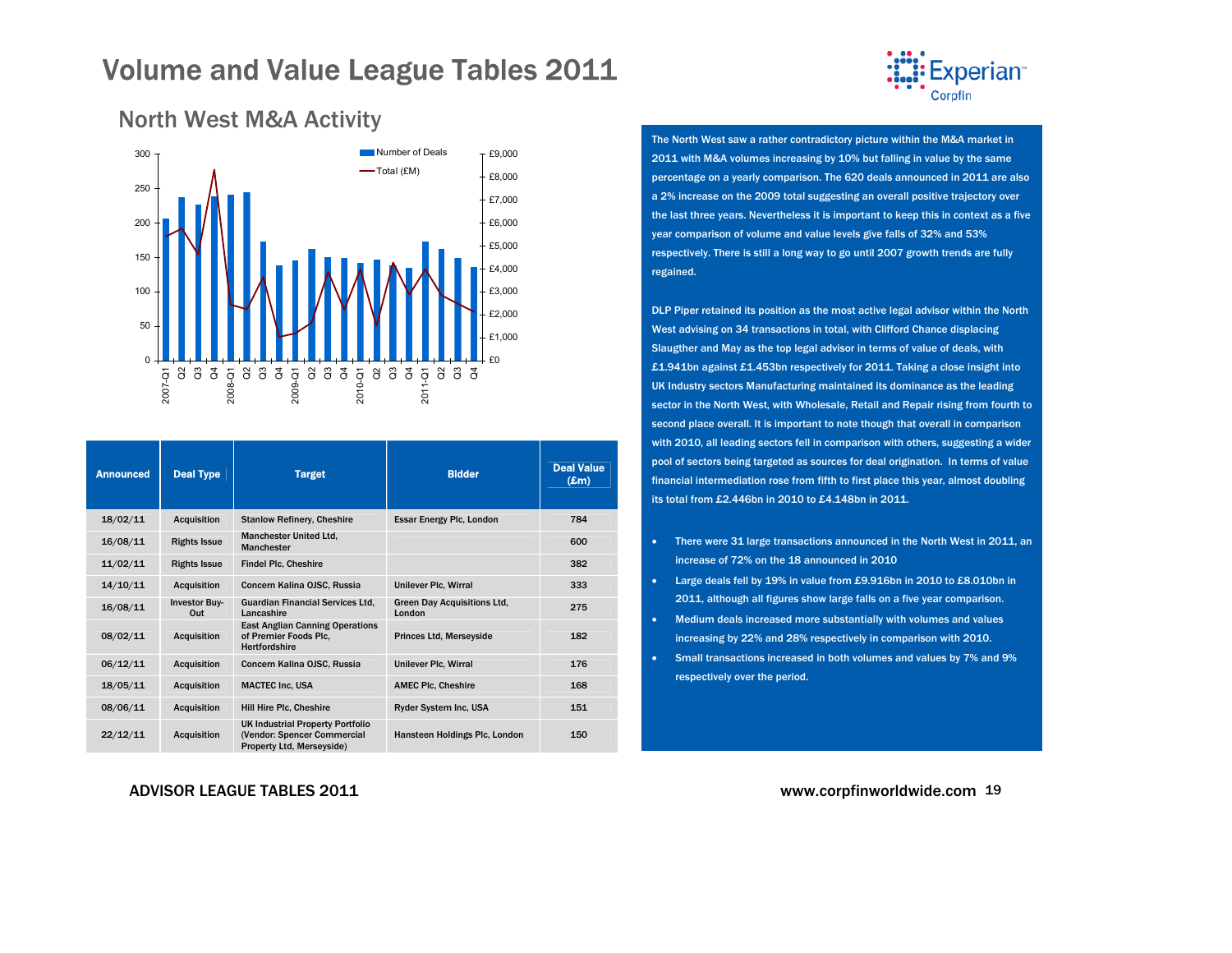

### Any North West Involvement

| 2011           | 2010           | <b>Legal Advisor</b>           | <b>Volume</b> | 2011           | 2010                     | <b>Legal Advisor</b>                    | Value (£m) |
|----------------|----------------|--------------------------------|---------------|----------------|--------------------------|-----------------------------------------|------------|
| $\mathbf{1}$   | $\mathbf{1}$   | <b>DLA PIPER</b>               | 34            | 1              | $\overline{\phantom{a}}$ | <b>CLIFFORD CHANCE</b>                  | 1,941      |
| $\overline{2}$ | $\overline{7}$ | <b>DWF</b>                     | 29            | $\overline{2}$ | 1                        | <b>SLAUGHTER AND MAY</b>                | 1,453      |
| 3              | 3              | <b>EVERSHEDS</b>               | 26            | 3              | $\overline{\phantom{a}}$ | HERBERT SMITH/GLEISS LUTZ/STIBBE        | 1,274      |
| $\overline{4}$ | $\overline{4}$ | <b>GATELEY</b>                 | 20            | $\overline{4}$ | $\overline{2}$           | <b>LINKLATERS</b>                       | 1,040      |
| 5              | $\overline{2}$ | <b>BRABNERS CHAFFE STREET</b>  | 19            | 5              | ۰.                       | <b>WEIL GOTSHAL &amp; MANGES LLP</b>    | 1,027      |
| 6              | 6              | <b>SQUIRE SANDERS HAMMONDS</b> | 18            | 6              | -                        | <b>ASHURST</b>                          | 847        |
| $\overline{7}$ | 9              | <b>PINSENT MASONS</b>          | 17            |                | 5                        | <b>TRAVERS SMITH</b>                    | 837        |
| 8              | ۰              | <b>HILL DICKINSON</b>          | <b>17</b>     | 8              | -                        | <b>FRESHFIELDS BRUCKHAUS DERINGER</b>   | 753        |
| 9              | $\blacksquare$ | <b>TURNER PARKINSON</b>        | 12            | 9              | $\overline{4}$           | <b>HOGAN LOVELLS</b>                    | 734        |
| 10             | 8              | <b>ADDLESHAW GODDARD</b>       | 11            | 10             |                          | <b>WACHTELL LIPTON ROSEN &amp; KATZ</b> | 701        |

| 2011           | 2010                     | <b>Financial Advisor</b>         | <b>Volume</b> | 2011           | 2010                     | <b>Financial Advisor</b>               | Value (£m) |
|----------------|--------------------------|----------------------------------|---------------|----------------|--------------------------|----------------------------------------|------------|
| $\mathbf{1}$   | 5                        | <b>BDO INTERNATIONAL</b>         | 16            |                | $\overline{4}$           | <b>JP MORGAN CHASE &amp; CO</b>        | 1,861      |
| $\overline{2}$ | 10                       | <b>DELOITTE</b>                  | 13            | $\overline{2}$ | $\overline{\phantom{a}}$ | <b>LAZARD</b>                          | 1,468      |
| 3              |                          | <b>ROTHSCHILD</b>                | 12            | 3              |                          | <b>BANK OF AMERICA MERRILL LYNCH</b>   | 1,165      |
| $\overline{4}$ | $\overline{2}$           | <b>KPMG</b>                      | 11            | 4              | $\overline{2}$           | <b>CREDIT SUISSE</b>                   | 1,022      |
| 5              |                          | <b>DOW SCHOFIELD WATTS</b>       | 10            | 5              | $\overline{2}$           | <b>CITIGROUP</b>                       | 1,013      |
| 6              | 3                        | <b>COLLINS STEWART HAWKPOINT</b> | 9             | 6              | $\mathbf{1}$             | <b>ROTHSCHILD</b>                      | 820        |
| 7              | $\overline{\phantom{a}}$ | <b>PEEL HUNT LLP</b>             | 9             |                | $\overline{\phantom{a}}$ | <b>BAKER TILLY (UK)</b>                | 638        |
| 8              | $\sim$                   | <b>GRANT THORNTON</b>            | 9             | 8              | $\overline{\phantom{a}}$ | <b>DEUTSCHE BANK AG</b>                | 634        |
| 9              | $\overline{\phantom{a}}$ | <b>CENKOS SECURITIES</b>         | 8             | 9              |                          | <b>BOCI INTERNATIONAL HOLDINGS LTD</b> | 600        |
| 10             | $\sim$                   | <b>HAZLEWOODS</b>                | 8             | 10             | $\overline{\phantom{a}}$ | <b>CIMB INVESTMENT BANK</b>            | 600        |

#### ADVISOR LEAGUE TABLES 2011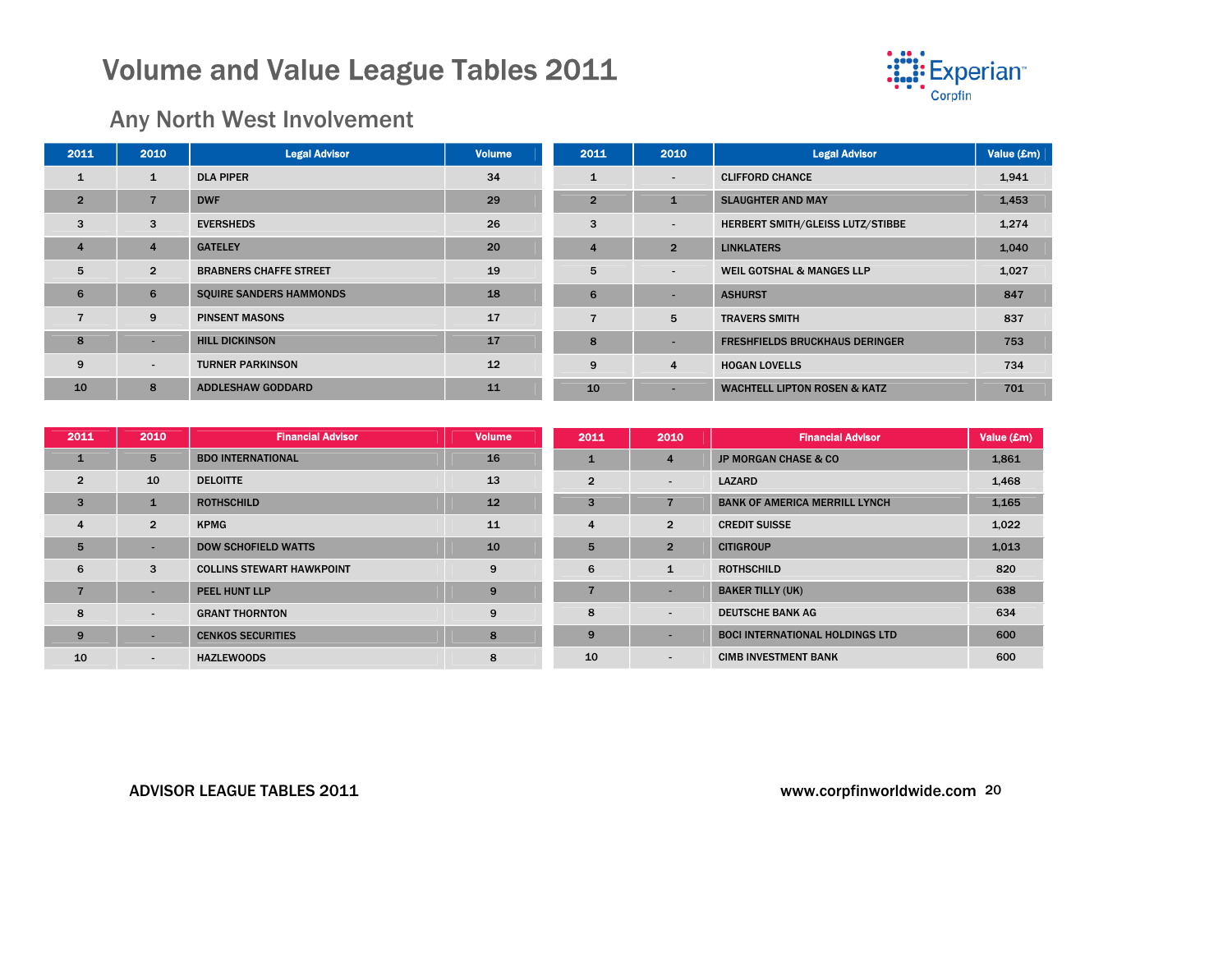

<span id="page-20-0"></span>North East M&A Activity

| <b>Announced</b> | <b>Deal Type</b>              | <b>Target</b>                                                       | <b>Bidder</b>                                       | <b>Deal Value</b><br>$(\mathbf{Em})$ |
|------------------|-------------------------------|---------------------------------------------------------------------|-----------------------------------------------------|--------------------------------------|
| 02/08/11         | Acquisition,                  | Northumbrian Water Group Plc.<br>Co Durham                          | UK Water (2011) Ltd, London                         | 4.700                                |
| 11/02/11         | <b>Acquisition</b>            | Eaga Plc, Tyne and Wear                                             | <b>Carillion Plc, West Midlands</b>                 | 307                                  |
| 24/02/11         | <b>Acquisition</b>            | <b>Certain Assets Of Teesside Cast</b><br><b>Products, Teesside</b> | Sahaviriya Steel Industries PCL,<br><b>Thailand</b> | 291                                  |
| 25/10/11         | <b>Acquisition</b>            | <b>International Cuisine Ltd, Co</b><br>Durham                      | Hain Frozen Foods Uk Ltd.<br><b>Norfolk</b>         | 164                                  |
| 04/02/11         | <b>Acquisition</b>            | HI Tricomm Holdings Ltd.<br>London                                  | Grainger Plc, Tyne and Wear                         | 97                                   |
| 18/06/11         | <b>Investor Buy-</b><br>Out   | Onyx Group Ltd, Stockton-on-<br><b>Tees</b>                         | <b>ISIS Equity Partners, England</b>                | 42                                   |
| 27/07/11         | Development<br>Capital        | National Renewable Energy<br>Centre Ltd, Northumberland             |                                                     | 25                                   |
| 02/06/11         | <b>Flotation</b>              | <b>OpSec Security Group Plc, Tyne</b><br>and Wear                   | Orca Holdings Ltd, Cayman<br><b>Islands</b>         | 20                                   |
| 15/02/11         | Rights Issue /<br>Other Issue | e-Therapeutics Plc. Tyne and<br>Wear                                |                                                     | 18                                   |
| 22/03/11         | <b>Acquisition</b>            | Grainger Geinvest No 2 (2006)<br>Ltd. London                        | Grainger Plc, Tyne and Wear                         | 15                                   |



2011 marked the year when the North East finally witnessed a return to prerecession levels, particularly marked given that it was one of the worst hit regions within the UK. Transaction volumes have fallen by 8% in comparison with 2010, although this is marginal compared with the double figure falls that became the norm previously. Deal values have increased by 157% on the year, with 2011's £7.955bn figure a 24% increase on the 2007 total of £6.414bn, suggesting a return to normality within the region.

Muckle LLP retains the top spot as the most active legal advisor within the North East region in 2011, registering a staggering 22 deals in total. On value though Freshfields holds the top spot with £6.018bn worth of transactions. Tait Walker Corporate Finance and Deutsche Bank AG topped the financials with eight transactions and £5.727bn respectively. On UK Industry Sectors the North East remains an industrial economy with Manufacturing and Construction topping the percentage of deals in terms of both volume and value.

- There were 10 deals announced in 2011, a significant increase in comparison with the three in 2010.
- Large deal values increased by 72% over the five year period from £4.413bn to £7.606bn.
- Medium deals continued to decline with falls in volume and value of 47% and 33%.
- The number of small deals has fallen by 39% and 44% in volume and value, suggesting the North East is overly dependent on high value deals.
- Overall total volumes of deals still remain 49% down from their 2007 levels.

**Formatted Table**

#### ADVISOR LEAGUE TABLES 2011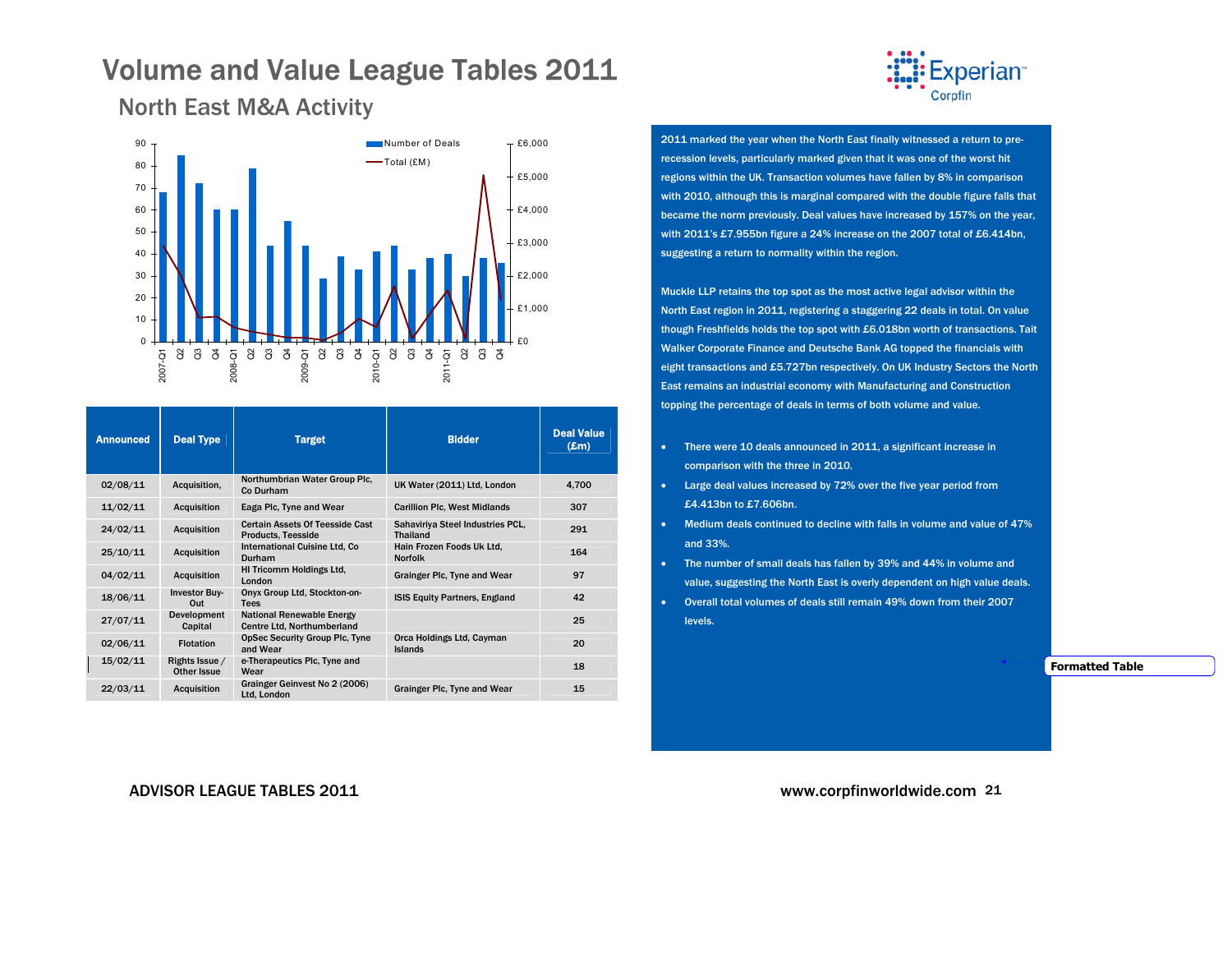

## Any North East Involvement

| 2011           | 2010                     | <b>Legal Advisor</b>                  | <b>Volume</b>  | 2011           | 2010                     | <b>Legal Advisor</b>                  | Value (£m) |
|----------------|--------------------------|---------------------------------------|----------------|----------------|--------------------------|---------------------------------------|------------|
| $\mathbf{1}$   | $\mathbf{1}$             | <b>MUCKLE LLP</b>                     | 22             | $\mathbf{1}$   | $\mathbf{1}$             | <b>FRESHFIELDS BRUCKHAUS DERINGER</b> | 6,018      |
| $\overline{2}$ | $\overline{2}$           | <b>DICKINSON DEES</b>                 | 8              | $\overline{2}$ |                          | <b>LINKLATERS</b>                     | 4,991      |
| 3              | $\overline{\phantom{a}}$ | <b>EVERSHEDS</b>                      | 6              | $3*$           | $\overline{\phantom{a}}$ | <b>ASHURST</b>                        | 4,700      |
| $\overline{4}$ | 5                        | <b>DLA PIPER</b>                      | 5              | $3*$           | -                        | <b>HOGAN LOVELLS</b>                  | 4,700      |
| 5              | 6                        | <b>PINSENT MASONS</b>                 | 5              | $3*$           | $\sim$                   | <b>MILLS &amp; REEVE</b>              | 4,700      |
| 6              | 3                        | <b>WARD HADAWAY</b>                   | $\overline{4}$ | $6*$           | $\overline{2}$           | HERBERT SMITH/GLEISS LUTZ/STIBBE      | 1,334      |
| 7              | $\overline{4}$           | <b>WATSON BURTON</b>                  | $\overline{4}$ | $6*$           | $\overline{4}$           | <b>SLAUGHTER AND MAY</b>              | 1,334      |
| 8              |                          | <b>HAY &amp; KILNER</b>               | $\overline{4}$ | 8              |                          | <b>DLA PIPER</b>                      | 1,114      |
| 9              | $\overline{7}$           | <b>FRESHFIELDS BRUCKHAUS DERINGER</b> | 3              | $9*$           | $\overline{\phantom{a}}$ | <b>ALLEN &amp; OVERY</b>              | 1,027      |
| 10             |                          | <b>LINKLATERS</b>                     | 3              | $9*$           |                          | <b>JONES DAY</b>                      | 1,027      |

| 2011           | 2010                     | <b>Financial Advisor</b>                 | <b>Volume</b>  | 2011           | 2010                     | <b>Financial Advisor</b>      | Value (£m) |
|----------------|--------------------------|------------------------------------------|----------------|----------------|--------------------------|-------------------------------|------------|
| $\mathbf{1}$   | 3                        | <b>TAIT WALKER</b>                       | 8              | з.             | 3                        | <b>DEUTSCHE BANK AG</b>       | 5,727      |
| $\overline{2}$ |                          | <b>KPMG</b>                              | 6              | $\overline{2}$ | $\overline{\phantom{a}}$ | <b>HSBC</b>                   | 4,864      |
| 3              | 6                        | <b>ERNST &amp; YOUNG</b>                 | 3              | 3              |                          | <b>RBC CAPITAL MARKETS</b>    | 4,700      |
| $\overline{4}$ | $\blacksquare$           | <b>GRANT THORNTON</b>                    | 3              | 4              | $\blacksquare$           | <b>ROYAL BANK OF SCOTLAND</b> | 1,318      |
| 5              | 4                        | <b>RSM TENON</b>                         | 3              | $5*$           |                          | <b>GREENHILL &amp; CO</b>     | 1,027      |
| 6              | $\blacksquare$           | <b>DEUTSCHE BANK AG</b>                  | $\overline{2}$ | $5*$           | $\overline{\phantom{a}}$ | <b>QUAYLE MUNRO</b>           | 1,027      |
| $\overline{7}$ | $\overline{\phantom{a}}$ | <b>HSBC</b>                              | $\overline{2}$ |                | $\overline{\phantom{a}}$ | <b>LAZARD</b>                 | 307        |
| 8              | $\blacksquare$           | <b>ROYAL BANK OF SCOTLAND</b>            | $\mathfrak{p}$ | $8*$           | $\overline{4}$           | JP MORGAN CHASE & CO          | 307        |
| 9              | $\overline{\phantom{a}}$ | <b>LAZARD</b>                            | $\overline{2}$ | $8*$           |                          | <b>NOBLE GROSSART</b>         | 307        |
| 10             | $\blacksquare$           | <b>SHORE CAPITAL &amp; CORPORATE LTD</b> | $\overline{2}$ | 10             |                          | <b>CITIGROUP</b>              | 291        |

#### ADVISOR LEAGUE TABLES 2011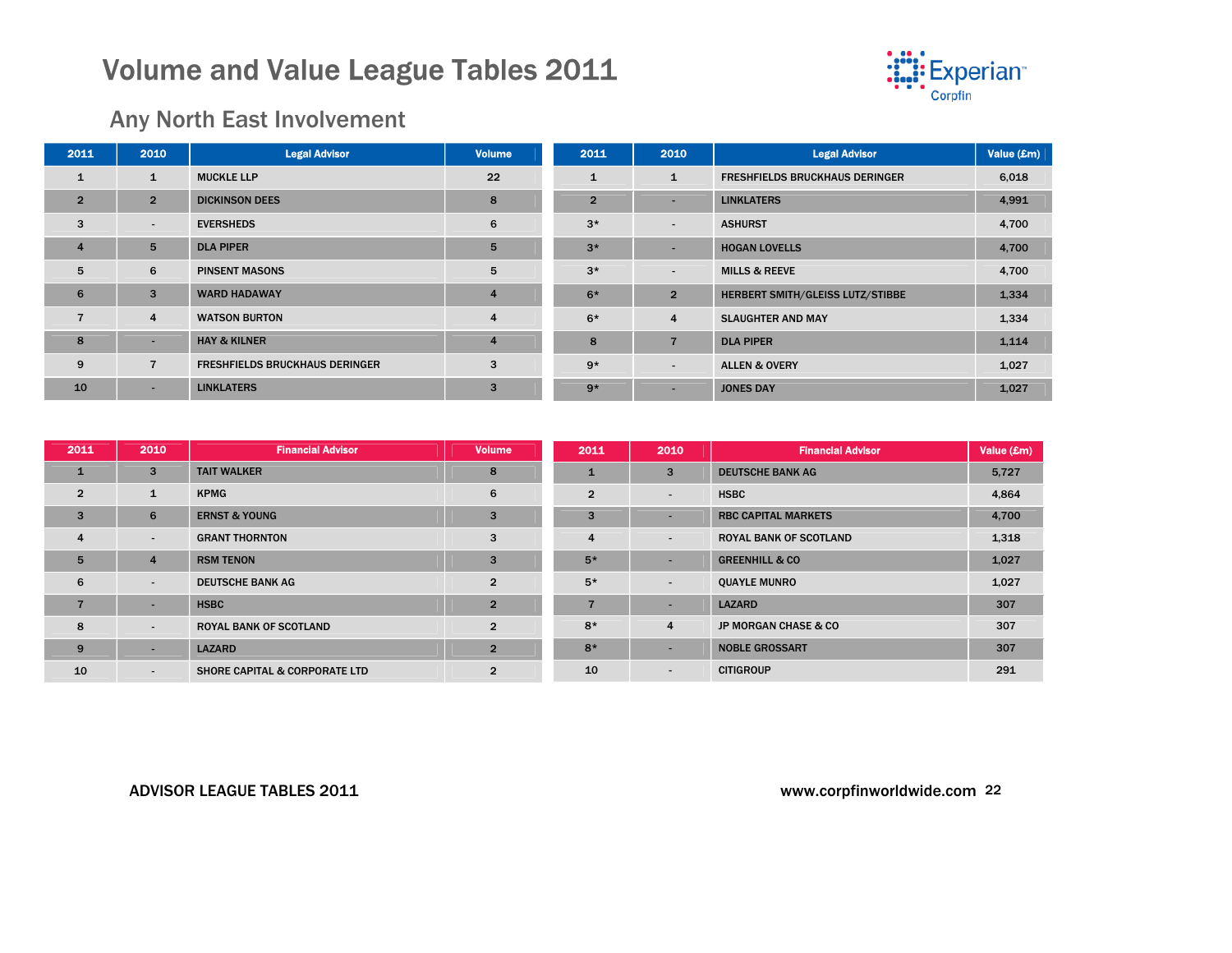

| <b>Announced</b> | <b>Deal Type</b>       | <b>Target</b>                                                                         | <b>Bidder</b>                                                         | <b>Deal Value</b><br>$(\mathbf{Em})$ |
|------------------|------------------------|---------------------------------------------------------------------------------------|-----------------------------------------------------------------------|--------------------------------------|
| 27/06/11         | Management<br>Buy-out  | <b>SPP Process Technology Systems</b><br>Ltd, Gwent                                   | <b>MBO</b>                                                            | 200                                  |
| 13/12/11         | <b>Acquisition</b>     | <b>Straw Powered Biomass Plant,</b><br>Lincolnshire (Vendor: Eco 2 Ltd,<br>Glamorgan) | <b>Bnp Paribas Clean Energy</b><br>Partners Gp Ltd, London            | 170                                  |
| 24/06/11         | <b>Acquisition</b>     | Morfa Shopping Park, Glamorgan                                                        | Crown Estate, London                                                  | 80.2                                 |
| 28/06/11         | <b>Acquisition</b>     | A Smith & Co. USA                                                                     | <b>Tinopolis Ltd, Carmarthenshire</b>                                 | 58.7                                 |
| 26/07/11         | <b>Acquisition</b>     | Cardiff Bay Retail Park,<br>Glamorgan                                                 | <b>Orchard Street Investment</b><br>Management LLP, London            | 54.5                                 |
| 21/03/11         | <b>Acquisition</b>     | FIS Software Ltd, Glamorgan                                                           | Sapiens International Corp NV,<br><b>Netherlands Antilles</b>         | 49.2                                 |
| 19/04/11         | <b>Acquisition</b>     | <b>Scottish Operations of Redrow</b><br>Plc, Flintshire                               | <b>Springfield Properties Plc.</b><br>Scotland                        | 49                                   |
| 13/03/11         | Development<br>Capital | <b>CyDen Ltd. Carmarthenshire</b>                                                     |                                                                       | 15                                   |
| 31/08/11         | <b>Acquisition</b>     | Local Daily Deals Ltd, East Sussex                                                    | Moneysupermarket.com Group<br>Plc, Flintshire                         | 11                                   |
| 15/09/11         | <b>Startup</b>         | Alto Proddoto Wind, Glamorgan                                                         | Infinite Energy (UK) Ltd.<br>Glamorgan/Albion Ventures LLP.<br>London | 6.9                                  |

### <span id="page-22-0"></span>Wales M&A Activity

10

20

30

40

50

60



Wales recorded 26.1% more M&A and ECM deals in 2011 compared to the previous year. The 140 new deals announced were valued at a total of £2.108bn, 663% more than the figure from 2010. 3.27% of all UK deals had a Wales element, while the region contributed 0.92% to the total value of all UK transactions for 2011.

Herbert Smith topped the legal rankings in terms of deal value, having advised on £1.209bn worth of transactions. Eversheds was the leading legal advisor by volume with ten assists. Grant Thornton came first in terms of volume, while BDO International topped the table in terms of value with £200m worth of deals.

- There were four deals announced in 2011 with a consideration of more than £100m. This is an improvement on 2010, which did not see any such transactions.
- •The total value of Large deals in Wales in 2011 was £1.579bn.
- There was a marked increase in mid-market deal activity in 2011; a total of ten mid-market transactions were announced, up by 66.7% from the six deals announced in 2010.
- The aggregate value of deals also increased, from £178.66m in 2010 to £453.32m in 2011 (a rise of 153.7%).
- The number of small deals announced in 2011 fell by 28.9% in comparison with 2010 (down from 38 to 27 deals).
- Small deal values experienced a similar decline, from a total worth of £97.1m in 2010 to £75.4m 2011.

www.corpfinworldwide.com <sup>23</sup>

ADVISOR LEAGUE TABLES 2011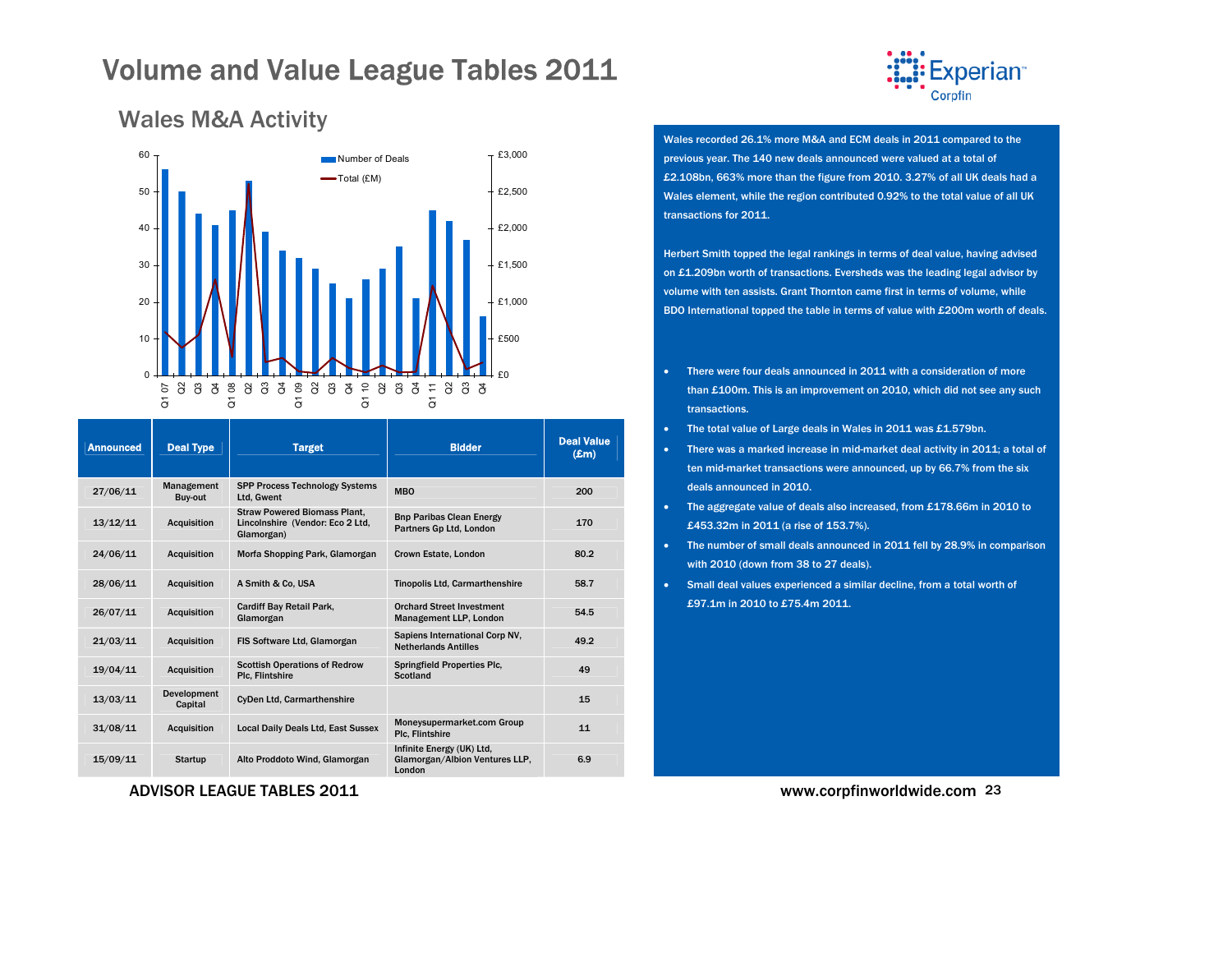

Value (£m)

### Any Wales Involvement

| 2011           | 2010                     | <b>Legal Advisor</b>             | <b>Volume</b>  | 2011           | 2010                     | <b>Legal Advisor</b>             | Value (£m) |
|----------------|--------------------------|----------------------------------|----------------|----------------|--------------------------|----------------------------------|------------|
| $\mathbf{1}$   | 3                        | <b>EVERSHEDS</b>                 | 10             | $\mathbf{1}$   | $\sim$                   | HERBERT SMITH/GLEISS LUTZ/STIBBE | 1,209      |
| $\overline{2}$ | ۰                        | <b>DWF</b>                       | $\overline{7}$ | $\overline{2}$ | $\overline{2}$           | <b>DLA PIPER</b>                 | 1,067      |
| 3              | $\overline{\phantom{a}}$ | <b>PINSENT MASONS</b>            | 6              | 3              | $\sim$                   | LK SHIELDS & PARTNERS            | 1,064      |
| $\overline{4}$ | $\overline{2}$           | <b>HUGH JAMES</b>                | 5              | $\overline{4}$ | ч.                       | <b>OSBORNE CLARKE</b>            | 202        |
| 5              | $\mathbf{1}$             | <b>DLA PIPER</b>                 | 4              | $5*$           | $\sim$                   | <b>BINGHAM MCCUTCHEN</b>         | 200        |
| 6              | $\overline{7}$           | <b>ADDLESHAW GODDARD</b>         | 4              | $5*$           |                          | <b>TRAVERS SMITH</b>             | 200        |
| $\overline{7}$ | $\overline{\phantom{0}}$ | <b>ACUITY LEGAL</b>              | 3              | $\overline{ }$ | $\overline{\phantom{a}}$ | <b>ACUITY LEGAL</b>              | 170        |
| 8              | ٠                        | <b>GELDARDS LLP</b>              | 3              | 8              | $\overline{\phantom{a}}$ | <b>OLSWANG</b>                   | 145        |
| 9              | $\overline{\phantom{a}}$ | <b>HILL DICKINSON</b>            | 3              | 9              | $\sim$                   | <b>BOND PEARCE</b>               | 145        |
| 10             | -                        | HERBERT SMITH/GLEISS LUTZ/STIBBE | $\overline{2}$ | 10             |                          | <b>GATELEY</b>                   | 49         |

| 2011           | 2010                     | <b>Financial Advisor</b>                 | <b>Volume</b>  | 2011 | 2010                     | <b>Financial Advisor</b>      | Value (£r |
|----------------|--------------------------|------------------------------------------|----------------|------|--------------------------|-------------------------------|-----------|
| $\mathbf{1}$   | $\overline{\phantom{0}}$ | <b>GRANT THORNTON</b>                    | 9              | $1*$ | $\overline{\phantom{a}}$ | <b>BDO INTERNATIONAL</b>      | 200       |
| $\overline{2}$ | $\overline{2}$           | <b>GAMBIT</b>                            | 5              | $1*$ | $\overline{\phantom{a}}$ | <b>ERNST &amp; YOUNG</b>      | 200       |
| 3              | ۰                        | <b>CLEARWATER CORPORATE FINANCE</b>      | 3              | $3*$ | $\overline{\phantom{a}}$ | <b>CREDIT SUISSE</b>          | 200       |
| $\overline{4}$ | 5                        | <b>KPMG</b>                              | 3              | $3*$ | $\overline{\phantom{a}}$ | <b>MCKINSEY &amp; CO</b>      | 200       |
| 5              | $\sim$                   | <b>PWC</b>                               | 3              | 5    |                          | <b>CANACCORD GENUITY</b>      | 71.8      |
| $6*$           | $\sim$                   | <b>BDO INTERNATIONAL</b>                 | $\overline{2}$ | $6*$ | $\overline{\phantom{a}}$ | <b>BMO CAPITAL MARKETS</b>    | 70.75     |
| $6*$           | $\overline{\phantom{a}}$ | <b>ERNST &amp; YOUNG</b>                 | $\overline{2}$ | $6*$ | $\overline{\phantom{a}}$ | <b>HAYWOOD SECURITIES INC</b> | 70.75     |
| 8              | $\sim$                   | <b>CANACCORD GENUITY</b>                 | $\overline{2}$ | $6*$ | $\blacksquare$           | JENNINGS CAPITAL INC          | 70.75     |
| 9              | ۰                        | <b>ALTIUM CAPITAL LTD</b>                | $\overline{2}$ | $6*$ | $\overline{\phantom{a}}$ | <b>SCOTIA CAPITAL</b>         | 70.75     |
| $10*$          | $\sim$                   | <b>BRIDGE MERGERS &amp; ACQUISITIONS</b> | $\overline{2}$ | 10   | $\overline{\phantom{a}}$ | <b>LINCOLN INTERNATIONAL</b>  | 58.7      |
| $10*$          | $\mathbf{3}$             | <b>HAZLEWOODS</b>                        | $\overline{2}$ |      |                          |                               |           |

#### ADVISOR LEAGUE TABLES 2011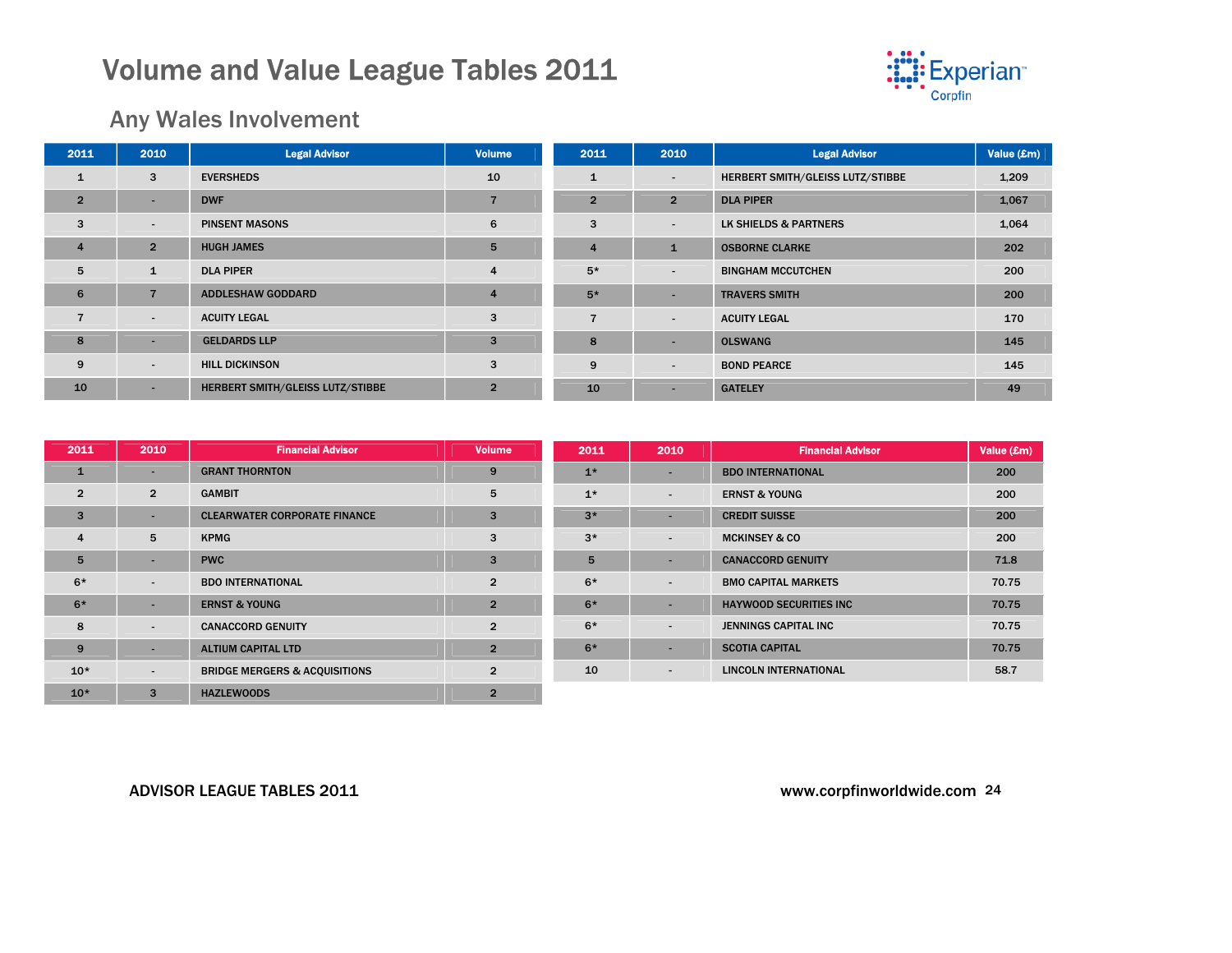

### <span id="page-24-0"></span>Scotland M&A Activity



| <b>Announced</b> | <b>Deal Type</b>            | <b>Target</b>                                                         | <b>Bidder</b>                                                                  | <b>Deal Value</b><br>$(\mathbf{E}$ m $)$ |
|------------------|-----------------------------|-----------------------------------------------------------------------|--------------------------------------------------------------------------------|------------------------------------------|
| 14/02/11         | Acquisition                 | Well Support Division of John<br><b>Wood Group Plc, Aberdeenshire</b> | GE Oil & Gas, Italy                                                            | 1.766                                    |
| 22/03/11         | <b>Investor Buy-</b><br>Out | Forth Ports Plc, Midlothian                                           | Otter Ports Ltd, London                                                        | 755                                      |
| 24/08/11         | Acquisition                 | Clyde Union Ltd, Lanarkshire                                          | SPX Corp. USA                                                                  | 750                                      |
| 15/09/11         | <b>Acquisition</b>          | City Inn Ltd, Midlothian                                              | <b>Blackstone Group LP, USA</b>                                                | 600                                      |
| 23/11/11         | <b>Acquisition</b>          | Seaboard Holdings Inc. USA                                            | Weir Group Plc, Lanarkshire                                                    | 425                                      |
| 02/12/11         | <b>Acquisition</b>          | Galaxy Pub Estate, England                                            | <b>Scottish &amp; Newcastle Pub</b><br>Company (Management) Ltd.<br>Midlothian | 422                                      |
| 16/05/11         | Share Buy-<br><b>Back</b>   | John Wood Group Plc.<br>Aberdeenshire                                 |                                                                                | 412                                      |
| 21/02/11         | Acquisition                 | ProStrakan Group Plc.<br><b>Selkirkshire</b>                          | Kyowa Hakko Kirin Co Ltd, Japan                                                | 292                                      |
| 06/07/11         | Acquisition                 | Axis-Shield Plc, Angus                                                | Alere Inc. USA                                                                 | 235                                      |
| 05/10/11         | <b>Acquisition</b>          | Encore Oil Plc, London                                                | Premier Oil Plc, Midlothian                                                    | 221                                      |

There were 328 M&A and ECM deals recorded in Scotland in 2011, a decrease of 14.14% when compared to the previous year. Total deal value for the region fell at an even sharper rate, with the total value of £14.293bn representing a drop of 37.84%. Scottish deals accounted for 7.65% of all deals recorded in the UK in 2011, while the region contributed 6.23% of the total UK value.

Eversheds was the most active legal advisor in Scotland, with an involvement in 12 deals throughout 2011. In terms of value, Allen & Overy led the way in the legal field with a total £2.658bn worth of deals. In the financial advisors arena, Peel Hunt LLP advised on the largest number of deals in Scotland, accounting for 9 deals in total. Credit Suisse advised on £4.791bn worth of transactions over 2011 in Scotland, which is the highest figure and more than double the equivalent figure of any other advisor.

- There were 23 large deals in Scotland in 2011, a decrease of just 8% from 25 in 2010.
- • In contrast, large deal values experienced a steep decline of 41.19% to £11.967bn in 2011 when compared to the previous year.
- Scottish mid-market deal activity decreased by 9.52% year-on-year, where 57 transactions fell into this category.
- Mid-market deal values held up reasonably well, seeing a relatively small decrease of 9.52% in 2011 to £2.038bn from the equivalent figure of £2.320bn in 2010.
- The number of small deals declined by 13.93% reaching 105 deals in 2011 from 122 deals in 2010.
- All small deals in Scotland over 2011 accounted for a total of £287.48m, representing a decrease of 11.85% from £326.11m in the previous year.

ADVISOR LEAGUE TABLES 2011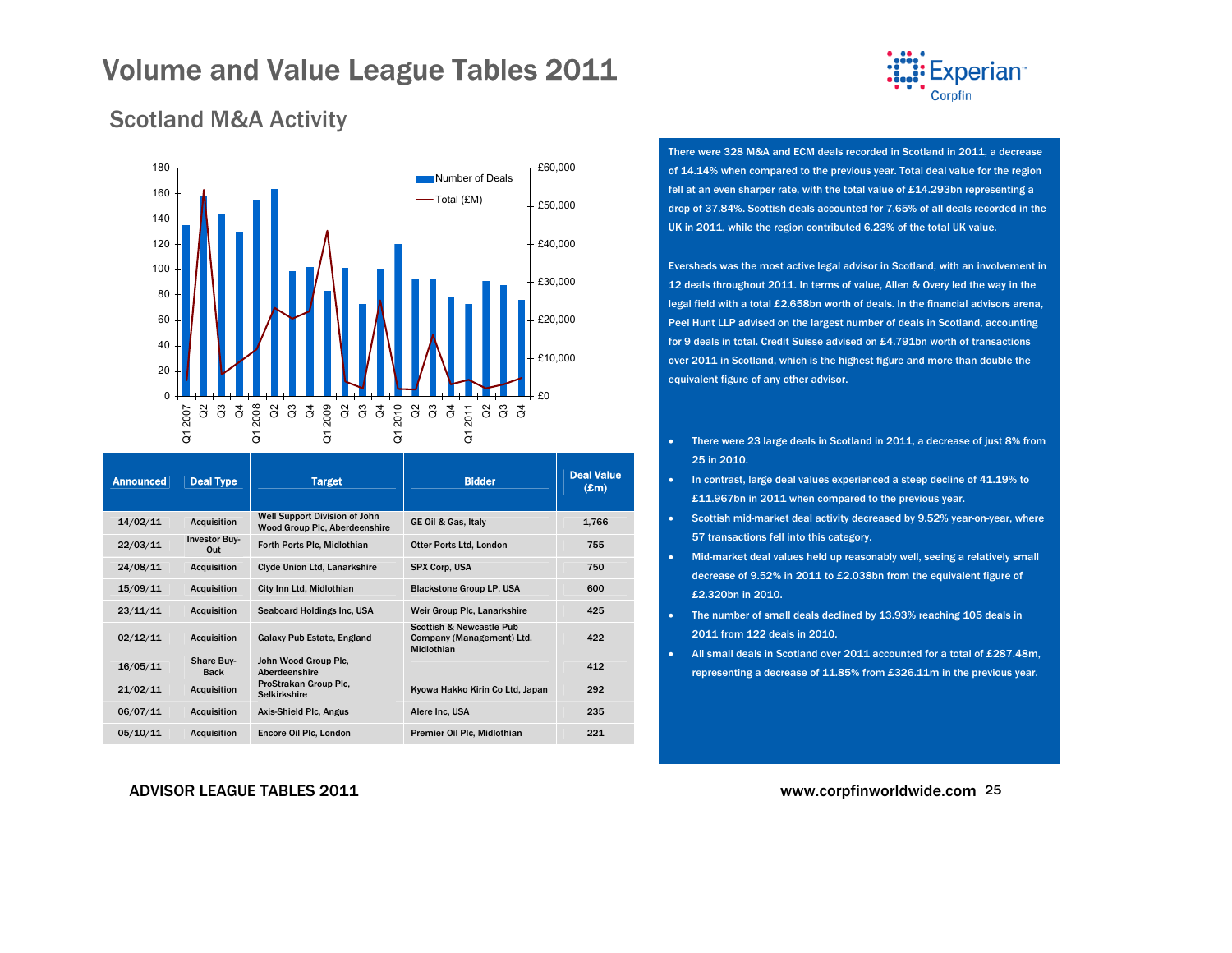

### Any Scotland Involvement

| 2011           | 2010                     | <b>Legal Advisor</b>             | <b>Volume</b>  | 2011           | 2010                     | <b>Legal Advisor</b>                  | Value (£m) |
|----------------|--------------------------|----------------------------------|----------------|----------------|--------------------------|---------------------------------------|------------|
| 1              | $\overline{\phantom{a}}$ | <b>EVERSHEDS</b>                 | 12             |                | $\overline{2}$           | <b>ALLEN &amp; OVERY</b>              | 2,658      |
| $\overline{2}$ | $\overline{7}$           | <b>PAULL &amp; WILLIAMSONS</b>   | 11             | $\overline{2}$ | $\overline{\phantom{a}}$ | <b>SLAUGHTER AND MAY</b>              | 2,399      |
| 3              | $\blacksquare$           | <b>MCGRIGORS</b>                 | 10             | 3              |                          | <b>BAKER BOTTS LLP</b>                | 1,766      |
| $\overline{4}$ | 3                        | <b>DLA PIPER</b>                 | 10             | 4              | ٠                        | <b>CLIFFORD CHANCE</b>                | 1,576      |
| 5              | $\overline{2}$           | <b>CMS</b>                       | 8              | 5              | $\overline{\phantom{a}}$ | <b>MCGRIGORS</b>                      | 1,425      |
| 6              | $\overline{\phantom{a}}$ | <b>OSBORNE CLARKE</b>            | 8              | $6*$           |                          | <b>DUNDAS &amp; WILSON</b>            | 1,378      |
|                | $\blacksquare$           | <b>DWF</b>                       | $\overline{7}$ | $6*$           | 3                        | <b>FRESHFIELDS BRUCKHAUS DERINGER</b> | 1,314      |
| 8              | $\mathbf{1}$             | <b>MACLAY MURRAY &amp; SPENS</b> | $\overline{7}$ | 8              |                          | <b>EVERSHEDS</b>                      | 1,063      |
| 9              | $\overline{\phantom{a}}$ | <b>SQUIRE SANDERS HAMMONDS</b>   | $\overline{7}$ | $9*$           | 5                        | <b>SHEPHERD &amp; WEDDERBURN</b>      | 964        |
| 10             | $\overline{\phantom{a}}$ | <b>PINSENT MASONS</b>            | 6              | $9*$           | $\mathbf{1}$             | <b>LINKLATERS</b>                     | 755        |

| 2011           | 2010                     | <b>Financial Advisor</b>             | <b>Volume</b>  | 2011           | 2010                     | <b>Financial Advisor</b>             | Value (£m) |
|----------------|--------------------------|--------------------------------------|----------------|----------------|--------------------------|--------------------------------------|------------|
| 1              | $\overline{\phantom{a}}$ | PEEL HUNT LLP                        | 9              |                | 1                        | <b>CREDIT SUISSE</b>                 | 4,791      |
| $\overline{2}$ | $\overline{\phantom{a}}$ | <b>SIMMONS &amp; CO</b>              |                | $\overline{2}$ | 4                        | <b>JP MORGAN CHASE &amp; CO</b>      | 2,294      |
| 3              | ۰                        | <b>KPMG</b>                          | 6              | 3              | 6                        | <b>CITIGROUP</b>                     | 1,766      |
| $\overline{4}$ | $\overline{\phantom{0}}$ | <b>ARBUTHNOT SECURITIES LTD</b>      | 6              | $4*$           | $\overline{\phantom{a}}$ | <b>EVERCORE PARTNERS</b>             | 1,000      |
| 5              | $\mathbf{1}$             | <b>HALL MORRICE &amp; PARTNERS</b>   | 6              | $4*$           |                          | <b>JEFFERIES &amp; CO</b>            | 985        |
| 6              | $\overline{\phantom{a}}$ | <b>BDO INTERNATIONAL</b>             | 6              | 6              | $\overline{2}$           | <b>BANK OF AMERICA MERRILL LYNCH</b> | 819        |
|                | 9                        | <b>JP MORGAN CHASE &amp; CO</b>      | 5              | $7*$           | ٠                        | <b>COMMERZBANK</b>                   | 755        |
| 8              | 6                        | <b>ERNST &amp; YOUNG</b>             | 5              | $7*$           | $\blacksquare$           | <b>GLEACHER SHACKLOCK</b>            | 755        |
| 9              | $\overline{2}$           | <b>ANDERSON ANDERSON &amp; BROWN</b> | 5              | 9              |                          | <b>LINCOLN INTERNATIONAL</b>         | 755        |
| 10             | $\overline{\phantom{a}}$ | <b>BANK OF AMERICA MERRILL LYNCH</b> | $\overline{4}$ | 10             | ۰.                       | <b>ROYAL BANK OF SCOTLAND</b>        | 708        |

#### ADVISOR LEAGUE TABLES 2011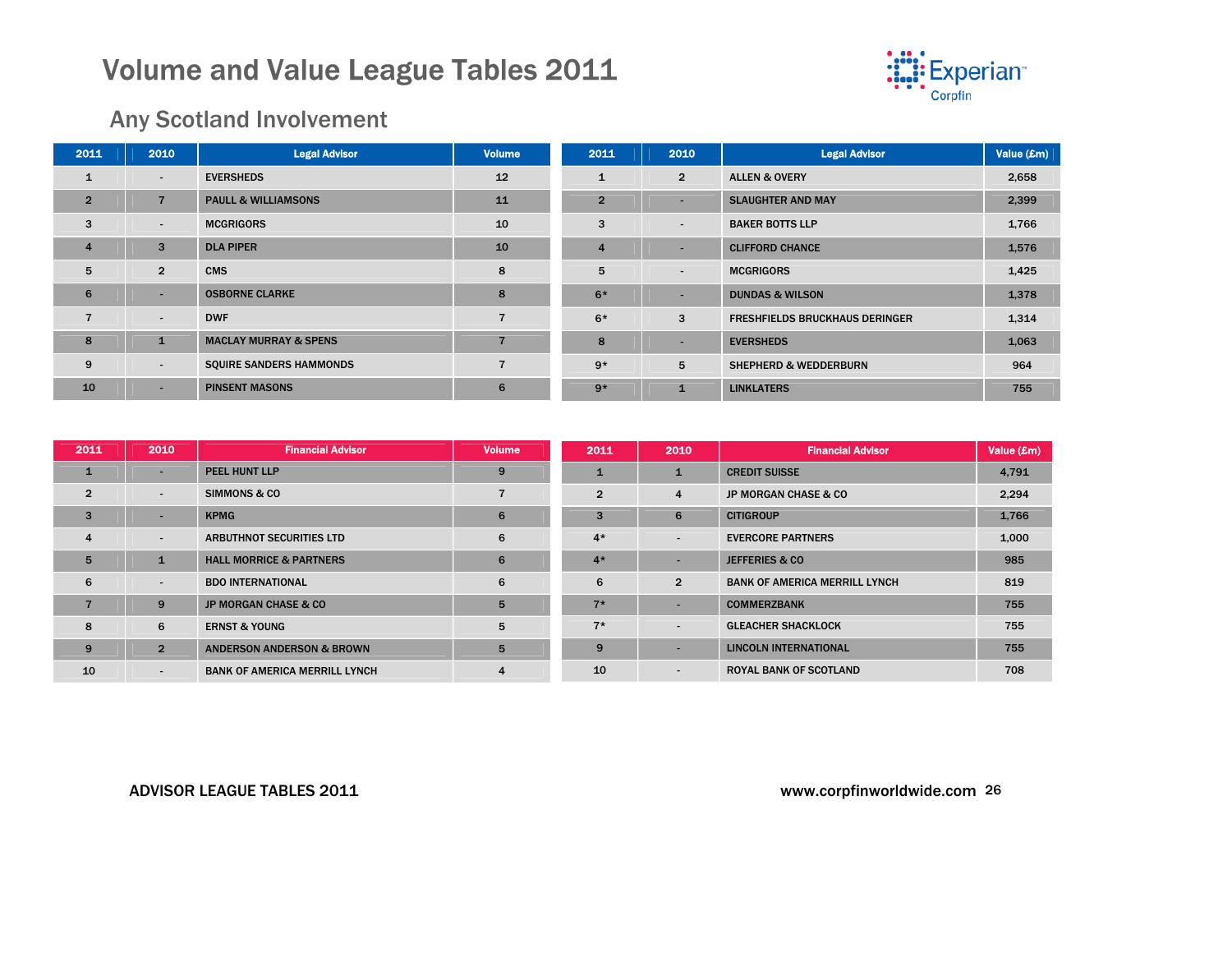

<span id="page-26-0"></span>Northern Ireland M&A Activity



| <b>Announced</b> | <b>Deal Type</b>       | <b>Target</b>                                                                               | <b>Bidder</b>                                | <b>Deal Value</b><br>$(\pmb{\pounds} \mathbf{m})$ |
|------------------|------------------------|---------------------------------------------------------------------------------------------|----------------------------------------------|---------------------------------------------------|
| 15/04/11         | <b>Acquisition</b>     | Portfolio of Wind Farms.<br>Scotland and Northern Ireland                                   | Infinis Plc, Northamptonshire                | 173.60                                            |
| 27/09/11         | <b>Acquisition</b>     | Victoria Place Shopping Centre,<br>London(Vendor: William Ewart<br>Properties Ltd, Belfast) | Network Rail Ltd, London                     | 91.80                                             |
| 03/05/11         | <b>Acquisition</b>     | <b>Marine Business of Cosalt Plc.</b><br><b>North East Lincolnshire</b>                     | <b>Survitec Group Ltd, Belfast</b>           | 31.00                                             |
| 06/12/11         | <b>Acquisition</b>     | Singularity Ltd, Co Londonderry                                                             | Kofax Plc, Hampshire                         | 30.66                                             |
| 20/06/11         | <b>Acquisition</b>     | <b>CM Fertilisers Ltd, Cumbria</b>                                                          | Origin Enterprises UK Ltd, Co<br>Londonderry | 24.90                                             |
| 10/06/11         | <b>Rights Issue</b>    | <b>Capital Gearing Trust Plc, Belfast</b>                                                   |                                              | 1.48                                              |
| 20/06/11         | <b>Rights Issue</b>    | <b>Capital Gearing Trust Plc, Belfast</b>                                                   |                                              | 0.78                                              |
| 20/02/11         | Development<br>Capital | i-Path Diagnostics Ltd, Belfast                                                             |                                              | 0.50                                              |

During 2011, there were 28 transactions announced in Northern Ireland – a 17.65% decrease from the deal volumes in 2010 when there were 34 transactions. The value of transactions in Northern Ireland also decreased from £1.419bn in 2010 to £354.72m in 2011 Northern Ireland represents 0.15% of the total value of all UK transactions and 0.65% of the total volume.

BDO International and Horwood & Holmes were the most active financial advisors, each with an involvement in 5 deals in 2011. RBC Capital Markets topped the rankings in terms of deal value, having advised on £173.6m worth of transactions. Tughans was the leading legal advisor by volume with 3 assists, while Sheppard & Wedderburn topped the table in terms of value with £173.6m worth of deals.

- Only one large market transaction was recorded during 2011, which had a value of £173.6m. This value contributed to 48.94% of the overall value of all deals in the region.
- • The volume of large deals in Northern Ireland has remained constant during 2010 and 2011 with one deal apiece, an improvement on the 2009 statistics which showed zero large transactions in the region.
- Deal volume decreased in the mid-market by 55.56% with four announced transactions, compared to 2010 when nine deals were recorded. Values also declined to £178.36m worth of mid-market transactions, representing a decline of 49.4% from deals worth a total of £352.47m in 2010.
- • While volumes declined in the small market so did the aggregate value of deals; down 91.64% from £33.01m in 2010 to £2.76m in 2011. The small transactions in Northern Ireland where made up of Rights-Issues and Development Capital transactions.

#### ADVISOR LEAGUE TABLES 2011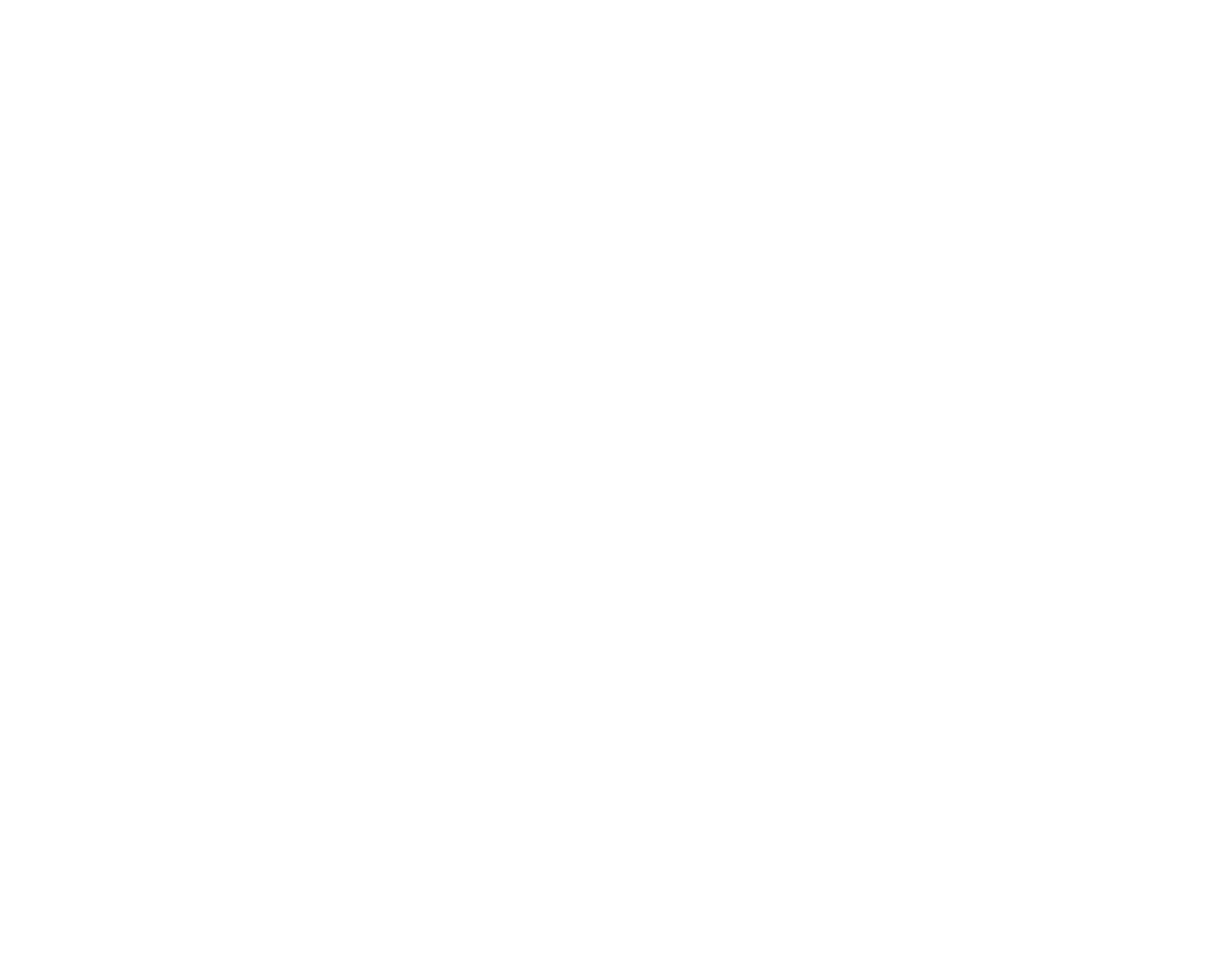

### <span id="page-28-0"></span>Republic of Ireland M&A Activity



| <b>Announced</b> | <b>Deal Type</b>            | <b>Target</b>                                                                                | <b>Bidder</b>                                                     | <b>Deal Value</b><br>$(\epsilon m)$ |
|------------------|-----------------------------|----------------------------------------------------------------------------------------------|-------------------------------------------------------------------|-------------------------------------|
| 23/06/11         | <b>Rights Issue</b>         | Allied Irish Banks Plc, Dublin                                                               |                                                                   | 6.809                               |
| 08/06/11         | <b>Rights Issue</b>         | Bank of Ireland Group, Dublin                                                                |                                                                   | 5,365                               |
| 19/04/11         | <b>Acquisition</b>          | <b>Hard Disk Drive Operations of</b><br>Samsung, South Korea                                 | Seagate Technology Plc, Dublin                                    | 994                                 |
| 09/05/11         | Merger                      | Elan Drug Technologies, Athlone                                                              | Alkermes Plc, Dublin                                              | 697                                 |
| 19/12/11         | <b>Acquisition</b>          | <b>Burdale Financial Holdings Ltd.</b><br>Bristol (Vendor: Bank of Ireland<br>Group, Dublin) | Wells Fargo Bank NA, USA                                          | 690                                 |
| 16/06/11         | <b>Acquisition</b>          | Laird Plc, London                                                                            | <b>Cooper Industries Plc, Dublin</b>                              | 621                                 |
| 11/08/11         | <b>Acquisition</b>          | Secil - Companhia Geral de Cal e<br>Cimento SA, Portugal (Vendor:<br>CRH Plc, Dublin)        | Semapa Sociedade de<br>Investimento e Gestao SGPS SA,<br>Portugal | 586                                 |
| 18/05/11         | <b>Acquisition</b>          | <b>Advanced BioHealing Inc, USA</b>                                                          | Shire Plc, Dublin                                                 | 523                                 |
| 08/08/11         | <b>Investor Buy-</b><br>Out | Hussmann International Inc. USA<br>(vendor: Ingersoll-Rand Plc,<br>Dublin)                   | Clayton, Dubilier & Rice LLC,<br><b>USA</b>                       | 265                                 |
| 21/11/11         | <b>Acquisition</b>          | <b>BARRX Medical Inc. USA</b>                                                                | <b>Covidien Plc, Dublin</b>                                       | 237                                 |

During 2011, there were 273 transactions announced in the Republic of Ireland, compared to the 2010 total of 263 transactions. The value of transactions in the Republic of Ireland decreased in 2011 by 36.93%, from €39.844bn in 2010 to €25.132bn. Although the value of transactions has declined, there was a 3.80% increase recorded in the volume of transactions. The Republic of Ireland represents 2.85% of the total value of all European transactions and 3.94% of the total volume.

IBI Corporate Finance Ltd was the most active financial advisor during 2011 with thirteen transactions, while A & L Goodbody topped the league table for legal advisors by volume, with 24 assists. McCann Fitzgerald topped the league table for legal advisors by value, assisting on transactions totalling €7.706bn.

- • Twenty three deals worth €22.251bn were announced during 2011, compared to 2010 when there were 33 transactions with a total value of €37.571bn. The value of transactions saw a decline of 40.77% from 2010.
- • The largest completed deal saw Allied Irish Banks Plc raise €6.6bn via a private placement of shares.
- Deal volume increased in the mid-market segment during 2011 to 64 deals, up 16.36% from the 55 transactions in 2010. Values also rose to €2.710bn in 2011 – representing <sup>a</sup> growth of 31.89% over deals worth €2.054bn in 2010.
- The largest completed deal in the mid-market saw Ion Trading Ltd receive funding of €108m from TA Associates.
- • Deal flow in the small market value segment decreased from 62 transactions in 2010 to 51 transactions in 2011, a decline of 17.74%. The aggregate value of deals also fell; there were €169.66m worth of small transactions in 2011, down 22.27% from €218.268m in 2010

ADVISOR LEAGUE TABLES 2011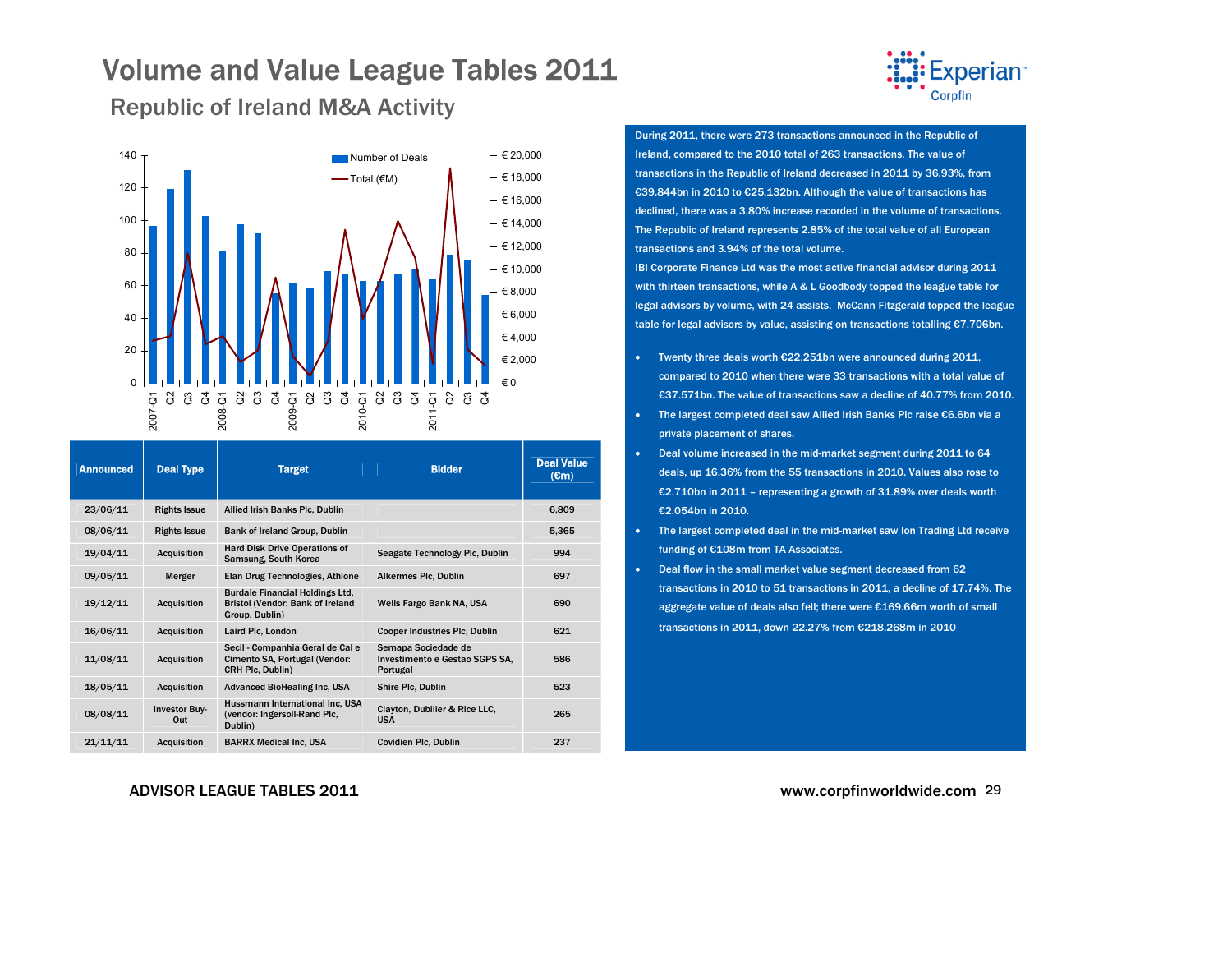

### Republic of Ireland Involvement

| 2011           | 2010                     | <b>Legal Advisor</b>                  | <b>Volume</b> | 2011           | 2010                     | <b>Legal Advisor</b>                           | Value (Cm) |
|----------------|--------------------------|---------------------------------------|---------------|----------------|--------------------------|------------------------------------------------|------------|
|                | $\overline{2}$           | A & L GOODBODY                        | 24            |                | 4                        | <b>MCCANN FITZGERALD</b>                       | 7,706      |
| $\overline{2}$ | 3                        | <b>WILLIAM FRY</b>                    | 19            | $\overline{2}$ | -                        | <b>JONES DAY</b>                               | 5,522      |
| 3              | $\overline{4}$           | <b>MCCANN FITZGERALD</b>              | 18            | 3              | $\overline{2}$           | A & L GOODBODY                                 | 1,400      |
| $\overline{4}$ | $\mathbf{1}$             | <b>MATHESON ORMSBY PRENTICE</b>       | 17            | $4*$           |                          | <b>PAUL HASTINGS JANOFSKY &amp; WALKER LLP</b> | 994        |
| 5              | $\overline{\phantom{a}}$ | <b>EVERSHEDS</b>                      | 14            | $4*$           | $\overline{\phantom{a}}$ | WILSON SONSINI GOODRICH & ROSATI               | 994        |
| 6              | 6                        | LK SHIELDS & PARTNERS                 |               | 6              |                          | <b>SHEARMAN &amp; STERLING LLP</b>             | 935        |
|                | 5                        | <b>ARTHUR COX</b>                     | 6             |                | 5                        | <b>ARTHUR COX</b>                              | 895        |
| 8              | $\overline{7}$           | <b>MASON HAYES &amp; CURRAN</b>       | 6             | 8              |                          | <b>FRESHFIELDS BRUCKHAUS DERINGER</b>          | 699        |
| 9              | $\overline{\phantom{a}}$ | <b>PINSENT MASONS</b>                 | 6             | $9*$           | ۰.                       | <b>CAHILL GORDON &amp; REINDEL</b>             | 697        |
| 10             | $\overline{\phantom{a}}$ | <b>FRESHFIELDS BRUCKHAUS DERINGER</b> | 5             | $9*$           |                          | <b>CLEARY GOTTLIEB STEEN &amp; HAMILTON</b>    | 697        |

| 2011           | 2010                     | <b>Financial Advisor</b>             | <b>Volume</b>  | 2011           | 2010                     | <b>Financial Advisor</b>             | Value $(\epsilon m)$ |
|----------------|--------------------------|--------------------------------------|----------------|----------------|--------------------------|--------------------------------------|----------------------|
| $\mathbf{1}$   | $2^{\circ}$              | <b>IBI CORPORATE FINANCE LTD</b>     | 13             | 1              | $\overline{2}$           | <b>MORGAN STANLEY</b>                | 8.500                |
| $\overline{2}$ | 1                        | <b>DAVY CORPORATE FINANCE</b>        | 11             | $\overline{2}$ | 4                        | AIB CORPORATE FINANCE                | 6,852                |
| $\overline{3}$ | $\overline{4}$           | <b>GOODBODY CORPORATE FINANCE</b>    | 6              | 3              |                          | <b>DAVY CORPORATE FINANCE</b>        | 5,791                |
| $\overline{4}$ | 10                       | <b>DELOITTE</b>                      | 5              | 4              | 5                        | <b>CREDIT SUISSE</b>                 | 5,576                |
| 5              | -                        | <b>KPMG</b>                          | 5              | 5              | $\overline{ }$           | <b>IBI CORPORATE FINANCE</b>         | 5,446                |
| 6              | $\overline{\phantom{a}}$ | <b>BANK OF AMERICA MERRILL LYNCH</b> | $\overline{4}$ | 6              | $\overline{\phantom{a}}$ | <b>BARCLAYS CAPITAL</b>              | 1,326                |
|                | ۰                        | <b>BARCLAYS CAPITAL</b>              | $\overline{4}$ |                |                          | ALLEN & CO                           | 994                  |
| 8              | $\overline{\phantom{a}}$ | <b>FINNCAP</b>                       | $\overline{4}$ | 8              | 3                        | <b>CITIGROUP</b>                     | 922                  |
| 9              | 5                        | <b>MORGAN STANLEY</b>                | $\overline{4}$ | 9              | $\overline{\phantom{a}}$ | <b>JP MORGAN CHASE &amp; CO</b>      | 885                  |
| 10             | 3                        | <b>ROTHSCHILD</b>                    | 4              | 10             | 6                        | <b>BANK OF AMERICA MERRILL LYNCH</b> | 840                  |

#### ADVISOR LEAGUE TABLES 2011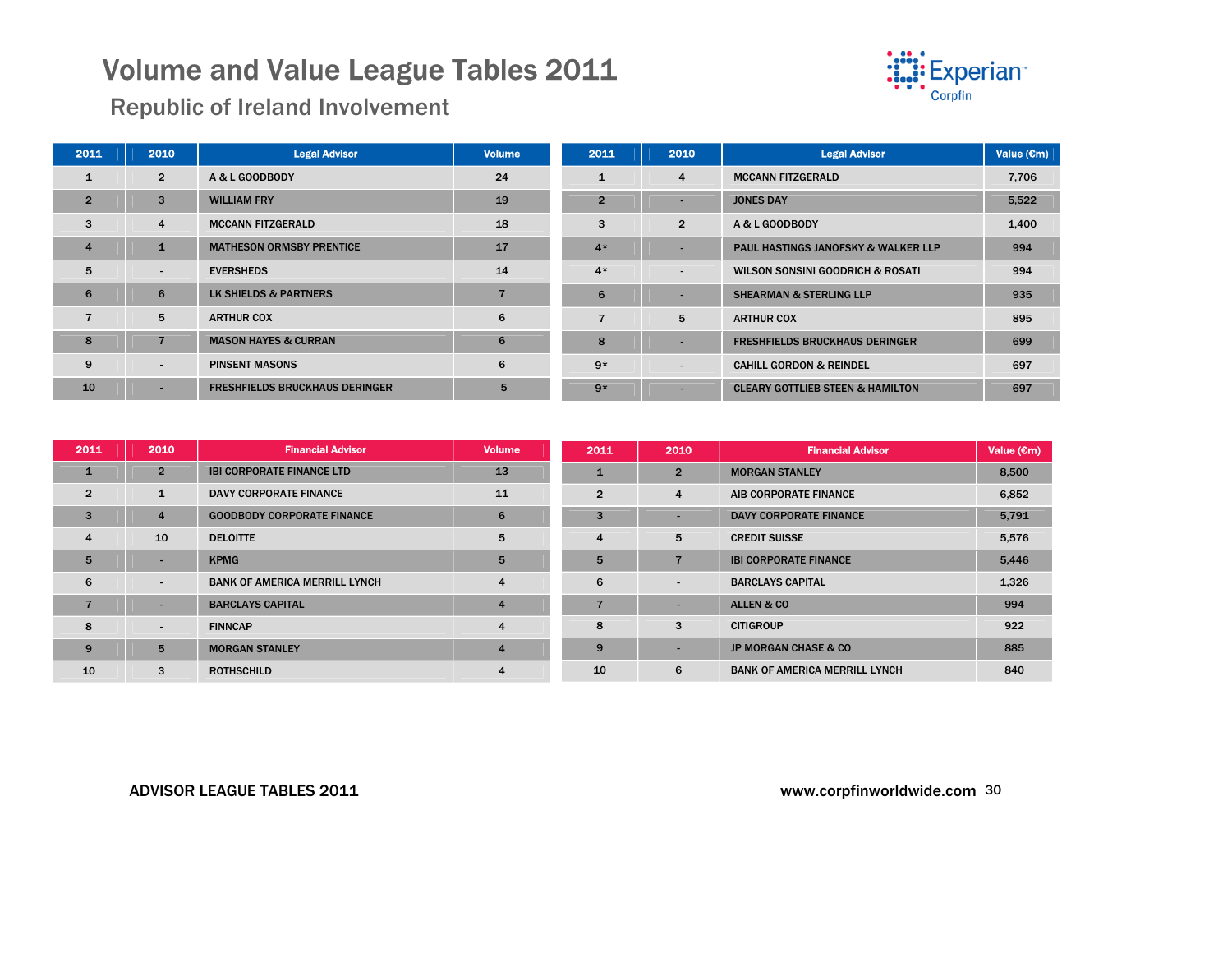

# <span id="page-30-0"></span>CRITERIA

- Each league table ranks 10 financial/legal advisors based on the volume of the transactions. Where two or more firms advised on the same volume of transactions, the deal value they advised on is used as a distinguisher. \* represents equal ranking by both Value and Volume.
- The league tables include any ACQUISITION, ACQUISITION TENDER OFFER, DEMERGER, DEVELOPMENT CAPITAL, DIVESTMENT, EMPLOYEE BUY-IN, EMPLOYEE BUY-OUT, EXIT, PARTIAL EXIT, FLOTATION, INVESTOR BUY-IN, INVESTOR BUY-OUT, INVESTOR BUY-OUT TENDER OFFER, LEVERAGED BUY-OUT, MANAGEMENT BUY-IN, MANAGEMENT BUY-IN / BUY-OUT, MANAGEMENT BUY-OUT, MERGER, MINORITY STAKE, MINORITY STAKE - TENDER OFFER, PUBLIC TO PRIVATE, REVERSE TAKEOVER, RIGHTS ISSUE, SECONDARY BUY-OUT or SHARE BUY-BACK that was announced between 1<sup>st</sup> January and 28<sup>th</sup> December 2011.
- Target, bidder or their parents must be located in the region to which the league table refers.
- Experian Corpfin covers transactions with deal value of £500,000+ property deals must be over £15 million. Stakes in oil and gas fields and bond issues are not covered. Deals with undisclosed consideration are included.
- Information correct as of 28th December 2011, however more transactions for 2011 may be submitted at a later date.

FOR FURTHER INFORMATION ON EXPERIAN CORPFIN LEAGUE TABLES, DEAL SUBMISSIONS OR QUARTERLY UPDATES Please contact

Jane Turner Research Manager T: +44 161 209 3727 **research@corpfinworldwide.com** PUBLISHED January 2012

ADVISOR LEAGUE TABLES 2011